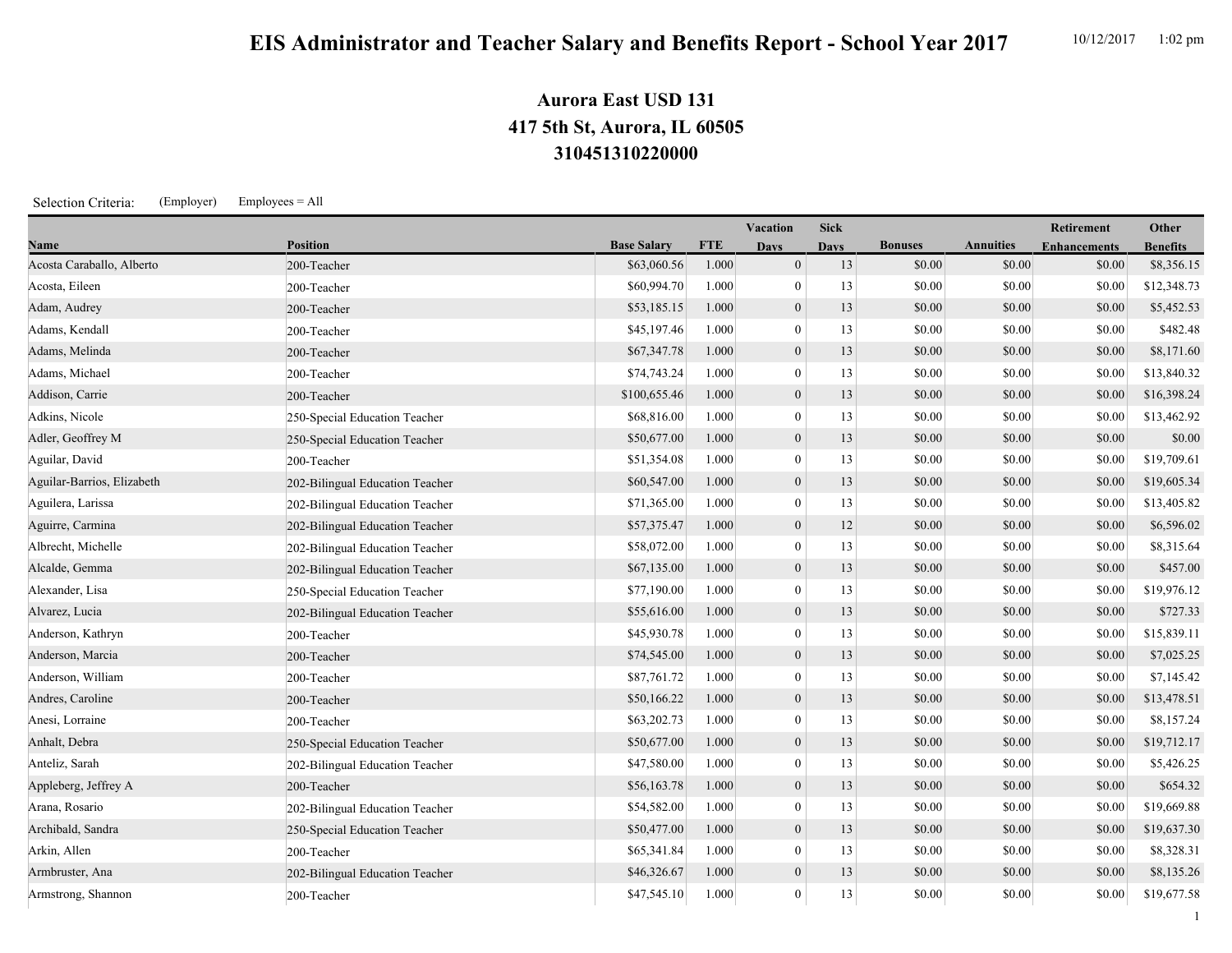|                     |                                          |                    |            | <b>Vacation</b>  | <b>Sick</b> |                |                  | Retirement          | Other           |
|---------------------|------------------------------------------|--------------------|------------|------------------|-------------|----------------|------------------|---------------------|-----------------|
| Name                | <b>Position</b>                          | <b>Base Salary</b> | <b>FTE</b> | <b>Days</b>      | <b>Days</b> | <b>Bonuses</b> | <b>Annuities</b> | <b>Enhancements</b> | <b>Benefits</b> |
| Arnold, Joan        | 200-Teacher                              | \$58,998.68        | 1.000      | $\boldsymbol{0}$ | 13          | \$0.00         | \$0.00           | \$0.00              | \$750.28        |
| Avallone, Jennifer  | 200-Teacher                              | \$53,141.87        | 1.000      | $\mathbf{0}$     | 13          | \$0.00         | \$0.00           | \$0.00              | \$15,823.40     |
| Avendano, Juan      | 202-Bilingual Education Teacher          | \$64,949.00        | 1.000      | $\boldsymbol{0}$ | 13          | \$0.00         | \$0.00           | \$0.00              | \$8,361.71      |
| Aye, Michael R      | 200-Teacher                              | \$50,271.41        | 1.000      | $\mathbf{0}$     | 13          | \$0.00         | \$0.00           | \$0.00              | \$13,260.39     |
| Ayers, Trent        | 200-Teacher                              | \$63,204.44        | 1.000      | $\boldsymbol{0}$ | 13          | \$0.00         | \$0.00           | \$0.00              | \$13,447.44     |
| Baaske, Lindsey     | 200-Teacher                              | \$56,216.28        | 1.000      | $\mathbf{0}$     | 13          | \$0.00         | \$0.00           | \$0.00              | \$13,316.01     |
| Babyar, David       | 200-Teacher                              | \$52,272.01        | 1.000      | $\mathbf{0}$     | 13          | \$0.00         | \$0.00           | \$0.00              | \$15,979.68     |
| Bakas, Mandy        | 200-Teacher                              | \$71,555.68        | 1.000      | $\mathbf{0}$     | 13          | \$0.00         | \$0.00           | \$0.00              | \$8,454.75      |
| Ballard, David      | 103-Principal                            | \$103,201.92       | 1.000      | 20               | 12          | \$0.00         | \$0.00           | \$10,912.56         | \$10,080.72     |
| Ballesteros, Fatima | 202-Bilingual Education Teacher          | \$73,599.00        | 1.000      | $\boldsymbol{0}$ | 13          | \$0.00         | \$0.00           | \$0.00              | \$7,008.32      |
| Balsano, Maxwell    | 200-Teacher                              | \$45,991.24        | 1.000      | $\boldsymbol{0}$ | 13          | \$0.00         | \$0.00           | \$0.00              | \$8,188.62      |
| Banach, Brian       | 200-Teacher                              | \$57,311.48        | 1.000      | $\mathbf{0}$     | 13          | \$0.00         | \$0.00           | \$0.00              | \$1,506.86      |
| Barclay, Camille    | 200-Teacher                              | \$54,893.04        | 1.000      | $\mathbf{0}$     | 13          | \$0.00         | \$0.00           | \$0.00              | \$8,263.42      |
| Barenie, Krista     | 200-Teacher                              | \$51,763.80        | 1.000      | $\mathbf{0}$     | 13          | \$0.00         | \$0.00           | \$0.00              | \$19,721.96     |
| Barilla, Mary       | 200-Teacher                              | \$54,631.96        | 1.000      | $\boldsymbol{0}$ | 13          | \$0.00         | \$0.00           | \$0.00              | \$11,654.01     |
| Barnes, Lindsey     | 250-Special Education Teacher            | \$45,750.00        | 1.000      | $\mathbf{0}$     | 13          | \$0.00         | \$0.00           | \$0.00              | \$8,194.32      |
| Barraza, Jesus      | 200-Teacher                              | \$73,917.08        | 1.000      | $\boldsymbol{0}$ | 13          | \$0.00         | \$0.00           | \$0.00              | \$8,483.11      |
| Barreto, Ana        | 202-Bilingual Education Teacher          | \$48,345.00        | 1.000      | $\mathbf{0}$     | 13          | \$0.00         | \$0.00           | \$0.00              | \$8,214.72      |
| Bassett, Dawn       | 200-Teacher                              | \$66,662.20        | 1.000      | $\mathbf{0}$     | 13          | \$0.00         | \$0.00           | \$0.00              | \$8,402.26      |
| Bastian, Joseph     | 200-Teacher                              | \$66,337.11        | 1.000      | $\mathbf{0}$     | 13          | \$0.00         | \$0.00           | \$0.00              | \$19,859.25     |
| Bausch, William     | 200-Teacher                              | \$65,321.97        | 1.000      | $\boldsymbol{0}$ | 13          | \$0.00         | \$0.00           | \$0.00              | \$8,364.60      |
| Beager, Chad        | 250-Special Education Teacher            | \$51,398.00        | 1.000      | $\mathbf{0}$     | 13          | \$0.00         | \$0.00           | \$0.00              | \$19,719.81     |
| Bear, Emily         | 250-Special Education Teacher            | \$52,632.00        | 1.000      | $\mathbf{0}$     | 13          | \$0.00         | \$0.00           | \$0.00              | \$12,179.60     |
| Becker, Danielle    | 200-Teacher                              | \$55,383.36        | 1.000      | $\mathbf{0}$     | 13          | \$0.00         | \$0.00           | \$0.00              | \$8,279.14      |
| Becker, Greg        | 611-Resource Teacher Other               | \$77,190.00        | 1.000      | $\mathbf{0}$     | 13          | \$0.00         | \$0.00           | \$0.00              | \$19,976.12     |
| Bednarik, Patrick   | 200-Teacher                              | \$53,985.70        | 1.000      | $\mathbf{0}$     | 13          | \$0.00         | \$0.00           | \$0.00              | \$16,983.21     |
| Bedon, Monica       | 200-Teacher                              | \$72,780.34        | 1.000      | $\boldsymbol{0}$ | 13          | \$0.00         | \$0.00           | \$0.00              | \$6,998.97      |
| Begich, Michael     | 200-Teacher                              | \$70,181.54        | 1.000      | $\mathbf{0}$     | 13          | \$0.00         | \$0.00           | \$0.00              | \$14,221.47     |
| Bell, Jeremy        | 151-Assistant Special Education Director | \$87,500.00        | 1.000      | 20               | 12          | \$0.00         | \$0.00           | \$9,252.25          | \$21,143.52     |
| Bement, Suzanne     | 152-Special Education Director           | \$127,305.00       | 1.000      | 20               | 12          | \$0.00         | \$0.00           | \$13,461.34         | \$10,625.40     |
| Benavides, Cynthia  | 200-Teacher                              | \$73,960.59        | 1.000      | $\theta$         | 13          | \$0.00         | \$0.00           | \$0.00              | \$16,165.05     |
| Benerjee, Susmita   | 251-Bilingual Special Education Teacher  | \$72,784.00        | 1.000      | $\bf{0}$         | 13          | \$0.00         | \$0.00           | \$0.00              | \$7,000.40      |
| Benoit, Christine   | 611-Resource Teacher Other               | \$75,454.00        | 1.000      | $\boldsymbol{0}$ | 13          | \$0.00         | \$0.00           | \$0.00              | \$868.00        |
| Benson, Leonor      | 202-Bilingual Education Teacher          | \$56,297.28        | 1.000      | $\mathbf{0}$     | 13          | \$0.00         | \$0.00           | \$0.00              | \$639.97        |
| Bentley, Jennifer   | 200-Teacher                              | \$47,042.11        | 1.000      | $\mathbf{0}$     | 13          | \$0.00         | \$0.00           | \$0.00              | \$6,730.09      |
| Bergren, Jessica    | 202-Bilingual Education Teacher          | \$46,455.00        | 1.000      | $\bf{0}$         | 13          | \$0.00         | \$0.00           | \$0.00              | \$7,750.24      |
| Bernard, Traci      | 250-Special Education Teacher            | \$68,816.00        | 1.000      | $\boldsymbol{0}$ | 13          | \$0.00         | \$0.00           | \$0.00              | \$19,892.28     |
| Beste, Elizabeth    | 200-Teacher                              | \$60,727.00        | 1.000      | 0                | 13          | \$0.00         | \$0.00           | \$0.00              | \$13,397.53     |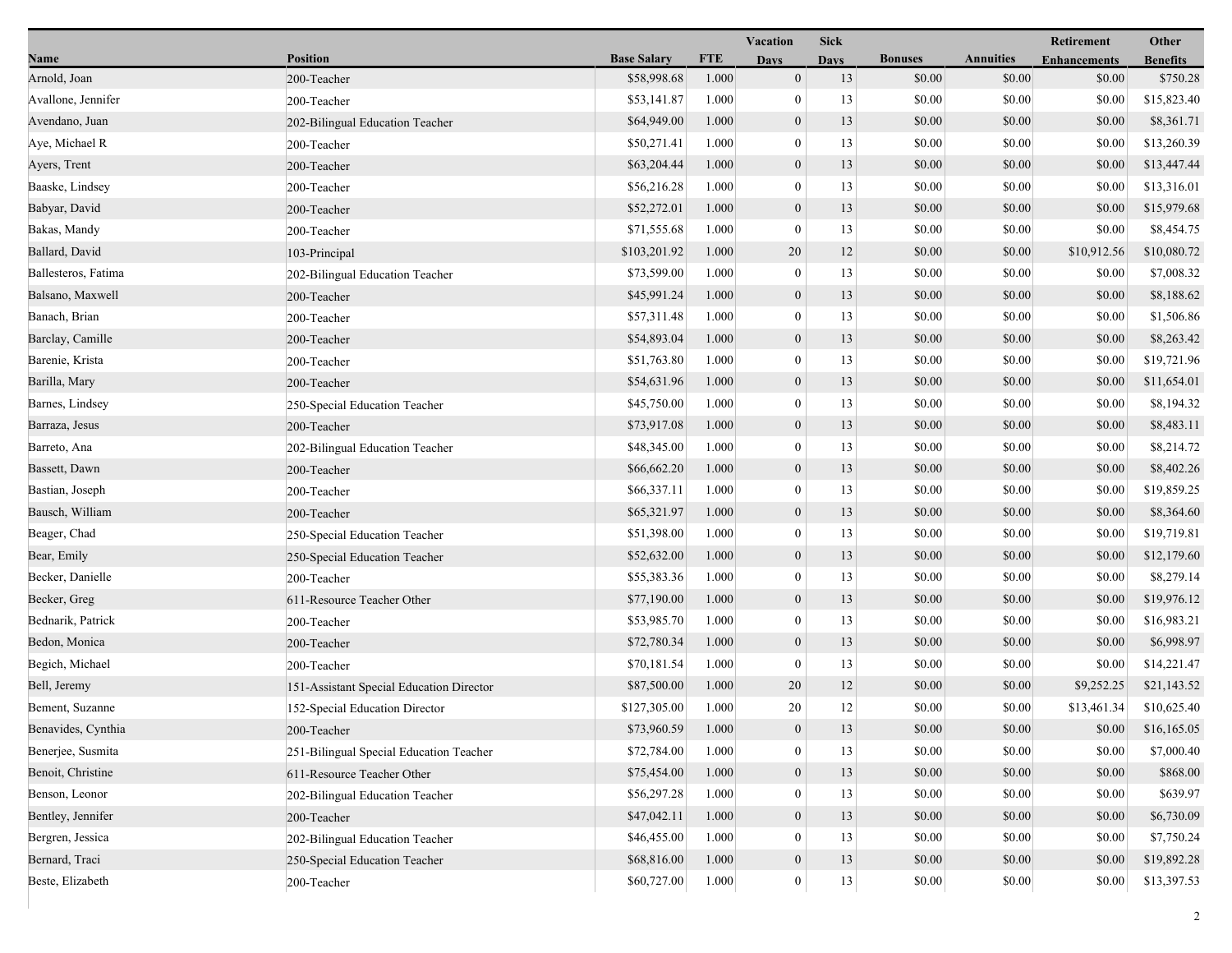|                         |                                                             |                    |            | Vacation         | <b>Sick</b> |                |                  | Retirement          | Other           |
|-------------------------|-------------------------------------------------------------|--------------------|------------|------------------|-------------|----------------|------------------|---------------------|-----------------|
| <b>Name</b>             | <b>Position</b>                                             | <b>Base Salary</b> | <b>FTE</b> | <b>Days</b>      | <b>Days</b> | <b>Bonuses</b> | <b>Annuities</b> | <b>Enhancements</b> | <b>Benefits</b> |
| Birdsall, Sarah         | 200-Teacher                                                 | \$51,877.61        | 1.000      | $\boldsymbol{0}$ | 13          | \$0.00         | \$0.00           | \$0.00              | \$8,245.99      |
| Blackburn, Sean         | 200-Teacher                                                 | \$45,852.27        | 1.000      | 0                | 13          | \$0.00         | \$0.00           | \$0.00              | \$7,882.60      |
| Blakely, Nicole         | 200-Teacher                                                 | \$49,975.66        | 1.000      | $\boldsymbol{0}$ | 13          | \$0.00         | \$0.00           | \$0.00              | \$15,934.00     |
| Blanco Aviles, Matilde  | 203-English as a Second Language Teacher                    | \$57,699.00        | 1.000      | $\mathbf{0}$     | 13          | \$0.00         | \$0.00           | \$0.00              | \$3,634.59      |
| Bluemke, Alexa          | 200-Teacher                                                 | \$59,245.52        | 1.000      | $\boldsymbol{0}$ | 13          | \$0.00         | \$0.00           | \$0.00              | \$8,261.17      |
| Bockenhauer, Megan      | 200-Teacher                                                 | \$56,974.92        | 1.000      | $\boldsymbol{0}$ | 13          | \$0.00         | \$0.00           | \$0.00              | \$19,774.89     |
| Boehning, Heidi         | 200-Teacher                                                 | \$56,760.76        | 1.000      | $\mathbf{0}$     | 13          | \$0.00         | \$0.00           | \$0.00              | \$650.05        |
| Boese, Megan            | 200-Teacher                                                 | \$33,144.74        | 1.000      | $\bf{0}$         | 13          | \$0.00         | \$0.00           | \$0.00              | \$8,103.37      |
| Bohanek, Michelle       | 200-Teacher                                                 | \$64,798.13        | 1.000      | $\boldsymbol{0}$ | 13          | \$0.00         | \$0.00           | \$0.00              | \$768.09        |
| Boldman, April          | 200-Teacher                                                 | \$79,285.12        | 1.000      | $\boldsymbol{0}$ | 13          | \$0.00         | \$0.00           | \$0.00              | \$8,508.19      |
| Bonebrake, Sarah        | 200-Teacher                                                 | \$88,856.55        | 1.000      | $\boldsymbol{0}$ | 13          | \$0.00         | \$0.00           | \$0.00              | \$16,271.40     |
| BORTNIK, BLAKE          | 200-Teacher                                                 | \$50,130.01        | 1.000      | $\boldsymbol{0}$ | 13          | \$0.00         | \$0.00           | \$0.00              | \$8,223.14      |
| Boston, Jean            | 202-Bilingual Education Teacher                             | \$48,345.00        | 1.000      | $\mathbf{0}$     | 13          | \$0.00         | \$0.00           | \$0.00              | \$18,155.88     |
| Bown, Kara              | 200-Teacher                                                 | \$54,450.38        | 1.000      | $\bf{0}$         | 13          | \$0.00         | \$0.00           | \$0.00              | \$10,528.39     |
| Boyd, Margaret          | 104-Assistant Principal                                     | \$88,568.06        | 1.000      | $\boldsymbol{0}$ | 12          | \$0.00         | \$0.00           | \$9,365.04          | \$21,181.47     |
| Boyenga, Cindy          | 200-Teacher                                                 | \$116,621.13       | 1.000      | $\mathbf{0}$     | 13          | \$0.00         | \$0.00           | \$0.00              | \$13,895.28     |
| Brandt, Jonna           | 200-Teacher                                                 | \$60,078.52        | 1.000      | $\boldsymbol{0}$ | 13          | \$0.00         | \$0.00           | \$0.00              | \$16,016.09     |
| Braunshausen, Leslie    | 200-Teacher                                                 | \$46,109.34        | 1.000      | $\boldsymbol{0}$ | 13          | \$0.00         | \$0.00           | \$0.00              | \$19,676.25     |
| Bredendick, Gary        | 200-Teacher                                                 | \$68,969.00        | 1.000      | $\mathbf{0}$     | 13          | \$0.00         | \$0.00           | \$0.00              | \$13,460.19     |
| Brennan, Stephanie      | 104-Assistant Principal                                     | \$72,450.00        | 1.000      | $\bf{0}$         | 12          | \$0.00         | \$0.00           | \$7,661.04          | \$11,957.41     |
| Brenner, Brooke         | 202-Bilingual Education Teacher                             | \$55,322.00        | 1.000      | $\boldsymbol{0}$ | 13          | \$0.00         | \$0.00           | \$0.00              | \$637.08        |
| Brinkman, Jennifer M    | 107-General Administrator or General Supervisor             | \$81,247.50        | 1.000      | $\mathbf{0}$     | 12          | \$0.00         | \$0.00           | \$8,591.04          | \$9,541.32      |
| Brolley, Margaret M     | 125-Head of Gen Ed (Depart chair admin<br>endorsement held) | \$85,276.76        | 1.000      |                  |             |                |                  |                     |                 |
| Brown, Jeremy           | 200-Teacher                                                 | \$49,310.41        | 1.000      | $\boldsymbol{0}$ | 13          | \$0.00         | \$0.00           | \$0.00              | \$8,222.85      |
| Brown, Patricia         | 610-Resource Teacher Elementary                             | \$84,044.22        | 1.000      | $\boldsymbol{0}$ | 13          | \$0.00         | \$0.00           | \$0.00              | \$7,115.16      |
| Brown, Todd             | 250-Special Education Teacher                               | \$45,750.00        | 1.000      | $\theta$         | 13          | \$0.00         | \$0.00           | \$0.00              | \$8,208.81      |
| Brummel, Mary           | 250-Special Education Teacher                               | \$61,849.00        | 1.000      | $\boldsymbol{0}$ | 13          | \$0.00         | \$0.00           | \$0.00              | \$7,174.28      |
| Brunette, Stephanie     | 202-Bilingual Education Teacher                             | \$45,098.00        | 1.000      | $\boldsymbol{0}$ | 13          | \$0.00         | \$0.00           | \$0.00              | \$7,780.80      |
| Bruno, Susan            | 202-Bilingual Education Teacher                             | \$71,220.00        | 1.000      | $\boldsymbol{0}$ | 13          | \$0.00         | \$0.00           | \$0.00              | \$6,983.60      |
| Bryant, William         | 200-Teacher                                                 | \$97,883.65        | 1.000      | $\boldsymbol{0}$ | 13          | \$0.00         | \$0.00           | \$0.00              | \$20,162.11     |
| Bumpas, Vicky           | 200-Teacher                                                 | \$87,829.14        | 1.000      | $\boldsymbol{0}$ | 13          | \$0.00         | \$0.00           | \$0.00              | \$10,698.71     |
| Bundra, Jessica         | 200-Teacher                                                 | \$54,758.71        | 1.000      | 0                | 13          | \$0.00         | \$0.00           | \$0.00              | \$8,272.53      |
| Burback, Connie         | 200-Teacher                                                 | \$81,326.48        | 1.000      | $\mathbf{0}$     | 13          | \$0.00         | \$0.00           | \$0.00              | \$13,088.81     |
| Burkhalter, John        | 200-Teacher                                                 | \$72,250.06        | 1.000      | 0                | 13          | \$0.00         | \$0.00           | \$0.00              | \$16,160.47     |
| Bussman, Amanda         | 200-Teacher                                                 | \$49,930.96        | 1.000      | $\boldsymbol{0}$ | 13          | \$0.00         | \$0.00           | \$0.00              | \$8,230.84      |
| Cable, Allison          | 200-Teacher                                                 | \$61,178.48        | 1.000      | 0                | 13          | \$0.00         | \$0.00           | \$0.00              | \$12,533.66     |
| Calderon-Ramos, Marisol | 202-Bilingual Education Teacher                             | \$45,304.00        | 1.000      | $\boldsymbol{0}$ | 13          | \$0.00         | \$0.00           | \$0.00              | \$515.64        |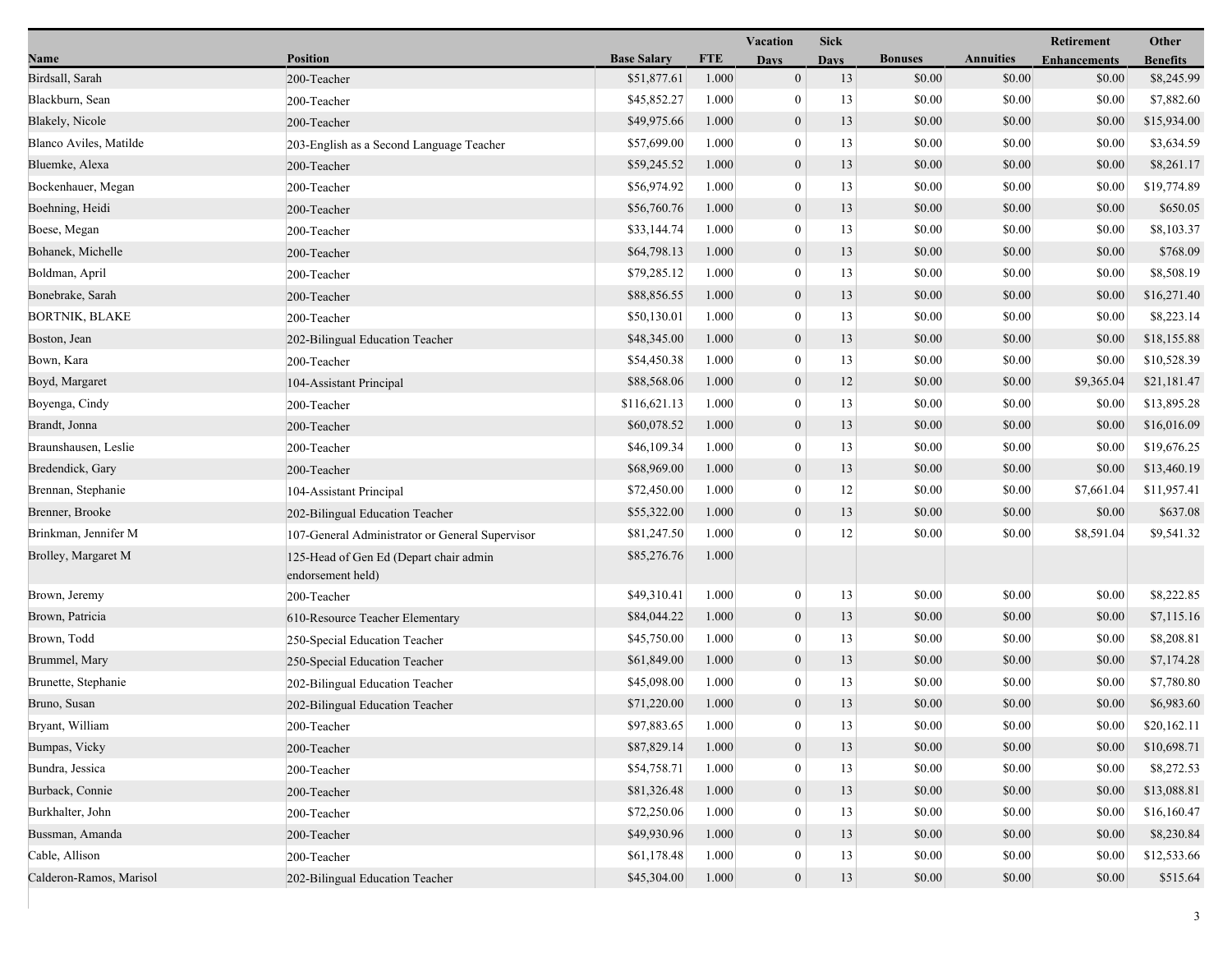|                       |                                 |                    |            | Vacation         | <b>Sick</b> |                |                  | Retirement          | Other           |
|-----------------------|---------------------------------|--------------------|------------|------------------|-------------|----------------|------------------|---------------------|-----------------|
| Name                  | <b>Position</b>                 | <b>Base Salary</b> | <b>FTE</b> | <b>Days</b>      | <b>Days</b> | <b>Bonuses</b> | <b>Annuities</b> | <b>Enhancements</b> | <b>Benefits</b> |
| Calhoun, Jill         | 200-Teacher                     | \$72,898.38        | 1.000      | $\overline{0}$   | 13          | \$0.00         | \$0.00           | \$0.00              | \$1,090.90      |
| Callahan, Kelly       | 200-Teacher                     | \$53,634.16        | 1.000      | $\mathbf{0}$     | 13          | \$0.00         | \$0.00           | \$0.00              | \$7,561.80      |
| Calvo, Jaime          | 200-Teacher                     | \$72,131.89        | 1.000      | $\overline{0}$   | 13          | \$0.00         | \$0.00           | \$0.00              | \$13,519.67     |
| Campbell, Denise      | 200-Teacher                     | \$95,449.71        | 1.000      | $\boldsymbol{0}$ | 13          | \$0.00         | \$0.00           | \$0.00              | \$13,699.10     |
| Campbell, Rebecca     | 250-Special Education Teacher   | \$81,501.00        | 1.000      | $\overline{0}$   | 13          | \$0.00         | \$0.00           | \$0.00              | \$13,593.80     |
| Campos, Julie         | 200-Teacher                     | \$69,099.44        | 1.000      | $\boldsymbol{0}$ | 13          | \$0.00         | \$0.00           | \$0.00              | \$13,461.31     |
| Caputo, Brianna       | 200-Teacher                     | \$56,000.33        | 1.000      | $\mathbf{0}$     | 13          | \$0.00         | \$0.00           | \$0.00              | \$19,750.49     |
| Cardenas, Jose        | 202-Bilingual Education Teacher | \$53,695.00        | 1.000      | $\mathbf{0}$     | 13          | \$0.00         | \$0.00           | \$0.00              | \$5,402.44      |
| Carpenter, Debbie     | 250-Special Education Teacher   | \$57,433.00        | 1.000      | $\boldsymbol{0}$ | 13          | \$0.00         | \$0.00           | \$0.00              | \$19,784.73     |
| Carrillo, Ada         | 202-Bilingual Education Teacher | \$48,345.00        | 1.000      | $\overline{0}$   | 13          | \$0.00         | \$0.00           | \$0.00              | \$13,433.32     |
| Carrillo, Nitza       | 103-Principal                   | \$95,478.75        | 1.000      | 20               | 12          | \$0.00         | \$0.00           | \$10,095.85         | \$9,906.00      |
| Carson, Arla          | 200-Teacher                     | \$71,943.85        | 1.000      | $\boldsymbol{0}$ | 13          | \$0.00         | \$0.00           | \$0.00              | \$8,734.49      |
| Carson, Lucille       | 202-Bilingual Education Teacher | \$47,580.00        | 1.000      | $\overline{0}$   | 13          | \$0.00         | \$0.00           | \$0.00              | \$535.48        |
| Carver, Mary          | 200-Teacher                     | \$56,637.74        | 1.000      | $\mathbf{0}$     | 13          | \$0.00         | \$0.00           | \$0.00              | \$13,323.38     |
| Casanova, Francisco   | 202-Bilingual Education Teacher | \$55,045.00        | 1.000      | $\mathbf{0}$     | 13          | \$0.00         | \$0.00           | \$0.00              | \$635.81        |
| Case, Lisa            | 200-Teacher                     | \$52,025.20        | 1.000      | $\boldsymbol{0}$ | 13          | \$0.00         | \$0.00           | \$0.00              | \$19,717.53     |
| Castro, Jorge         | 200-Teacher                     | \$26,343.47        | 0.600      | $\boldsymbol{0}$ | 13          | \$0.00         | \$0.00           | \$0.00              | \$0.00          |
| Caylor, Matthew       | 200-Teacher                     | \$67,735.00        | 1.000      | $\mathbf{0}$     | 13          | \$0.00         | \$0.00           | \$0.00              | \$8,444.01      |
| Cazares, Haydee       | 202-Bilingual Education Teacher | \$57,206.00        | 1.000      | $\overline{0}$   | 13          | \$0.00         | \$0.00           | \$0.00              | \$18,920.09     |
| Cebi, Gretchen        | 202-Bilingual Education Teacher | \$61,849.00        | 1.000      | $\mathbf{0}$     | 13          | \$0.00         | \$0.00           | \$0.00              | \$13,381.69     |
| Cecchi, Eraina        | 611-Resource Teacher Other      | \$81,191.00        | 1.000      | $\boldsymbol{0}$ | 13          | \$0.00         | \$0.00           | \$0.00              | \$8,550.88      |
| Cepek, Crystal        | 250-Special Education Teacher   | \$67,912.00        | 1.000      | $\boldsymbol{0}$ | 13          | \$0.00         | \$0.00           | \$0.00              | \$6,957.40      |
| Cerutti, Elizabeth    | 200-Teacher                     | \$82,098.32        | 1.000      | $\boldsymbol{0}$ | 13          | \$0.00         | \$0.00           | \$0.00              | \$7,070.95      |
| Chaney, Kristin       | 200-Teacher                     | \$50,778.51        | 1.000      | $\mathbf{0}$     | 13          | \$0.00         | \$0.00           | \$0.00              | \$8,211.00      |
| Charlebois, Sandra    | 200-Teacher                     | \$91,612.50        | 1.000      | $\overline{0}$   | 13          | \$0.00         | \$0.00           | \$0.00              | \$7,000.82      |
| Charniauskaya, Zhanna | 200-Teacher                     | \$55,141.81        | 1.000      | $\overline{0}$   | 13          | \$0.00         | \$0.00           | \$0.00              | \$19,745.79     |
| Charnstrom, Kristina  | 200-Teacher                     | \$59,539.33        | 1.000      | $\mathbf{0}$     | 13          | \$0.00         | \$0.00           | \$0.00              | \$8,398.01      |
| Chatman, Kristin M    | 202-Bilingual Education Teacher | \$46,249.00        | 1.000      | $\boldsymbol{0}$ | 13          | \$0.00         | \$0.00           | \$0.00              | \$19,354.72     |
| Chaussey, Amanda      | 200-Teacher                     | \$59,911.84        | 1.000      | $\mathbf{0}$     | 13          | \$0.00         | \$0.00           | \$0.00              | \$16,024.54     |
| Chavez, Laura         | 202-Bilingual Education Teacher | \$62,781.00        | 1.000      | $\mathbf{0}$     | 13          | \$0.00         | \$0.00           | \$0.00              | \$8,365.80      |
| Chavoya, Gustavo      | 202-Bilingual Education Teacher | \$45,304.00        | 1.000      | $\theta$         | 13          | \$0.00         | \$0.00           | \$0.00              | \$8,182.84      |
| Cherwin, Joseph       | 200-Teacher                     | \$45,023.44        | 1.000      | $\mathbf{0}$     | 13          | \$0.00         | \$0.00           | \$0.00              | \$7,909.72      |
| Chiros, David         | 200-Teacher                     | \$52,891.57        | 1.000      | $\bf{0}$         | 13          | \$0.00         | \$0.00           | \$0.00              | \$8,257.89      |
| Cho, Jane             | 202-Bilingual Education Teacher | \$60,227.00        | 1.000      | $\boldsymbol{0}$ | 13          | \$0.00         | \$0.00           | \$0.00              | \$8,061.73      |
| Cholewa, Joseph       | 200-Teacher                     | \$57,500.85        | 1.000      | $\overline{0}$   | 13          | \$0.00         | \$0.00           | \$0.00              | \$672.94        |
| Cholewa, Megan        | 200-Teacher                     | \$42,648.40        | 1.000      | $\mathbf{0}$     | 12          | \$0.00         | \$0.00           | \$0.00              | \$9,702.06      |
| Cifuentes, Yolanda    | 202-Bilingual Education Teacher | \$75,454.00        | 1.000      | $\mathbf{0}$     | 13          | \$0.00         | \$0.00           | \$0.00              | \$10,746.03     |
| Cipolla, Angela       | 200-Teacher                     | \$83,322.52        | 1.000      | $\mathbf{0}$     | 13          | \$0.00         | \$0.00           | \$0.00              | \$872.46        |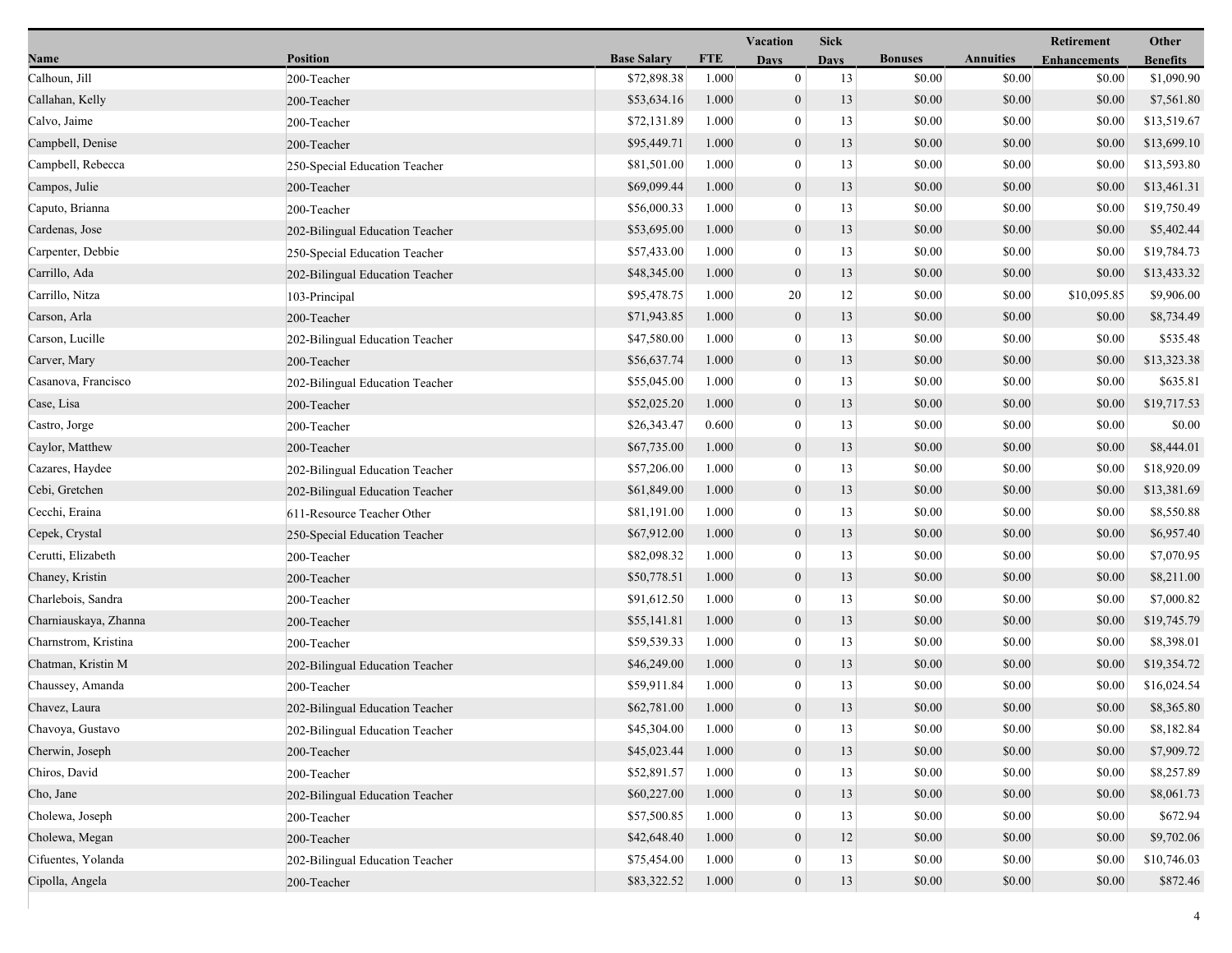|                       |                                 |                    |            | <b>Vacation</b>  | <b>Sick</b> |                |                  | <b>Retirement</b>   | Other           |
|-----------------------|---------------------------------|--------------------|------------|------------------|-------------|----------------|------------------|---------------------|-----------------|
| Name                  | <b>Position</b>                 | <b>Base Salary</b> | <b>FTE</b> | <b>Days</b>      | <b>Days</b> | <b>Bonuses</b> | <b>Annuities</b> | <b>Enhancements</b> | <b>Benefits</b> |
| Clabough, Hailey      | 250-Special Education Teacher   | \$43,657.72        | 1.000      | $\mathbf{0}$     | 13          | \$0.00         | \$0.00           | \$0.00              | \$498.36        |
| Clarke, Nicole        | 200-Teacher                     | \$75,272.10        | 1.000      | $\overline{0}$   | 13          | \$0.00         | \$0.00           | \$0.00              | \$19,976.28     |
| Clow, Stephanie       | 610-Resource Teacher Elementary | \$47,474.00        | 1.000      | $\mathbf{0}$     | 13          | \$0.00         | \$0.00           | \$0.00              | \$8,205.52      |
| Cole, Rebecca         | 200-Teacher                     | \$51,188.26        | 1.000      | $\mathbf{0}$     | 13          | \$0.00         | \$0.00           | \$0.00              | \$8,234.32      |
| Coleman, Tricia       | 200-Teacher                     | \$53,597.19        | 1.000      | $\mathbf{0}$     | 13          | \$0.00         | \$0.00           | \$0.00              | \$599.13        |
| Collins, Katherine    | 611-Resource Teacher Other      | \$101,030.00       | 1.000      | $\boldsymbol{0}$ | 13          | \$0.00         | \$0.00           | \$0.00              | \$16,415.00     |
| Collins, Patricia     | 200-Teacher                     | \$77,566.32        | 1.000      | $\overline{0}$   | 13          | \$0.00         | \$0.00           | \$0.00              | \$10,610.01     |
| Colton, Alma          | 250-Special Education Teacher   | \$46,916.00        | 1.000      | $\boldsymbol{0}$ | 13          | \$0.00         | \$0.00           | \$0.00              | \$6,740.78      |
| Conrad, Sheila        | 200-Teacher                     | \$71,871.66        | 1.000      | $\mathbf{0}$     | 13          | \$0.00         | \$0.00           | \$0.00              | \$8,456.90      |
| Conrad, Stacy         | 200-Teacher                     | \$33,199.06        | 0.480      | $\mathbf{0}$     | 13          | \$0.00         | \$0.00           | \$0.00              | \$3,151.12      |
| Contreras, Antonio    | 200-Teacher                     | \$50,988.32        | 1.000      | $\bf{0}$         | 13          | \$0.00         | \$0.00           | \$0.00              | \$8,039.17      |
| Contreras, Hermelinda | 202-Bilingual Education Teacher | \$75,454.00        | 1.000      | $\mathbf{0}$     | 13          | \$0.00         | \$0.00           | \$0.00              | \$1,127.97      |
| Contreras, Kimberley  | 202-Bilingual Education Teacher | \$46,839.00        | 1.000      | $\overline{0}$   | 13          | \$0.00         | \$0.00           | \$0.00              | \$12,351.65     |
| Cook, Vanessa         | 250-Special Education Teacher   | \$53,695.00        | 1.000      | $\boldsymbol{0}$ | 13          | \$0.00         | \$0.00           | \$0.00              | \$16,968.72     |
| Cooper, Deanne        | 250-Special Education Teacher   | \$69,119.00        | 1.000      | $\mathbf{0}$     | 13          | \$0.00         | \$0.00           | \$0.00              | \$8,431.00      |
| Cooper, Kaitlin       | 200-Teacher                     | \$48,087.00        | 1.000      | $\mathbf{0}$     | 13          | \$0.00         | \$0.00           | \$0.00              | \$15,300.58     |
| Cornelissen, Sheryl   | 200-Teacher                     | \$90,502.28        | 1.000      | $\bf{0}$         | 13          | \$0.00         | \$0.00           | \$0.00              | \$13,664.15     |
| Corral, Rosalia       | 202-Bilingual Education Teacher | \$61,849.00        | 1.000      | $\boldsymbol{0}$ | 13          | \$0.00         | \$0.00           | \$0.00              | \$13,387.64     |
| Cortez, Elizabeth     | 200-Teacher                     | \$58,536.91        | 1.000      | $\overline{0}$   | 13          | \$0.00         | \$0.00           | \$0.00              | \$19,793.71     |
| Cortez, Janis         | 200-Teacher                     | \$66,000.55        | 1.000      | $\mathbf{0}$     | 13          | \$0.00         | \$0.00           | \$0.00              | \$761.15        |
| Cortright, Kristy     | 200-Teacher                     | \$100,698.77       | 1.000      | $\mathbf{0}$     | 13          | \$0.00         | \$0.00           | \$0.00              | \$20,162.98     |
| Cotter, Elizabeth     | 200-Teacher                     | \$84,073.01        | 1.000      | $\mathbf{0}$     | 13          | \$0.00         | \$0.00           | \$0.00              | \$20,052.15     |
| Cowger, Nicholas      | 200-Teacher                     | \$56,105.27        | 1.000      | $\bf{0}$         | 13          | \$0.00         | \$0.00           | \$0.00              | \$5,495.54      |
| Cozzens, Samuel       | 200-Teacher                     | \$53,107.36        | 1.000      | $\mathbf{0}$     | 13          | \$0.00         | \$0.00           | \$0.00              | \$11,648.38     |
| Cramer, Sarah         | 200-Teacher                     | \$46,254.36        | 1.000      | $\overline{0}$   | 13          | \$0.00         | \$0.00           | \$0.00              | \$791.54        |
| Crespo, Anthony       | 103-Principal                   | \$137,655.00       | 1.000      | 20               | 12          | \$0.00         | \$0.00           | \$10,688.57         | \$21,488.93     |
| Crossen, Terry        | 200-Teacher                     | \$97,649.18        | 1.000      | $\boldsymbol{0}$ | 13          | \$0.00         | \$0.00           | \$0.00              | \$16,077.96     |
| Cudebec, Jacquelyn    | 200-Teacher                     | \$35,058.58        | 1.000      | $\boldsymbol{0}$ | 13          | \$0.00         | \$0.00           | \$0.00              | \$746.44        |
| Cunningham, Susan     | 200-Teacher                     | \$54,222.22        | 1.000      | $\mathbf{0}$     | 13          | \$0.00         | \$0.00           | \$0.00              | \$19,717.68     |
| Currie, Rosalyn       | 200-Teacher                     | \$87,477.69        | 1.000      | $\overline{0}$   | 13          | \$0.00         | \$0.00           | \$0.00              | \$16,307.23     |
| Curry, Heather        | 200-Teacher                     | \$68,048.36        | 1.000      | $\bf{0}$         | 13          | \$0.00         | \$0.00           | \$0.00              | \$13,452.48     |
| Curtis, Eric          | 200-Teacher                     | \$53,316.18        | 1.000      | $\mathbf{0}$     | 13          | \$0.00         | \$0.00           | \$0.00              | \$19,730.49     |
| Czaja, Lauren         | 200-Teacher                     | \$50,488.38        | 1.000      | $\bf{0}$         | 13          | \$0.00         | \$0.00           | \$0.00              | \$19,402.86     |
| Dakan, Michelle       | 250-Special Education Teacher   | \$47,474.00        | 1.000      | $\boldsymbol{0}$ | 13          | \$0.00         | \$0.00           | \$0.00              | \$13,187.68     |
| Dalberg, Briana       | 200-Teacher                     | \$64,017.12        | 1.000      | $\overline{0}$   | 13          | \$0.00         | \$0.00           | \$0.00              | \$8,356.50      |
| Damato, Veronica      | 202-Bilingual Education Teacher | \$57,988.67        | 1.000      | $\mathbf{0}$     | 13          | \$0.00         | \$0.00           | \$0.00              | \$10,607.76     |
| Damm, Courtney        | 250-Special Education Teacher   | \$47,474.00        | 1.000      | $\mathbf{0}$     | 13          | \$0.00         | \$0.00           | \$0.00              | \$19,367.48     |
| Damore, John          | 200-Teacher                     | \$29,007.00        | 0.600      | $\boldsymbol{0}$ | 13          | \$0.00         | \$0.00           | \$0.00              | \$0.00          |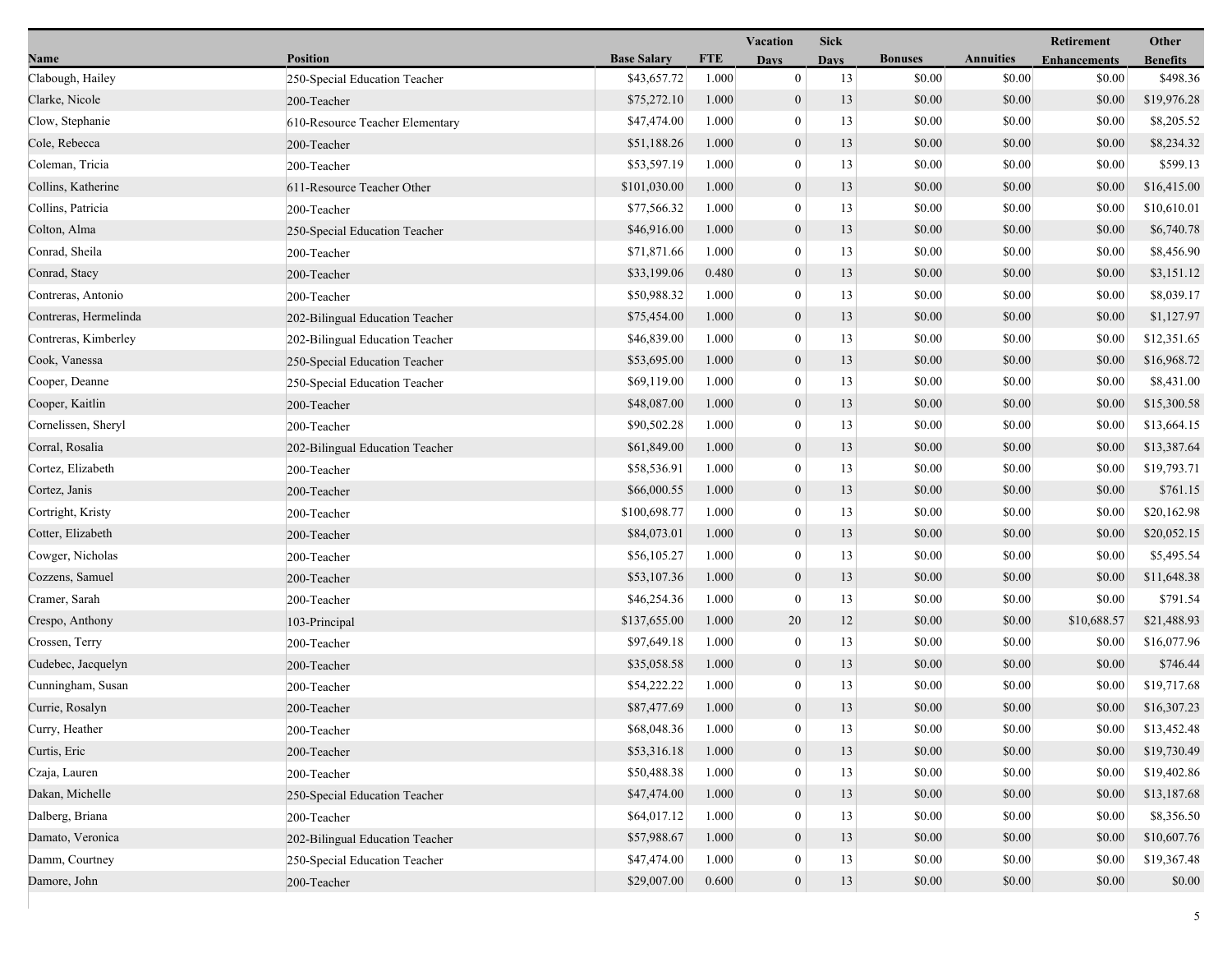|                          |                                                 |                    |            | Vacation         | <b>Sick</b> |                |                  | Retirement          | Other           |
|--------------------------|-------------------------------------------------|--------------------|------------|------------------|-------------|----------------|------------------|---------------------|-----------------|
| Name                     | <b>Position</b>                                 | <b>Base Salary</b> | <b>FTE</b> | <b>Days</b>      | Davs        | <b>Bonuses</b> | <b>Annuities</b> | <b>Enhancements</b> | <b>Benefits</b> |
| Dankowski, Melissa       | 200-Teacher                                     | \$50,109.76        | 1.000      | $\mathbf{0}$     | 13          | \$0.00         | \$0.00           | \$0.00              | \$8,223.04      |
| Darce, Lorrie A          | 200-Teacher                                     | \$73,972.00        | 1.000      | $\mathbf{0}$     | 13          | \$0.00         | \$0.00           | \$0.00              | \$11,874.32     |
| Dart, Scott              | 103-Principal                                   | \$94,050.00        | 1.000      | 20               | 12          | \$0.00         | \$0.00           | \$9,944.88          | \$21,294.12     |
| Davila Snyder, Aymette   | 202-Bilingual Education Teacher                 | \$74,105.00        | 1.000      | $\boldsymbol{0}$ | 13          | \$0.00         | \$0.00           | \$0.00              | \$10,578.24     |
| Davis, Tonetta           | 200-Teacher                                     | \$68,842.44        | 1.000      | $\boldsymbol{0}$ | 13          | \$0.00         | \$0.00           | \$0.00              | \$8,425.03      |
| De Biase, Michelle       | 200-Teacher                                     | \$83,225.26        | 1.000      | $\boldsymbol{0}$ | 13          | \$0.00         | \$0.00           | \$0.00              | \$20,035.99     |
| De Cicco, Wesley         | 200-Teacher                                     | \$64,574.94        | 1.000      | $\mathbf{0}$     | 13          | \$0.00         | \$0.00           | \$0.00              | \$19,845.07     |
| De La Rosa-Sabina, Luis  | 202-Bilingual Education Teacher                 | \$87,360.00        | 1.000      | $\boldsymbol{0}$ | 13          | \$0.00         | \$0.00           | \$0.00              | \$13,643.92     |
| De Lorenzano, Minerva    | 202-Bilingual Education Teacher                 | \$73,737.00        | 1.000      | $\boldsymbol{0}$ | 13          | \$0.00         | \$0.00           | \$0.00              | \$13,351.36     |
| De Los Santos, Francisco | 103-Principal                                   | \$103,782.56       | 1.000      | 20               | 12          | \$0.00         | \$0.00           | \$10,973.77         | \$15,144.24     |
| De Los Santos, Isabel    | 203-English as a Second Language Teacher        | \$81,191.00        | 1.000      | $\boldsymbol{0}$ | 13          | \$0.00         | \$0.00           | \$0.00              | \$7,094.56      |
| De Mar, Mavis            | 107-General Administrator or General Supervisor | \$107,640.00       | 1.000      | 20               | 12          | \$0.00         | \$0.00           | \$11,381.76         | \$15,183.12     |
| De Nood, Julia           | 200-Teacher                                     | \$77,240.11        | 1.000      | $\mathbf{0}$     | 13          | \$0.00         | \$0.00           | \$0.00              | \$13,545.18     |
| Del Fiacco, Kari         | 200-Teacher                                     | \$52,710.76        | 1.000      | $\boldsymbol{0}$ | 13          | \$0.00         | \$0.00           | \$0.00              | \$19,723.36     |
| DEMARCO, DANIEL          | 200-Teacher                                     | \$61,433.27        | 1.000      | $\boldsymbol{0}$ | 13          | \$0.00         | \$0.00           | \$0.00              | \$19,823.75     |
| Denovellis, Brenda       | 200-Teacher                                     | \$95,407.40        | 1.000      | $\boldsymbol{0}$ | 13          | \$0.00         | \$0.00           | \$0.00              | \$10,935.99     |
| DeVille, Lisa            | 104-Assistant Principal                         | \$72,450.00        | 1.000      | 0                | 12          | \$0.00         | \$0.00           | \$7,661.04          | \$17,005.20     |
| Difabio, Vincent         | 200-Teacher                                     | \$52,627.84        | 1.000      | $\mathbf{0}$     | 13          | \$0.00         | \$0.00           | \$0.00              | \$8,248.72      |
| Dioro, Lisa              | 200-Teacher                                     | \$53,636.09        | 1.000      | $\boldsymbol{0}$ | 13          | \$0.00         | \$0.00           | \$0.00              | \$5,926.19      |
| Dispensa, Julie          | 610-Resource Teacher Elementary                 | \$67,912.00        | 1.000      | $\mathbf{0}$     | 13          | \$0.00         | \$0.00           | \$0.00              | \$10,668.41     |
| Donovan, Courtney        | 250-Special Education Teacher                   | \$47,474.00        | 1.000      | $\boldsymbol{0}$ | 13          | \$0.00         | \$0.00           | \$0.00              | \$13,204.44     |
| Doucette, Kristin        | 200-Teacher                                     | \$68,944.81        | 1.000      | $\boldsymbol{0}$ | 13          | \$0.00         | \$0.00           | \$0.00              | \$19,876.85     |
| Douglass, Kiel           | 250-Special Education Teacher                   | \$54,428.00        | 1.000      | $\boldsymbol{0}$ | 13          | \$0.00         | \$0.00           | \$0.00              | \$13,623.07     |
| Doverspike, Julia        | 103-Principal                                   | \$92,978.00        | 1.000      | 20               | 12          | \$0.00         | \$0.00           | \$9,831.37          | \$9,851.04      |
| Doyle, Jill              | 611-Resource Teacher Other                      | \$76,830.00        | 1.000      | $\boldsymbol{0}$ | 13          | \$0.00         | \$0.00           | \$0.00              | \$859.21        |
| Drahos, Olivia           | 250-Special Education Teacher                   | \$54,428.00        | 1.000      | $\mathbf{0}$     | 13          | \$0.00         | \$0.00           | \$0.00              | \$13,651.52     |
| Driessen, Kathleen       | 202-Bilingual Education Teacher                 | \$57,206.00        | 1.000      | $\boldsymbol{0}$ | 13          | \$0.00         | \$0.00           | \$0.00              | \$646.52        |
| Dulik, Kristine          | 200-Teacher                                     | \$78,693.64        | 1.000      | $\boldsymbol{0}$ | 13          | \$0.00         | \$0.00           | \$0.00              | \$8,518.23      |
| Durrant-Samii, Angela    | 250-Special Education Teacher                   | \$61,592.32        | 1.000      | $\boldsymbol{0}$ | 13          | \$0.00         | \$0.00           | \$0.00              | \$6,945.18      |
| Eadens, Beth             | 200-Teacher                                     | \$59,004.07        | 0.500      | $\overline{0}$   | 13          | \$0.00         | \$0.00           | \$0.00              | \$19,768.21     |
| Eisenman, Elizabeth      | 200-Teacher                                     | \$75,620.47        | 1.000      | $\theta$         | 13          | \$0.00         | \$0.00           | \$0.00              | \$19,987.38     |
| Ek, Paula                | 104-Assistant Principal                         | \$72,450.00        | 1.000      | $\boldsymbol{0}$ | 12          | \$0.00         | \$0.00           | \$7,661.04          | \$20,791.69     |
| Ekstrom, Jill            | 200-Teacher                                     | \$71,212.12        | 1.000      | 0                | 13          | \$0.00         | \$0.00           | \$0.00              | \$8,438.34      |
| Elkins, John             | 200-Teacher                                     | \$73,838.35        | 1.000      | $\mathbf{0}$     | 13          | \$0.00         | \$0.00           | \$0.00              | \$19,921.61     |
| Elliott, Jacqueline      | 200-Teacher                                     | \$90,263.83        | 1.000      | $\theta$         | 13          | \$0.00         | \$0.00           | \$0.00              | \$10,729.83     |
| Elsbree, Elizabeth       | 200-Teacher                                     | \$56,109.08        | 1.000      | $\mathbf{0}$     | 13          | \$0.00         | \$0.00           | \$0.00              | \$13,668.14     |
| Enders, Colette          | 200-Teacher                                     | \$54,205.56        | 1.000      | 0                | 13          | \$0.00         | \$0.00           | \$0.00              | \$19,737.07     |
| Enders, Terence          | 202-Bilingual Education Teacher                 | \$45,304.00        | 1.000      | $\mathbf{0}$     | 13          | \$0.00         | \$0.00           | \$0.00              | \$5,604.61      |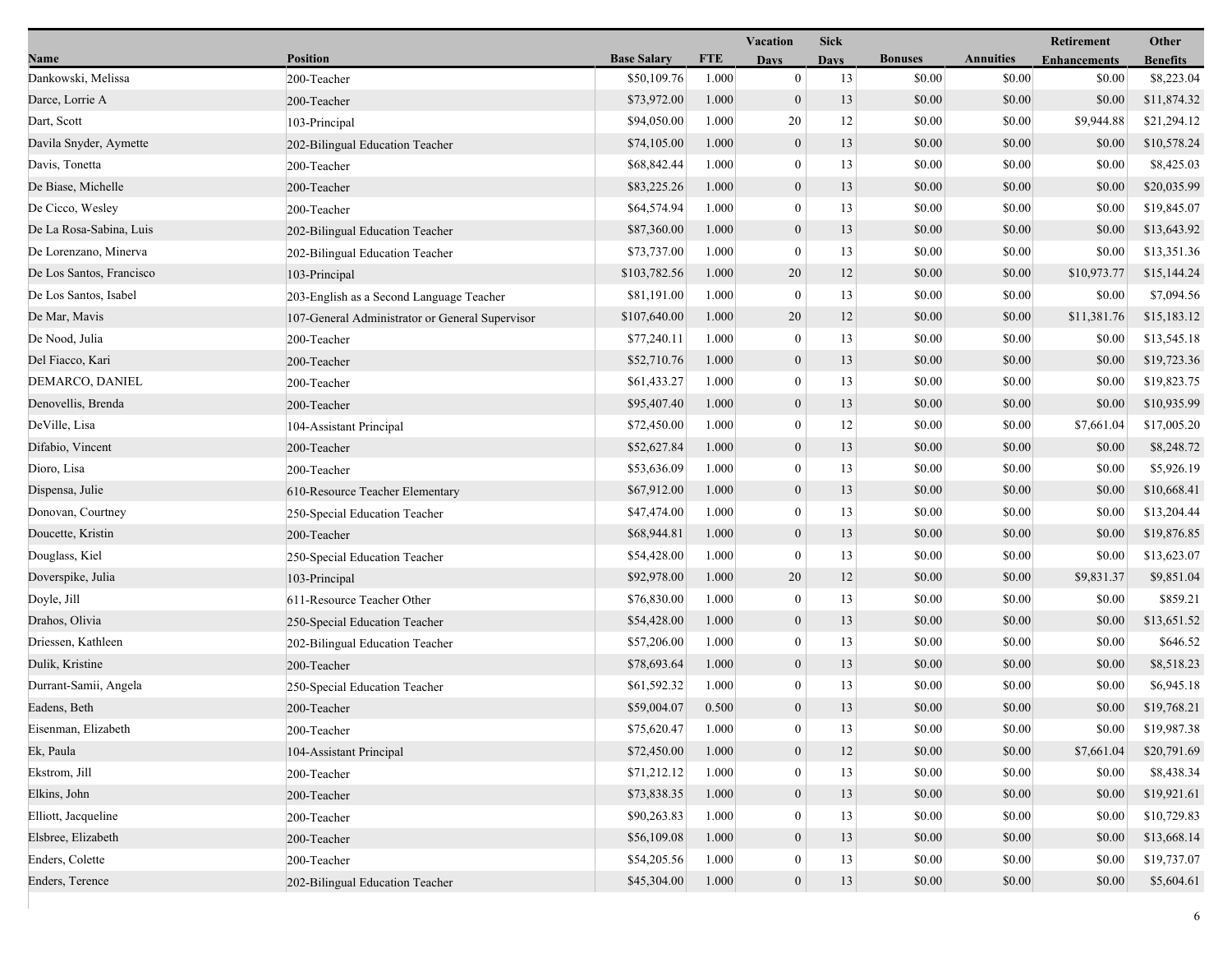|                               |                                    |                    |            | Vacation         | <b>Sick</b> |                |                  | Retirement          | Other           |
|-------------------------------|------------------------------------|--------------------|------------|------------------|-------------|----------------|------------------|---------------------|-----------------|
| Name                          | <b>Position</b>                    | <b>Base Salary</b> | <b>FTE</b> | <b>Days</b>      | <b>Days</b> | <b>Bonuses</b> | <b>Annuities</b> | <b>Enhancements</b> | <b>Benefits</b> |
| Engel, Linda                  | 200-Teacher                        | \$77,366.43        | 1.000      | $\mathbf{0}$     | 13          | \$0.00         | \$0.00           | \$0.00              | \$10,600.20     |
| England, Crystal              | 103-Principal                      | \$111,347.37       | 1.000      | 20               | 12          | \$0.00         | \$0.00           | \$11,773.69         | \$21,663.60     |
| Ensminger, Candy              | 200-Teacher                        | \$76,668.81        | 1.000      | $\mathbf{0}$     | 13          | \$0.00         | \$0.00           | \$0.00              | \$7,040.18      |
| Eppenstein, Jodi              | 250-Special Education Teacher      | \$71,613.00        | 1.000      | $\boldsymbol{0}$ | 13          | \$0.00         | \$0.00           | \$0.00              | \$13,528.52     |
| Erlenbaugh, Kelley S          | 202-Bilingual Education Teacher    | \$46,916.00        | 1.000      | $\boldsymbol{0}$ | 13          | \$0.00         | \$0.00           | \$0.00              | \$7,907.63      |
| Escalante, Gladys             | 202-Bilingual Education Teacher    | \$72,328.00        | 1.000      | $\mathbf{0}$     | 13          | \$0.00         | \$0.00           | \$0.00              | \$13,497.48     |
| Fair, Garett                  | 200-Teacher                        | \$50,459.86        | 1.000      | $\overline{0}$   | 13          | \$0.00         | \$0.00           | \$0.00              | \$3,068.93      |
| Fane, Diane                   | 200-Teacher                        | \$64,032.53        | 1.000      | $\boldsymbol{0}$ | 13          | \$0.00         | \$0.00           | \$0.00              | \$705.40        |
| Ferguson, Jennifer            | 200-Teacher                        | \$63,498.45        | 1.000      | $\mathbf{0}$     | 13          | \$0.00         | \$0.00           | \$0.00              | \$8,426.43      |
| Fernandez Alonso, Jesus Maria | 202-Bilingual Education Teacher    | \$46,249.00        | 1.000      | $\boldsymbol{0}$ | 13          | \$0.00         | \$0.00           | \$0.00              | \$8,036.53      |
| Ferrera Rojano, Irene         | 202-Bilingual Education Teacher    | \$49,668.00        | 1.000      | $\mathbf{0}$     | 13          | \$0.00         | \$0.00           | \$0.00              | \$6,760.68      |
| Ferrusca, Alberto             | 200-Teacher                        | \$58,890.73        | 1.000      | $\boldsymbol{0}$ | 13          | \$0.00         | \$0.00           | \$0.00              | \$9,191.69      |
| Fichtel, Leann                | 200-Teacher                        | \$77,391.12        | 1.000      | $\overline{0}$   | 13          | \$0.00         | \$0.00           | \$0.00              | \$8,553.83      |
| Figueroa, Nancy               | 202-Bilingual Education Teacher    | \$55,045.00        | 1.000      | $\boldsymbol{0}$ | 13          | \$0.00         | \$0.00           | \$0.00              | \$19,758.65     |
| Fishleigh, Amanda             | 202-Bilingual Education Teacher    | \$45,750.00        | 1.000      | $\mathbf{0}$     | 13          | \$0.00         | \$0.00           | \$0.00              | \$14,183.12     |
| Fitzsimmons, Nicki            | 200-Teacher                        | \$27,215.30        | 0.500      | $\boldsymbol{0}$ | 7           | \$0.00         | \$0.00           | \$0.00              | \$8,889.46      |
| Flanders, Katherine           | 250-Special Education Teacher      | \$58,338.00        | 1.000      | $\mathbf{0}$     | 13          | \$0.00         | \$0.00           | \$0.00              | \$13,146.09     |
| Flauter, Sean                 | 104-Assistant Principal            | \$78,500.00        | 1.000      | $\mathbf{0}$     | 12          | \$0.00         | \$0.00           | \$8,300.60          | \$8,572.47      |
| Flores, Margarita             | 202-Bilingual Education Teacher    | \$53,695.00        | 1.000      | $\overline{0}$   | 13          | \$0.00         | \$0.00           | \$0.00              | \$6,813.00      |
| Flores, Rosario               | 204-Visiting International Teacher | \$44,898.00        | 1.000      | $\boldsymbol{0}$ | 13          | \$0.00         | \$0.00           | \$0.00              | \$13,201.08     |
| Formas, Cindy                 | 200-Teacher                        | \$57,455.27        | 1.000      | $\boldsymbol{0}$ | 13          | \$0.00         | \$0.00           | \$0.00              | \$13,356.74     |
| Fowler, Ninette               | 200-Teacher                        | \$53,896.80        | 1.000      | $\boldsymbol{0}$ | 13          | \$0.00         | \$0.00           | \$0.00              | \$19,739.45     |
| Frauenhoff, Coleen            | 200-Teacher                        | \$93,041.57        | 1.000      | $\mathbf{0}$     | 13          | \$0.00         | \$0.00           | \$0.00              | \$996.56        |
| Fredres, Julia                | 200-Teacher                        | \$45,362.33        | 1.000      | $\boldsymbol{0}$ | 13          | \$0.00         | \$0.00           | \$0.00              | \$16,667.35     |
| Fredres, Patricia             | 610-Resource Teacher Elementary    | \$95,796.00        | 1.000      | $\overline{0}$   | 13          | \$0.00         | \$0.00           | \$0.00              | \$10,785.08     |
| Freese, Airen                 | 200-Teacher                        | \$58,012.57        | 1.000      | $\mathbf{0}$     | 13          | \$0.00         | \$0.00           | \$0.00              | \$14,191.27     |
| French, Valerie               | 200-Teacher                        | \$74,609.64        | 1.000      | $\overline{0}$   | 13          | \$0.00         | \$0.00           | \$0.00              | \$11,498.03     |
| Frer, Carolyn                 | 200-Teacher                        | \$70,849.69        | 1.000      | $\boldsymbol{0}$ | 13          | \$0.00         | \$0.00           | \$0.00              | \$15,559.18     |
| Fromm, James                  | 200-Teacher                        | \$55,854.26        | 1.000      | $\mathbf{0}$     | 13          | \$0.00         | \$0.00           | \$0.00              | \$16,016.63     |
| Frontera, Nelida              | 202-Bilingual Education Teacher    | \$84,302.00        | 1.000      | $\mathbf{0}$     | 13          | \$0.00         | \$0.00           | \$0.00              | \$910.32        |
| Frost, Beth                   | 611-Resource Teacher Other         | \$52,129.00        | 1.000      | $\bf{0}$         | 13          | \$0.00         | \$0.00           | \$0.00              | \$13,542.26     |
| Furr, Elizabeth               | 200-Teacher                        | \$53,558.32        | 1.000      | $\boldsymbol{0}$ | 13          | \$0.00         | \$0.00           | \$0.00              | \$8,258.40      |
| Gabrys, Rebecca               | 202-Bilingual Education Teacher    | \$53,567.00        | 1.000      | $\overline{0}$   | 13          | \$0.00         | \$0.00           | \$0.00              | \$13,656.06     |
| Gadbois, Parker               | 200-Teacher                        | \$55,149.24        | 1.000      | $\mathbf{0}$     | 13          | \$0.00         | \$0.00           | \$0.00              | \$8,273.45      |
| Gailey, Megan                 | 200-Teacher                        | \$45,159.09        | 1.000      | $\overline{0}$   | 13          | \$0.00         | \$0.00           | \$0.00              | \$7,865.55      |
| Galat, Esther                 | 250-Special Education Teacher      | \$71,613.00        | 1.000      | $\mathbf{0}$     | 13          | \$0.00         | \$0.00           | \$0.00              | \$16,155.13     |
| Galdamez, Reyna               | 202-Bilingual Education Teacher    | \$49,002.00        | 1.000      | $\mathbf{0}$     | 13          | \$0.00         | \$0.00           | \$0.00              | \$7,968.52      |
| Galindo, Alma Y               | 202-Bilingual Education Teacher    | \$52,832.00        | 1.000      | $\mathbf{0}$     | 13          | \$0.00         | \$0.00           | \$0.00              | \$8,258.13      |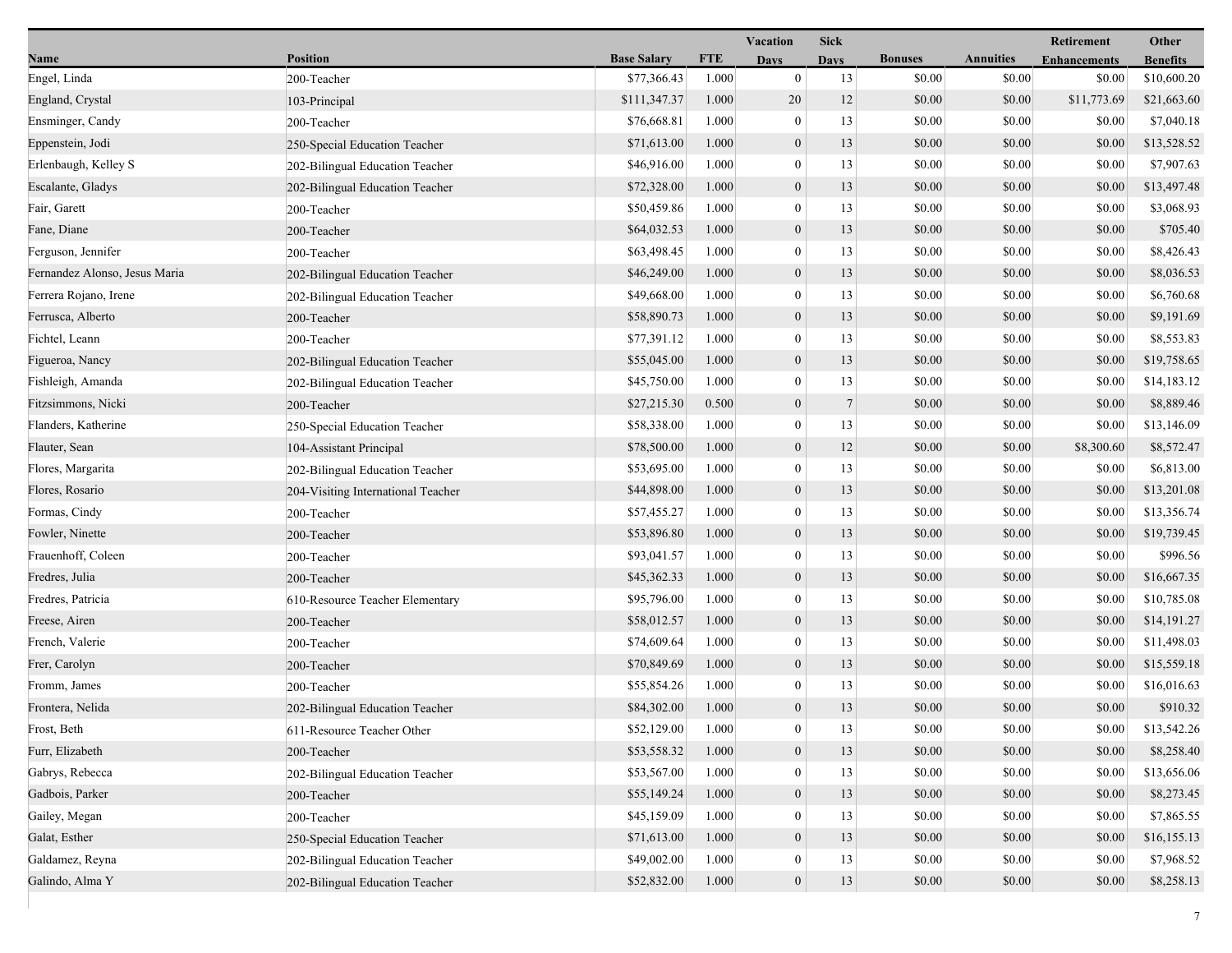|                         |                                                 |                    |            | Vacation         | <b>Sick</b> |                |                  | Retirement          | Other           |
|-------------------------|-------------------------------------------------|--------------------|------------|------------------|-------------|----------------|------------------|---------------------|-----------------|
| Name                    | <b>Position</b>                                 | <b>Base Salary</b> | <b>FTE</b> | <b>Days</b>      | <b>Days</b> | <b>Bonuses</b> | <b>Annuities</b> | <b>Enhancements</b> | <b>Benefits</b> |
| Gallego, Maria          | 203-English as a Second Language Teacher        | \$72,784.00        | 1.000      | $\mathbf{0}$     | 13          | \$0.00         | \$0.00           | \$0.00              | \$826.33        |
| Galloway, Tanya         | 200-Teacher                                     | \$54,696.65        | 1.000      | $\boldsymbol{0}$ | 13          | \$0.00         | \$0.00           | \$0.00              | \$7,994.90      |
| Galow, Brittany         | 200-Teacher                                     | \$48,359.25        | 1.000      | $\boldsymbol{0}$ | 13          | \$0.00         | \$0.00           | \$0.00              | \$12,113.74     |
| Gannaway, Kristin       | 200-Teacher                                     | \$77,156.90        | 1.000      | $\boldsymbol{0}$ | 13          | \$0.00         | \$0.00           | \$0.00              | \$19,962.14     |
| Garcia Esquivel, Raquel | 202-Bilingual Education Teacher                 | \$50,882.00        | 1.000      | $\mathbf{0}$     | 13          | \$0.00         | \$0.00           | \$0.00              | \$4,826.12      |
| Garcia, Anthony         | 200-Teacher                                     | \$80,363.32        | 1.000      | $\boldsymbol{0}$ | 13          | \$0.00         | \$0.00           | \$0.00              | \$13,562.40     |
| Garcia, Caridad         | 103-Principal                                   | \$95,478.75        | 1.000      | 20               | 12          | \$0.00         | \$0.00           | \$10,095.85         | \$21,304.80     |
| Garcia, Jennifer        | 200-Teacher                                     | \$71,495.29        | 1.000      | $\mathbf{0}$     | 13          | \$0.00         | \$0.00           | \$0.00              | \$771.83        |
| Garcia, Marisela        | 202-Bilingual Education Teacher                 | \$49,002.00        | 1.000      | $\bf{0}$         | 13          | \$0.00         | \$0.00           | \$0.00              | \$5,569.61      |
| Garcia, Nestor          | 107-General Administrator or General Supervisor | \$94,000.00        | 1.000      | 20               | 12          | \$0.00         | \$0.00           | \$9,939.59          | \$2,254.69      |
| Garciacano, Lorraine    | 202-Bilingual Education Teacher                 | \$60,718.00        | 1.000      | $\boldsymbol{0}$ | 13          | \$0.00         | \$0.00           | \$0.00              | \$16,051.40     |
| Garwood, Nancy          | 200-Teacher                                     | \$54,464.82        | 1.000      | $\boldsymbol{0}$ | 13          | \$0.00         | \$0.00           | \$0.00              | \$19,730.15     |
| Garza, Twila            | 103-Principal                                   | \$98,761.00        | 1.000      | 20               | 12          | \$0.00         | \$0.00           | \$10,442.89         | \$14,984.04     |
| Gasca, Jose             | 202-Bilingual Education Teacher                 | \$60,874.00        | 1.000      | $\mathbf{0}$     | 13          | \$0.00         | \$0.00           | \$0.00              | \$16,002.08     |
| Gasso, Michael          | 200-Teacher                                     | \$51,247.98        | 1.000      | $\boldsymbol{0}$ | 13          | \$0.00         | \$0.00           | \$0.00              | \$8,247.43      |
| Gatz, Jennifer          | 200-Teacher                                     | \$47,967.09        | 1.000      | $\boldsymbol{0}$ | 13          | \$0.00         | \$0.00           | \$0.00              | \$8,218.28      |
| Gawlik, Lisa            | 200-Teacher                                     | \$97,145.27        | 1.000      | $\bf{0}$         | 13          | \$0.00         | \$0.00           | \$0.00              | \$8,691.94      |
| Gear, Christine         | 200-Teacher                                     | \$81,018.34        | 1.000      | $\boldsymbol{0}$ | 13          | \$0.00         | \$0.00           | \$0.00              | \$13,578.79     |
| Gehler, Josephine       | 200-Teacher                                     | \$94,167.72        | 1.000      | $\mathbf{0}$     | 13          | \$0.00         | \$0.00           | \$0.00              | \$14,690.24     |
| Gentile, Jennifer       | 200-Teacher                                     | \$99,898.18        | 1.000      | $\mathbf{0}$     | 13          | \$0.00         | \$0.00           | \$0.00              | \$20,173.23     |
| Gentry, Patricia        | 200-Teacher                                     | \$48,121.47        | 1.000      | $\mathbf{0}$     | 13          | \$0.00         | \$0.00           | \$0.00              | \$4,635.84      |
| Gerardi, Teresa         | 200-Teacher                                     | \$66,195.00        | 1.000      | $\boldsymbol{0}$ | 13          | \$0.00         | \$0.00           | \$0.00              | \$8,398.23      |
| Gerhard, Luke           | 200-Teacher                                     | \$45,418.04        | 1.000      | $\bf{0}$         | 13          | \$0.00         | \$0.00           | \$0.00              | \$502.27        |
| Gerhard, Mary           | 610-Resource Teacher Elementary                 | \$65,290.00        | 1.000      | $\boldsymbol{0}$ | 13          | \$0.00         | \$0.00           | \$0.00              | \$19,842.72     |
| Gerhard, Matthew        | 200-Teacher                                     | \$57,509.30        | 1.000      | $\mathbf{0}$     | 13          | \$0.00         | \$0.00           | \$0.00              | \$8,304.42      |
| Gerhard, Rachel         | 200-Teacher                                     | \$59,777.72        | 1.000      | $\mathbf{0}$     | 13          | \$0.00         | \$0.00           | \$0.00              | \$12,507.68     |
| Gerk, Kenneth           | 200-Teacher                                     | \$67,256.13        | 1.000      | $\boldsymbol{0}$ | 13          | \$0.00         | \$0.00           | \$0.00              | \$19,832.50     |
| Gerstung, Cheryl        | 250-Special Education Teacher                   | \$64,949.00        | 1.000      | $\boldsymbol{0}$ | 13          | \$0.00         | \$0.00           | \$0.00              | \$12,398.84     |
| Gervais, Julie          | 200-Teacher                                     | \$75,762.24        | 1.000      | $\bf{0}$         | 13          | \$0.00         | \$0.00           | \$0.00              | \$19,953.28     |
| Getting, Ruthi          | 250-Special Education Teacher                   | \$65,290.00        | 1.000      | $\mathbf{0}$     | 13          | \$0.00         | \$0.00           | \$0.00              | \$8,390.72      |
| Gibson, Jacqueline      | 104-Assistant Principal                         | \$81,247.50        | 1.000      | $\theta$         | 12          | \$0.00         | \$0.00           | \$8,591.04          | \$11,792.04     |
| Gillespie, Sarah        | 200-Teacher                                     | \$59,278.13        | 1.000      | $\boldsymbol{0}$ | 13          | \$0.00         | \$0.00           | \$0.00              | \$10,563.36     |
| Gillespie, Shane        | 200-Teacher                                     | \$79,090.63        | 1.000      | $\bf{0}$         | 13          | \$0.00         | \$0.00           | \$0.00              | \$8,490.29      |
| Glass, Taylor           | 200-Teacher                                     | \$48,422.87        | 1.000      | $\boldsymbol{0}$ | 13          | \$0.00         | \$0.00           | \$0.00              | \$3,219.88      |
| Glover, Callie          | 200-Teacher                                     | \$43,544.66        | 1.000      | $\theta$         | 13          | \$0.00         | \$0.00           | \$0.00              | \$8,154.21      |
| Goebel, Elizabeth       | 250-Special Education Teacher                   | \$39,865.66        | 1.000      | $\mathbf{0}$     | 13          | \$0.00         | \$0.00           | \$0.00              | \$19,083.33     |
| Goldsborough, Barbara   | 610-Resource Teacher Elementary                 | \$50,882.00        | 1.000      | 0                | 13          | \$0.00         | \$0.00           | \$0.00              | \$13,271.97     |
| Golike, Stephanie       | 202-Bilingual Education Teacher                 | \$46,249.00        | 1.000      | $\boldsymbol{0}$ | 13          | \$0.00         | \$0.00           | \$0.00              | \$13,128.92     |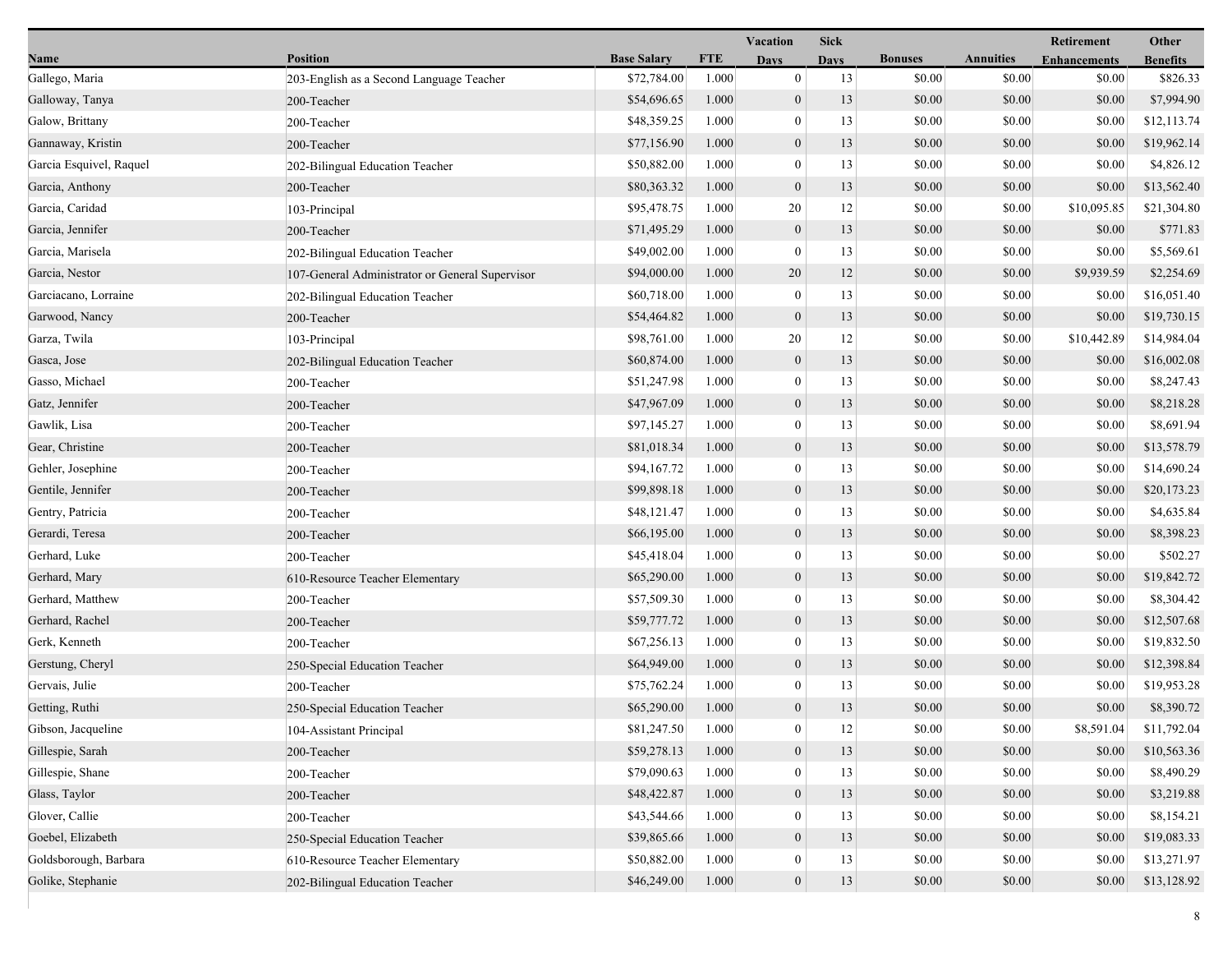|                          |                                                       |                    |            | Vacation         | <b>Sick</b> |                |                  | <b>Retirement</b>   | Other           |
|--------------------------|-------------------------------------------------------|--------------------|------------|------------------|-------------|----------------|------------------|---------------------|-----------------|
| Name                     | <b>Position</b>                                       | <b>Base Salary</b> | <b>FTE</b> | <b>Days</b>      | <b>Days</b> | <b>Bonuses</b> | <b>Annuities</b> | <b>Enhancements</b> | <b>Benefits</b> |
| Gomez, Arlette           | 202-Bilingual Education Teacher                       | \$72,328.00        | 1.000      | $\mathbf{0}$     | 13          | \$0.00         | \$0.00           | \$0.00              | \$804.01        |
| Gomez, Heyli             | 200-Teacher                                           | \$45,221.85        | 1.000      | $\mathbf{0}$     | 13          | \$0.00         | \$0.00           | \$0.00              | \$482.69        |
| Gonzalez Blank, Jesenia  | 200-Teacher                                           | \$65,799.42        | 1.000      | $\overline{0}$   | 13          | \$0.00         | \$0.00           | \$0.00              | \$10,964.78     |
| Gonzalez, Brenda         | 121-Administrator in a Bilingual Education<br>Program | \$94,190.73        | 1.000      | 20               | 12          | \$0.00         | \$0.00           | \$9,959.54          | \$8,407.93      |
| Gonzalez, Kaitlyn        | 200-Teacher                                           | \$53,185.71        | 1.000      | $\mathbf{0}$     | 13          | \$0.00         | \$0.00           | \$0.00              | \$15,940.74     |
| Gorski, Alicia           | 200-Teacher                                           | \$60,976.70        | 1.000      | $\boldsymbol{0}$ | 13          | \$0.00         | \$0.00           | \$0.00              | \$3,876.98      |
| Gossett, Emily           | 202-Bilingual Education Teacher                       | \$55,668.00        | 1.000      | $\overline{0}$   | 13          | \$0.00         | \$0.00           | \$0.00              | \$0.00          |
| Grabowski, Michelle      | 200-Teacher                                           | \$75,159.92        | 1.000      | $\boldsymbol{0}$ | 13          | \$0.00         | \$0.00           | \$0.00              | \$13,553.28     |
| Grammas, Audrey          | 200-Teacher                                           | \$57,043.21        | 1.000      | $\mathbf{0}$     | 13          | \$0.00         | \$0.00           | \$0.00              | \$627.63        |
| Griffin, Nancy           | 200-Teacher                                           | \$75,504.82        | 1.000      | $\boldsymbol{0}$ | 13          | \$0.00         | \$0.00           | \$0.00              | \$7,298.76      |
| Grossgut, Heather        | 250-Special Education Teacher                         | \$66,448.00        | 1.000      | $\overline{0}$   | 13          | \$0.00         | \$0.00           | \$0.00              | \$8,402.04      |
| Guerra, Jorge            | 202-Bilingual Education Teacher                       | \$43,693.81        | 1.000      | $\mathbf{0}$     | 12          | \$0.00         | \$0.00           | \$0.00              | \$13,361.44     |
| Guerra, Yesenia          | 202-Bilingual Education Teacher                       | \$46,390.84        | 1.000      | $\overline{0}$   | 13          | \$0.00         | \$0.00           | \$0.00              | \$15,349.59     |
| Guerrero, Maribel        | 202-Bilingual Education Teacher                       | \$45,098.00        | 1.000      | $\mathbf{0}$     | 13          | \$0.00         | \$0.00           | \$0.00              | \$661.52        |
| Gustilo, Amber           | 202-Bilingual Education Teacher                       | \$57,699.00        | 1.000      | $\overline{0}$   | 13          | \$0.00         | \$0.00           | \$0.00              | \$10,019.64     |
| Gutierrez, Alicia        | 200-Teacher                                           | \$71,773.88        | 1.000      | $\boldsymbol{0}$ | 13          | \$0.00         | \$0.00           | \$0.00              | \$16,732.31     |
| Gutierrez, Alma          | 202-Bilingual Education Teacher                       | \$35,133.84        | 1.000      | $\mathbf{0}$     | 13          | \$0.00         | \$0.00           | \$0.00              | \$423.07        |
| Hacker, Brenda           | 250-Special Education Teacher                         | \$71,437.00        | 1.000      | $\mathbf{0}$     | 13          | \$0.00         | \$0.00           | \$0.00              | \$1,645.76      |
| Haier, Victoria          | 200-Teacher                                           | \$59,951.19        | 1.000      | $\overline{0}$   | 13          | \$0.00         | \$0.00           | \$0.00              | \$765.67        |
| Halleran, Elaine         | 200-Teacher                                           | \$61,786.02        | 1.000      | $\mathbf{0}$     | 13          | \$0.00         | \$0.00           | \$0.00              | \$8,629.36      |
| Hamilton, Ashley         | 200-Teacher                                           | \$51,040.12        | 1.000      | $\overline{0}$   | 13          | \$0.00         | \$0.00           | \$0.00              | \$5,724.26      |
| Hancock, Yolanda         | 200-Teacher                                           | \$57,302.06        | 1.000      | $\boldsymbol{0}$ | 13          | \$0.00         | \$0.00           | \$0.00              | \$658.06        |
| Hanna, Michelle          | 200-Teacher                                           | \$74,782.75        | 1.000      | $\overline{0}$   | 13          | \$0.00         | \$0.00           | \$0.00              | \$8,469.97      |
| Hansen, Stephanie        | 200-Teacher                                           | \$57,956.81        | 1.000      | $\mathbf{0}$     | 13          | \$0.00         | \$0.00           | \$0.00              | \$19,443.42     |
| Hansford, Jeffrey        | 200-Teacher                                           | \$73,617.91        | 1.000      | $\overline{0}$   | 13          | \$0.00         | \$0.00           | \$0.00              | \$19,948.08     |
| Hapner, Elissa           | 200-Teacher                                           | \$54,421.74        | 1.000      | $\mathbf{0}$     | 13          | \$0.00         | \$0.00           | \$0.00              | \$10,252.09     |
| Harding, Matthew         | 200-Teacher                                           | \$64,484.46        | 1.000      | $\overline{0}$   | 13          | \$0.00         | \$0.00           | \$0.00              | \$13,410.51     |
| Harkness, Mary           | 200-Teacher                                           | \$114,040.00       | 1.000      | $\boldsymbol{0}$ | 13          | \$0.00         | \$0.00           | \$0.00              | \$8,859.59      |
| Harmon, Joseph           | 200-Teacher                                           | \$89,097.69        | 1.000      | $\theta$         | 13          | \$0.00         | \$0.00           | \$0.00              | \$8,624.96      |
| Harren, Stephen          | 200-Teacher                                           | \$79,876.00        | 1.000      | $\mathbf{0}$     | 13          | \$0.00         | $\$0.00$         | \$0.00              | \$20,010.33     |
| Harris, Brianna          | 200-Teacher                                           | \$45,091.86        | 1.000      | $\mathbf{0}$     | 13          | \$0.00         | \$0.00           | \$0.00              | \$8,181.48      |
| Harris, Katherine        | 250-Special Education Teacher                         | \$52,129.00        | 1.000      | $\mathbf{0}$     | 13          | \$0.00         | \$0.00           | \$0.00              | \$19,727.76     |
| Hart, Jennifer           | 200-Teacher                                           | \$70,958.38        | 1.000      | 0                | 13          | \$0.00         | \$0.00           | \$0.00              | \$8,375.92      |
| Hasselberg, Julie        | 250-Special Education Teacher                         | \$51,398.00        | 1.000      | $\mathbf{0}$     | 13          | \$0.00         | \$0.00           | \$0.00              | \$8,522.92      |
| Hassert Evans, Catherine | 200-Teacher                                           | \$61,878.54        | 1.000      | $\Omega$         | 13          | \$0.00         | \$0.00           | \$0.00              | \$19,787.22     |
| Hastings, Kelly          | 200-Teacher                                           | \$69,210.88        | 1.000      | $\boldsymbol{0}$ | 13          | \$0.00         | \$0.00           | \$0.00              | \$13,286.05     |
| Hawkinson, Hilary        | 200-Teacher                                           | \$52,575.00        | 1.000      | $\mathbf{0}$     | 13          | \$0.00         | \$0.00           | \$0.00              | \$8,259.22      |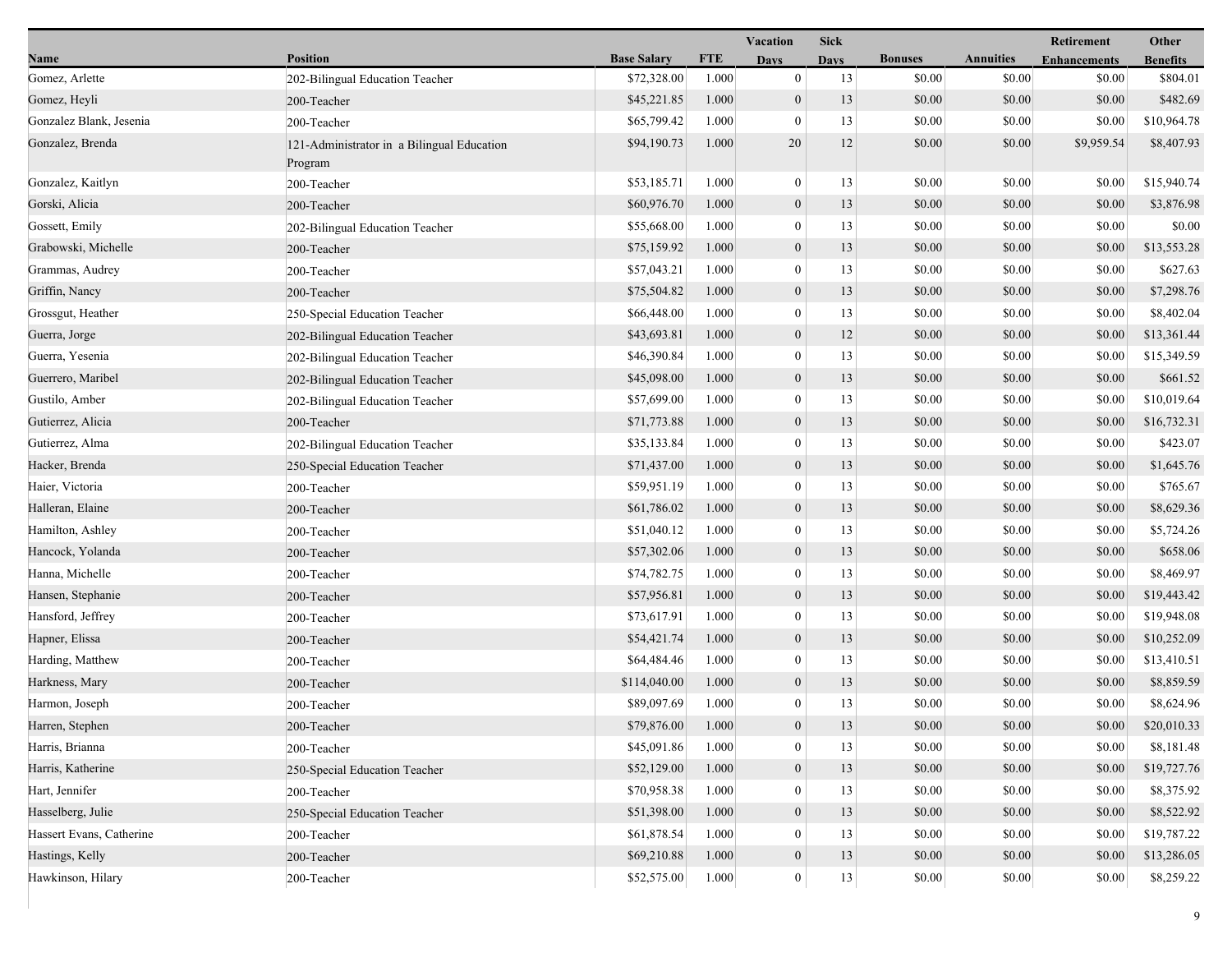|                           |                                                             |                    |            | Vacation         | <b>Sick</b> |                |                  | Retirement          | Other           |
|---------------------------|-------------------------------------------------------------|--------------------|------------|------------------|-------------|----------------|------------------|---------------------|-----------------|
| Name                      | <b>Position</b>                                             | <b>Base Salary</b> | <b>FTE</b> | <b>Days</b>      | Davs        | <b>Bonuses</b> | <b>Annuities</b> | <b>Enhancements</b> | <b>Benefits</b> |
| Hayes, Christopher        | 200-Teacher                                                 | \$47,039.59        | 1.000      | $\mathbf{0}$     | 13          | \$0.00         | \$0.00           | \$0.00              | \$8,197.50      |
| Hayes, Kathleen           | 610-Resource Teacher Elementary                             | \$45,304.00        | 1.000      | $\mathbf{0}$     | 13          | \$0.00         | \$0.00           | \$0.00              | \$501.01        |
| Hazelwood-Garcia, Bonnie  | 250-Special Education Teacher                               | \$80,033.00        | 1.000      | $\boldsymbol{0}$ | 13          | \$0.00         | \$0.00           | \$0.00              | \$13,590.64     |
| Healy, Shirl              | 611-Resource Teacher Other                                  | \$71,365.00        | 1.000      | $\mathbf{0}$     | 13          | \$0.00         | \$0.00           | \$0.00              | \$8,453.72      |
| Hearon, Jacqueline        | 200-Teacher                                                 | \$47,228.05        | 1.000      | $\boldsymbol{0}$ | 13          | \$0.00         | \$0.00           | \$0.00              | \$530.76        |
| Hekhuis, Carol            | 610-Resource Teacher Elementary                             | \$45,750.00        | 1.000      | $\mathbf{0}$     | 13          | \$0.00         | \$0.00           | \$0.00              | \$10,284.68     |
| Helguera, Eva             | 251-Bilingual Special Education Teacher                     | \$72,784.00        | 1.000      | $\mathbf{0}$     | 13          | \$0.00         | \$0.00           | \$0.00              | \$8,468.12      |
| Henderson, Karen          | 200-Teacher                                                 | \$64,167.32        | 1.000      | $\mathbf{0}$     | 13          | \$0.00         | \$0.00           | \$0.00              | \$8,375.49      |
| Henderson, Robert         | 200-Teacher                                                 | \$55,045.00        | 1.000      | $\boldsymbol{0}$ | 13          | \$0.00         | \$0.00           | \$0.00              | \$15,991.00     |
| Hendricks, Brian          | 200-Teacher                                                 | \$58,688.82        | 1.000      | $\mathbf{0}$     | 13          | \$0.00         | \$0.00           | \$0.00              | \$8,302.09      |
| Henry, Jessica            | 104-Assistant Principal                                     | \$70,000.00        | 1.000      | $\boldsymbol{0}$ | 12          | \$0.00         | \$0.00           | \$7,401.68          | \$10,212.52     |
| Henson, Michelle          | 200-Teacher                                                 | \$95,886.41        | 1.000      | $\boldsymbol{0}$ | 13          | \$0.00         | \$0.00           | \$0.00              | \$10,779.64     |
| Herbert, Kathryn          | 200-Teacher                                                 | \$52,975.33        | 1.000      | $\mathbf{0}$     | 13          | \$0.00         | \$0.00           | \$0.00              | \$15,630.21     |
| Herlihy, Ryan             | 200-Teacher                                                 | \$61,537.37        | 1.000      | $\bf{0}$         | 13          | \$0.00         | \$0.00           | \$0.00              | \$8,326.01      |
| Hernandez, Maria          | 251-Bilingual Special Education Teacher                     | \$65,290.00        | 1.000      | $\boldsymbol{0}$ | 13          | \$0.00         | \$0.00           | \$0.00              | \$16,088.53     |
| Hernandez, Sara           | 200-Teacher                                                 | \$71,370.98        | 1.000      | $\overline{0}$   | 13          | \$0.00         | \$0.00           | \$0.00              | \$8,737.80      |
| Hernandez-Nunez, Angelica | 202-Bilingual Education Teacher                             | \$61,849.00        | 1.000      | $\mathbf{0}$     | 13          | \$0.00         | \$0.00           | \$0.00              | \$16,030.03     |
| Herrmann, Andrew          | 200-Teacher                                                 | \$48,897.04        | 1.000      | $\overline{0}$   | 13          | \$0.00         | \$0.00           | \$0.00              | \$8,226.21      |
| Hickey, Natalie           | 200-Teacher                                                 | \$53,890.88        | 1.000      | $\boldsymbol{0}$ | 13          | \$0.00         | \$0.00           | \$0.00              | \$15,989.24     |
| Higgins, Kyle             | 200-Teacher                                                 | \$47,542.18        | 1.000      | $\overline{0}$   | 13          | \$0.00         | \$0.00           | \$0.00              | \$7,717.42      |
| Hill Cooks, Chardon       | 202-Bilingual Education Teacher                             | \$51,913.00        | 1.000      | $\boldsymbol{0}$ | 13          | \$0.00         | \$0.00           | \$0.00              | \$8,917.02      |
| Hill, Katherine           | 200-Teacher                                                 | \$52,538.08        | 1.000      | $\mathbf{0}$     | 13          | \$0.00         | \$0.00           | \$0.00              | \$8,450.69      |
| Hill, Mark                | 200-Teacher                                                 | \$73,530.20        | 1.000      | $\mathbf{0}$     | 13          | \$0.00         | \$0.00           | \$0.00              | \$13,477.17     |
| Hill, Rebecca             | 200-Teacher                                                 | \$56,678.98        | 1.000      | $\overline{0}$   | 13          | \$0.00         | \$0.00           | \$0.00              | \$588.23        |
| Hills, Kelly M            | 125-Head of Gen Ed (Depart chair admin<br>endorsement held) | \$83,279.21        | 1.000      |                  |             |                |                  |                     |                 |
| Ho, Stephanie             | 200-Teacher                                                 | \$58,871.46        | 1.000      | $\mathbf{0}$     | 13          | \$0.00         | \$0.00           | \$0.00              | \$8,347.20      |
| Hoddenbach, Maria         | 202-Bilingual Education Teacher                             | \$66,448.00        | 1.000      | $\mathbf{0}$     | 13          | \$0.00         | \$0.00           | \$0.00              | \$16,088.68     |
| Hodges, Tracy             | 200-Teacher                                                 | \$72,999.17        | 1.000      | $\mathbf{0}$     | 13          | \$0.00         | \$0.00           | \$0.00              | \$8,466.89      |
| Hodgson, Kathryn          | 250-Special Education Teacher                               | \$39,268.59        | 1.000      | $\boldsymbol{0}$ | 11          | \$0.00         | \$0.00           | \$0.00              | \$7,182.84      |
| Hogg, Jenna               | 250-Special Education Teacher                               | \$45,750.00        | 1.000      | $\boldsymbol{0}$ | 13          | $\$0.00$       | $\$0.00$         | \$0.00              | \$15,885.92     |
| Holhut, Daniel            | 200-Teacher                                                 | \$82,859.60        | 1.000      | $\boldsymbol{0}$ | 13          | \$0.00         | \$0.00           | \$0.00              | \$13,594.38     |
| Holland, Lauren           | 104-Assistant Principal                                     | \$74,261.26        | 1.000      | $\boldsymbol{0}$ | 12          | \$0.00         | \$0.00           | \$7,852.32          | \$14,481.00     |
| Holt, Loretta             | 611-Resource Teacher Other                                  | \$75,815.00        | 1.000      | $\boldsymbol{0}$ | 13          | \$0.00         | \$0.00           | \$0.00              | \$8,489.23      |
| Holterhaus, Michelle      | 250-Special Education Teacher                               | \$46,398.00        | 1.000      | $\mathbf{0}$     | 13          | \$0.00         | \$0.00           | \$0.00              | \$8,205.36      |
| Hopkins, Carolyn          | 250-Special Education Teacher                               | \$83,011.00        | 1.000      | $\mathbf{0}$     | 13          | \$0.00         | \$0.00           | \$0.00              | \$20,020.77     |
| Hopkins, Marie            | 202-Bilingual Education Teacher                             | \$97,967.00        | 1.000      | $\mathbf{0}$     | 13          | \$0.00         | \$0.00           | \$0.00              | \$1,859.56      |
| Hopp, Christine           | 200-Teacher                                                 | \$79,654.02        | 1.000      | $\mathbf{0}$     | $13\,$      | \$0.00         | \$0.00           | \$0.00              | \$20,031.79     |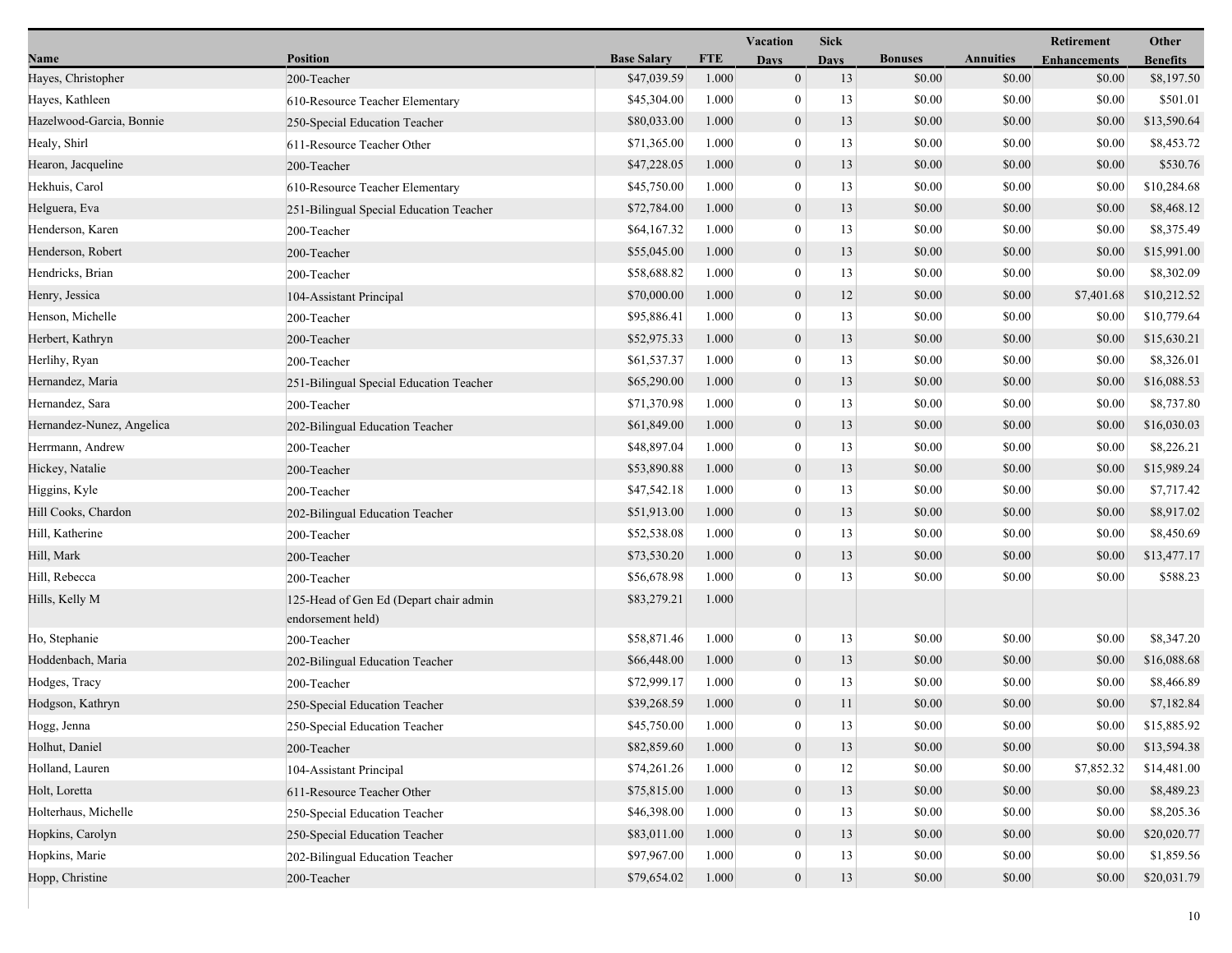|                    |                                                 |                    |            | <b>Vacation</b>  | <b>Sick</b>  |                |                  | Retirement          | Other           |
|--------------------|-------------------------------------------------|--------------------|------------|------------------|--------------|----------------|------------------|---------------------|-----------------|
| Name               | <b>Position</b>                                 | <b>Base Salary</b> | <b>FTE</b> | <b>Days</b>      | <b>Days</b>  | <b>Bonuses</b> | <b>Annuities</b> | <b>Enhancements</b> | <b>Benefits</b> |
| Houpis, Georgia    | 202-Bilingual Education Teacher                 | \$57,699.00        | 1.000      | $\mathbf{0}$     | 13           | \$0.00         | \$0.00           | \$0.00              | \$647.68        |
| Hovious, Paige     | 200-Teacher                                     | \$46,275.64        | 1.000      | $\mathbf{0}$     | 13           | \$0.00         | \$0.00           | \$0.00              | \$8,148.06      |
| Hoyda, Marion M    | 100-District Superintendent                     | \$100,000.00       | 0.380      | $\mathbf{0}$     | $\mathbf{0}$ | \$0.00         | \$0.00           | \$0.00              | \$0.00          |
| Hoyne, Gary        | 200-Teacher                                     | \$108,253.18       | 1.000      | $\mathbf{0}$     | 13           | \$0.00         | \$0.00           | \$0.00              | \$13,825.17     |
| Hoyt, Jane         | 200-Teacher                                     | \$72,853.10        | 1.000      | $\mathbf{0}$     | 13           | \$0.00         | \$0.00           | \$0.00              | \$19,074.02     |
| Hruska, Andrew     | 250-Special Education Teacher                   | \$51,398.00        | 1.000      | $\boldsymbol{0}$ | 13           | \$0.00         | \$0.00           | \$0.00              | \$19,717.89     |
| Huerta, Rosa       | 200-Teacher                                     | \$49,862.16        | 1.000      | $\mathbf{0}$     | 13           | \$0.00         | \$0.00           | \$0.00              | \$8,220.89      |
| Huggins, Amy       | 200-Teacher                                     | \$114,846.17       | 1.000      | $\mathbf{0}$     | 13           | \$0.00         | \$0.00           | \$0.00              | \$13,893.23     |
| Hughes, Bethany    | 200-Teacher                                     | \$57,183.28        | 1.000      | $\boldsymbol{0}$ | 13           | \$0.00         | \$0.00           | \$0.00              | \$8,291.39      |
| Hughes, Joseph     | 200-Teacher                                     | \$70,069.34        | 1.000      | $\mathbf{0}$     | 13           | \$0.00         | \$0.00           | \$0.00              | \$16,155.97     |
| Hughes, Vanjiia    | 200-Teacher                                     | \$75,847.15        | 1.000      | $\mathbf{0}$     | 13           | \$0.00         | \$0.00           | \$0.00              | \$13,547.00     |
| Huizar, Rogelia    | 202-Bilingual Education Teacher                 | \$45,098.00        | 1.000      | $\boldsymbol{0}$ | 13           | \$0.00         | \$0.00           | \$0.00              | \$19,645.92     |
| Hunhoff, Jacob     | 200-Teacher                                     | \$49,626.13        | 1.000      | $\mathbf{0}$     | 13           | \$0.00         | \$0.00           | \$0.00              | \$8,218.91      |
| Hurley, Lisa       | 250-Special Education Teacher                   | \$50,882.00        | 1.000      | $\mathbf{0}$     | 13           | \$0.00         | \$0.00           | \$0.00              | \$19,712.29     |
| Hvala, Kathryn     | 200-Teacher                                     | \$55,245.55        | 1.000      | $\boldsymbol{0}$ | 13           | \$0.00         | \$0.00           | \$0.00              | \$8,284.73      |
| Hylla, Lisa        | 200-Teacher                                     | \$65,772.68        | 1.000      | $\mathbf{0}$     | 13           | \$0.00         | \$0.00           | \$0.00              | \$13,422.13     |
| Imthurn, Sara L    | 250-Special Education Teacher                   | \$104,521.00       | 1.000      | $\mathbf{0}$     | 13           | \$0.00         | \$0.00           | \$0.00              | \$7,303.64      |
| Isaacs, William    | 250-Special Education Teacher                   | \$82,123.50        | 1.000      | $\mathbf{0}$     | 13           | \$0.00         | \$0.00           | \$0.00              | \$20,016.84     |
| Jacobs, Jo         | 200-Teacher                                     | \$54,486.45        | 1.000      | $\mathbf{0}$     | 13           | \$0.00         | \$0.00           | \$0.00              | \$19,726.92     |
| Jaquez, Alfonso    | 200-Teacher                                     | \$62,909.41        | 1.000      | $\mathbf{0}$     | 13           | \$0.00         | \$0.00           | \$0.00              | \$16,043.19     |
| Jaros, Janel       | 200-Teacher                                     | \$53,062.31        | 1.000      | $\boldsymbol{0}$ | 13           | \$0.00         | \$0.00           | \$0.00              | \$8,258.01      |
| Jarquin, Corina    | 202-Bilingual Education Teacher                 | \$73,952.00        | 1.000      | $\mathbf{0}$     | 13           | \$0.00         | \$0.00           | \$0.00              | \$13,677.85     |
| Jaskolski, Jillian | 200-Teacher                                     | \$52,414.88        | 1.000      | $\mathbf{0}$     | 13           | \$0.00         | \$0.00           | \$0.00              | \$1,208.04      |
| Jefferson, Aishia  | 250-Special Education Teacher                   | \$58,806.00        | 1.000      | $\mathbf{0}$     | 13           | \$0.00         | \$0.00           | \$0.00              | \$673.17        |
| Jeffries, Wendell  | 200-Teacher                                     | \$105,181.26       | 1.000      | $\mathbf{0}$     | 13           | \$0.00         | \$0.00           | \$0.00              | \$8,752.82      |
| Jensen, Karen      | 200-Teacher                                     | \$88,946.85        | 1.000      | $\mathbf{0}$     | 13           | \$0.00         | \$0.00           | \$0.00              | \$8,617.26      |
| Johnson, Brian     | 250-Special Education Teacher                   | \$54,603.00        | 1.000      | $\bf{0}$         | 13           | \$0.00         | \$0.00           | \$0.00              | \$13,316.20     |
| Johnson, Carla     | 107-General Administrator or General Supervisor | \$127,305.00       | 1.000      | 20               | 12           | \$0.00         | \$0.00           | \$13,461.34         | \$10,625.40     |
| Johnson, Edward    | 250-Special Education Teacher                   | \$50,900.76        | 1.000      | $\mathbf{0}$     | 13           | \$0.00         | \$0.00           | \$0.00              | \$8,086.70      |
| Johnson, Henry     | 250-Special Education Teacher                   | \$51,911.00        | 1.000      | $\mathbf{0}$     | 13           | \$0.00         | \$0.00           | \$0.00              | \$13,300.12     |
| Johnson, Jennifer  | 250-Special Education Teacher                   | \$52,129.00        | 1.000      | $\theta$         | 13           | \$0.00         | \$0.00           | \$0.00              | \$10,347.56     |
| Johnson, Marti     | 250-Special Education Teacher                   | \$67,912.00        | 1.000      | $\boldsymbol{0}$ | 13           | \$0.00         | \$0.00           | \$0.00              | \$8,417.76      |
| Johnston, Lisa     | 200-Teacher                                     | \$59,555.92        | 1.000      | $\mathbf{0}$     | 13           | \$0.00         | \$0.00           | \$0.00              | \$673.19        |
| Jones, Ian         | 200-Teacher                                     | \$52,172.70        | 1.000      | $\mathbf{0}$     | 13           | \$0.00         | \$0.00           | \$0.00              | \$19,703.85     |
| Jones, Kara        | 200-Teacher                                     | \$55,452.11        | 1.000      | $\theta$         | 13           | \$0.00         | \$0.00           | \$0.00              | \$19,714.86     |
| Jones, Kristin     | 200-Teacher                                     | \$72,787.09        | 1.000      | $\mathbf{0}$     | 13           | \$0.00         | \$0.00           | \$0.00              | \$16,167.61     |
| Jones, Regana      | 200-Teacher                                     | \$80,068.90        | 1.000      | $\mathbf{0}$     | 13           | \$0.00         | \$0.00           | \$0.00              | \$844.45        |
| Jordan, Lauran     | 202-Bilingual Education Teacher                 | \$56,355.00        | 1.000      | $\mathbf{0}$     | 13           | \$0.00         | \$0.00           | \$0.00              | \$10,570.32     |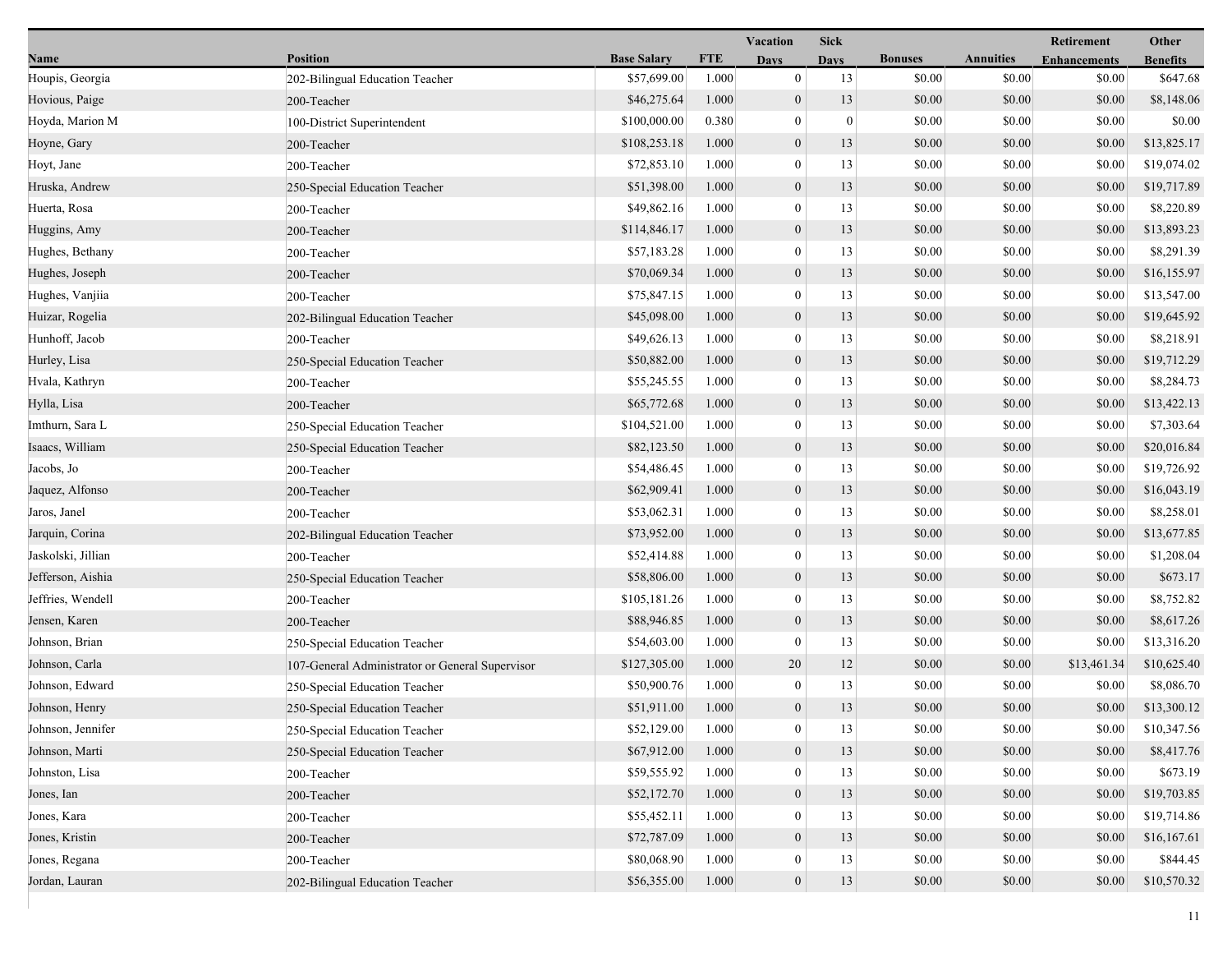| <b>Position</b><br><b>Base Salary</b><br><b>FTE</b><br><b>Bonuses</b><br><b>Annuities</b><br>Name<br><b>Enhancements</b><br><b>Days</b><br><b>Days</b><br>\$49,668.00<br>1.000<br>$\mathbf{0}$<br>13<br>\$0.00<br>\$0.00<br>Jorjorian, Isabel<br>202-Bilingual Education Teacher<br>$\mathbf{0}$<br>13<br>\$0.00<br>\$0.00<br>Joyce, Jessica<br>\$52,786.77<br>1.000<br>200-Teacher<br>\$0.00<br>\$67,135.00<br>1.000<br>$\bf{0}$<br>13<br>\$0.00<br>Juarez Ortega, Angelica<br>202-Bilingual Education Teacher<br>\$0.00<br>Juarez, Arlena<br>\$55,860.47<br>1.000<br>$\mathbf{0}$<br>13<br>\$0.00<br>200-Teacher<br>\$0.00<br>Julien, Veronica<br>\$78,894.99<br>1.000<br>$\boldsymbol{0}$<br>13<br>\$0.00<br>200-Teacher<br>Kafka, Brooke<br>\$50,336.85<br>1.000<br>$\boldsymbol{0}$<br>13<br>\$0.00<br>\$0.00<br>200-Teacher<br>Kanwischer, Robert<br>\$59,598.88<br>13<br>\$0.00<br>\$0.00<br>1.000<br>$\mathbf{0}$<br>200-Teacher<br>$\mathbf{0}$<br>\$0.00<br>Kapitanoff, Allison<br>\$61,121.00<br>1.000<br>13<br>\$0.00<br>200-Teacher<br>\$42,021.78<br>1.000<br>$\boldsymbol{0}$<br>13<br>\$0.00<br>\$0.00<br>Kastel, Amy<br>200-Teacher<br>\$79,035.48<br>\$0.00<br>Katkus, Christine<br>1.000<br>$\mathbf{0}$<br>13<br>\$0.00<br>200-Teacher<br>\$44,212.60<br>\$0.00<br>1.000<br>$\bf{0}$<br>13<br>\$0.00<br>Kats, Meghan<br>200-Teacher | <b>Benefits</b><br>\$15,926.65<br>\$0.00<br>\$0.00<br>\$13,281.98<br>\$0.00<br>\$6,941.80<br>\$0.00<br>\$8,271.28<br>\$906.87<br>\$0.00<br>\$19,655.05<br>\$0.00<br>\$8,319.42<br>\$0.00<br>\$0.00<br>\$19,830.72<br>\$18,034.28<br>\$0.00<br>\$0.00<br>\$8,514.22<br>\$0.00<br>\$7,129.30<br>\$17,836.09<br>\$11,666.39<br>\$3,411.76<br>\$0.00 |
|---------------------------------------------------------------------------------------------------------------------------------------------------------------------------------------------------------------------------------------------------------------------------------------------------------------------------------------------------------------------------------------------------------------------------------------------------------------------------------------------------------------------------------------------------------------------------------------------------------------------------------------------------------------------------------------------------------------------------------------------------------------------------------------------------------------------------------------------------------------------------------------------------------------------------------------------------------------------------------------------------------------------------------------------------------------------------------------------------------------------------------------------------------------------------------------------------------------------------------------------------------------------------------------------------------------------------------------------------------|--------------------------------------------------------------------------------------------------------------------------------------------------------------------------------------------------------------------------------------------------------------------------------------------------------------------------------------------------|
|                                                                                                                                                                                                                                                                                                                                                                                                                                                                                                                                                                                                                                                                                                                                                                                                                                                                                                                                                                                                                                                                                                                                                                                                                                                                                                                                                         |                                                                                                                                                                                                                                                                                                                                                  |
|                                                                                                                                                                                                                                                                                                                                                                                                                                                                                                                                                                                                                                                                                                                                                                                                                                                                                                                                                                                                                                                                                                                                                                                                                                                                                                                                                         |                                                                                                                                                                                                                                                                                                                                                  |
|                                                                                                                                                                                                                                                                                                                                                                                                                                                                                                                                                                                                                                                                                                                                                                                                                                                                                                                                                                                                                                                                                                                                                                                                                                                                                                                                                         |                                                                                                                                                                                                                                                                                                                                                  |
|                                                                                                                                                                                                                                                                                                                                                                                                                                                                                                                                                                                                                                                                                                                                                                                                                                                                                                                                                                                                                                                                                                                                                                                                                                                                                                                                                         |                                                                                                                                                                                                                                                                                                                                                  |
|                                                                                                                                                                                                                                                                                                                                                                                                                                                                                                                                                                                                                                                                                                                                                                                                                                                                                                                                                                                                                                                                                                                                                                                                                                                                                                                                                         |                                                                                                                                                                                                                                                                                                                                                  |
|                                                                                                                                                                                                                                                                                                                                                                                                                                                                                                                                                                                                                                                                                                                                                                                                                                                                                                                                                                                                                                                                                                                                                                                                                                                                                                                                                         |                                                                                                                                                                                                                                                                                                                                                  |
|                                                                                                                                                                                                                                                                                                                                                                                                                                                                                                                                                                                                                                                                                                                                                                                                                                                                                                                                                                                                                                                                                                                                                                                                                                                                                                                                                         |                                                                                                                                                                                                                                                                                                                                                  |
|                                                                                                                                                                                                                                                                                                                                                                                                                                                                                                                                                                                                                                                                                                                                                                                                                                                                                                                                                                                                                                                                                                                                                                                                                                                                                                                                                         |                                                                                                                                                                                                                                                                                                                                                  |
|                                                                                                                                                                                                                                                                                                                                                                                                                                                                                                                                                                                                                                                                                                                                                                                                                                                                                                                                                                                                                                                                                                                                                                                                                                                                                                                                                         |                                                                                                                                                                                                                                                                                                                                                  |
|                                                                                                                                                                                                                                                                                                                                                                                                                                                                                                                                                                                                                                                                                                                                                                                                                                                                                                                                                                                                                                                                                                                                                                                                                                                                                                                                                         |                                                                                                                                                                                                                                                                                                                                                  |
|                                                                                                                                                                                                                                                                                                                                                                                                                                                                                                                                                                                                                                                                                                                                                                                                                                                                                                                                                                                                                                                                                                                                                                                                                                                                                                                                                         |                                                                                                                                                                                                                                                                                                                                                  |
|                                                                                                                                                                                                                                                                                                                                                                                                                                                                                                                                                                                                                                                                                                                                                                                                                                                                                                                                                                                                                                                                                                                                                                                                                                                                                                                                                         |                                                                                                                                                                                                                                                                                                                                                  |
| \$0.00<br>Katula, Sandra<br>\$110,331.00<br>1.000<br>20<br>12<br>\$0.00<br>103-Principal                                                                                                                                                                                                                                                                                                                                                                                                                                                                                                                                                                                                                                                                                                                                                                                                                                                                                                                                                                                                                                                                                                                                                                                                                                                                |                                                                                                                                                                                                                                                                                                                                                  |
| \$23,916.87<br>13<br>\$0.00<br>\$0.00<br>Kayne, Courtney<br>0.500<br>$\mathbf{0}$<br>200-Teacher                                                                                                                                                                                                                                                                                                                                                                                                                                                                                                                                                                                                                                                                                                                                                                                                                                                                                                                                                                                                                                                                                                                                                                                                                                                        |                                                                                                                                                                                                                                                                                                                                                  |
| Keene, Glynis<br>\$101,695.23<br>1.000<br>14<br>12<br>\$0.00<br>\$0.00<br>104-Assistant Principal                                                                                                                                                                                                                                                                                                                                                                                                                                                                                                                                                                                                                                                                                                                                                                                                                                                                                                                                                                                                                                                                                                                                                                                                                                                       | \$10,753.21<br>\$21,446.21                                                                                                                                                                                                                                                                                                                       |
| 13<br>\$0.00<br>Kehoe, Denise<br>\$74,178.00<br>1.000<br>$\boldsymbol{0}$<br>\$0.00<br>202-Bilingual Education Teacher                                                                                                                                                                                                                                                                                                                                                                                                                                                                                                                                                                                                                                                                                                                                                                                                                                                                                                                                                                                                                                                                                                                                                                                                                                  | \$8,486.12<br>\$0.00                                                                                                                                                                                                                                                                                                                             |
| \$0.00<br>Keller, Bonnie<br>\$81,307.65<br>1.000<br>$\mathbf{0}$<br>13<br>\$0.00<br>200-Teacher                                                                                                                                                                                                                                                                                                                                                                                                                                                                                                                                                                                                                                                                                                                                                                                                                                                                                                                                                                                                                                                                                                                                                                                                                                                         | \$0.00<br>\$13,574.04                                                                                                                                                                                                                                                                                                                            |
| \$0.00<br>\$0.00<br>Kellison, Fleur<br>\$46,455.00<br>1.000<br>$\bf{0}$<br>13<br>250-Special Education Teacher                                                                                                                                                                                                                                                                                                                                                                                                                                                                                                                                                                                                                                                                                                                                                                                                                                                                                                                                                                                                                                                                                                                                                                                                                                          | \$0.00<br>\$516.64                                                                                                                                                                                                                                                                                                                               |
| \$0.00<br>Kelly, Chad<br>\$52,468.36<br>1.000<br>$\mathbf{0}$<br>13<br>\$0.00<br>200-Teacher                                                                                                                                                                                                                                                                                                                                                                                                                                                                                                                                                                                                                                                                                                                                                                                                                                                                                                                                                                                                                                                                                                                                                                                                                                                            | \$0.00<br>\$8,251.78                                                                                                                                                                                                                                                                                                                             |
| \$54,428.00<br>\$0.00<br>\$0.00<br>Kelly, Kristin<br>1.000<br>$\mathbf{0}$<br>13<br>611-Resource Teacher Other                                                                                                                                                                                                                                                                                                                                                                                                                                                                                                                                                                                                                                                                                                                                                                                                                                                                                                                                                                                                                                                                                                                                                                                                                                          | \$0.00<br>\$13,280.14                                                                                                                                                                                                                                                                                                                            |
| $\mathbf{0}$<br>KELLY, PATRICIA L<br>\$52,129.00<br>1.000<br>13<br>\$0.00<br>\$0.00<br>200-Teacher                                                                                                                                                                                                                                                                                                                                                                                                                                                                                                                                                                                                                                                                                                                                                                                                                                                                                                                                                                                                                                                                                                                                                                                                                                                      | \$0.00<br>\$0.00                                                                                                                                                                                                                                                                                                                                 |
| 1.000<br>$\boldsymbol{0}$<br>13<br>\$0.00<br>Kelner, Jessica<br>\$35,098.62<br>\$0.00<br>200-Teacher                                                                                                                                                                                                                                                                                                                                                                                                                                                                                                                                                                                                                                                                                                                                                                                                                                                                                                                                                                                                                                                                                                                                                                                                                                                    | \$0.00<br>\$417.40                                                                                                                                                                                                                                                                                                                               |
| \$0.00<br>Kendall, Lisa<br>\$71,223.54<br>1.000<br>$\mathbf{0}$<br>13<br>\$0.00<br>200-Teacher                                                                                                                                                                                                                                                                                                                                                                                                                                                                                                                                                                                                                                                                                                                                                                                                                                                                                                                                                                                                                                                                                                                                                                                                                                                          | \$13,437.41<br>\$0.00                                                                                                                                                                                                                                                                                                                            |
| \$53,904.26<br>\$0.00<br>\$0.00<br>Kendell, Carolyn<br>1.000<br>$\bf{0}$<br>13<br>200-Teacher                                                                                                                                                                                                                                                                                                                                                                                                                                                                                                                                                                                                                                                                                                                                                                                                                                                                                                                                                                                                                                                                                                                                                                                                                                                           | \$0.00<br>\$19,676.36                                                                                                                                                                                                                                                                                                                            |
| \$0.00<br>\$44,898.00<br>1.000<br>$\mathbf{0}$<br>13<br>\$0.00<br>Kennedy, Wesley<br>202-Bilingual Education Teacher                                                                                                                                                                                                                                                                                                                                                                                                                                                                                                                                                                                                                                                                                                                                                                                                                                                                                                                                                                                                                                                                                                                                                                                                                                    | \$0.00<br>\$13,165.35                                                                                                                                                                                                                                                                                                                            |
| \$51,671.07<br>\$0.00<br>Kenney, Cassandra<br>1.000<br>13<br>\$0.00<br>200-Teacher<br>$\mathbf{0}$                                                                                                                                                                                                                                                                                                                                                                                                                                                                                                                                                                                                                                                                                                                                                                                                                                                                                                                                                                                                                                                                                                                                                                                                                                                      | \$678.33<br>\$0.00                                                                                                                                                                                                                                                                                                                               |
| Kermer, Lynn<br>\$53,797.98<br>1.000<br>$\mathbf{0}$<br>13<br>\$0.00<br>\$0.00<br>200-Teacher                                                                                                                                                                                                                                                                                                                                                                                                                                                                                                                                                                                                                                                                                                                                                                                                                                                                                                                                                                                                                                                                                                                                                                                                                                                           | \$0.00<br>\$13,475.60                                                                                                                                                                                                                                                                                                                            |
| 1.000<br>$\boldsymbol{0}$<br>13<br>\$0.00<br>\$0.00<br>Kershaw, Trevor<br>\$49,851.24<br>200-Teacher                                                                                                                                                                                                                                                                                                                                                                                                                                                                                                                                                                                                                                                                                                                                                                                                                                                                                                                                                                                                                                                                                                                                                                                                                                                    | \$0.00<br>\$19,701.76                                                                                                                                                                                                                                                                                                                            |
| Keske, Heidi<br>\$58,795.94<br>1.000<br>$\mathbf{0}$<br>13<br>\$0.00<br>\$0.00<br>200-Teacher                                                                                                                                                                                                                                                                                                                                                                                                                                                                                                                                                                                                                                                                                                                                                                                                                                                                                                                                                                                                                                                                                                                                                                                                                                                           | \$0.00<br>\$727.16                                                                                                                                                                                                                                                                                                                               |
| \$0.00<br>Khan, Amtulfatima<br>\$43,957.40<br>11<br>\$0.00<br>1.000<br>$\bf{0}$<br>250-Special Education Teacher                                                                                                                                                                                                                                                                                                                                                                                                                                                                                                                                                                                                                                                                                                                                                                                                                                                                                                                                                                                                                                                                                                                                                                                                                                        | \$13,389.66<br>\$0.00                                                                                                                                                                                                                                                                                                                            |
| Khan, Shaista<br>\$74,226.20<br>1.000<br>$\overline{0}$<br>13<br>\$0.00<br>\$0.00<br>200-Teacher                                                                                                                                                                                                                                                                                                                                                                                                                                                                                                                                                                                                                                                                                                                                                                                                                                                                                                                                                                                                                                                                                                                                                                                                                                                        | \$0.00<br>\$10,578.09                                                                                                                                                                                                                                                                                                                            |
| Kickert, Lindsey<br>250-Special Education Teacher<br>\$45,304.00<br>1.000<br>$\bf{0}$<br>13<br>\$0.00<br>\$0.00                                                                                                                                                                                                                                                                                                                                                                                                                                                                                                                                                                                                                                                                                                                                                                                                                                                                                                                                                                                                                                                                                                                                                                                                                                         | \$0.00<br>\$2,341.68                                                                                                                                                                                                                                                                                                                             |
| Kim, Molly<br>\$41,245.88<br>1.000<br>$\mathbf{0}$<br>13<br>\$0.00<br>\$0.00<br>200-Teacher                                                                                                                                                                                                                                                                                                                                                                                                                                                                                                                                                                                                                                                                                                                                                                                                                                                                                                                                                                                                                                                                                                                                                                                                                                                             | \$18,836.43<br>\$0.00                                                                                                                                                                                                                                                                                                                            |
| 20<br>12<br>\$0.00<br>KINCAID, HEATHER A<br>\$84,444.44<br>1.000<br>\$0.00<br>101-Assistant/Associate District Superintendent                                                                                                                                                                                                                                                                                                                                                                                                                                                                                                                                                                                                                                                                                                                                                                                                                                                                                                                                                                                                                                                                                                                                                                                                                           | \$11,009.14<br>\$8,929.06                                                                                                                                                                                                                                                                                                                        |
| King, Susan<br>\$56,899.00<br>1.000<br>$\mathbf{0}$<br>13<br>\$0.00<br>\$0.00<br>200-Teacher                                                                                                                                                                                                                                                                                                                                                                                                                                                                                                                                                                                                                                                                                                                                                                                                                                                                                                                                                                                                                                                                                                                                                                                                                                                            | \$13,362.81<br>\$0.00                                                                                                                                                                                                                                                                                                                            |
| Kinstner, Rhonda<br>\$53,857.00<br>13<br>\$0.00<br>\$0.00<br>200-Teacher<br>1.000<br>$\mathbf{0}$                                                                                                                                                                                                                                                                                                                                                                                                                                                                                                                                                                                                                                                                                                                                                                                                                                                                                                                                                                                                                                                                                                                                                                                                                                                       | \$19,727.28<br>\$0.00                                                                                                                                                                                                                                                                                                                            |
| Kivisto, Robert<br>\$112,933.00<br>1.000<br>$\mathbf{0}$<br>13<br>\$0.00<br>\$0.00<br>250-Special Education Teacher                                                                                                                                                                                                                                                                                                                                                                                                                                                                                                                                                                                                                                                                                                                                                                                                                                                                                                                                                                                                                                                                                                                                                                                                                                     | \$0.00<br>\$16,537.60                                                                                                                                                                                                                                                                                                                            |
| Klasinski Ahng, Mary<br>13<br>\$0.00<br>\$55,548.13<br>1.000<br>\$0.00<br>$\bf{0}$<br>200-Teacher                                                                                                                                                                                                                                                                                                                                                                                                                                                                                                                                                                                                                                                                                                                                                                                                                                                                                                                                                                                                                                                                                                                                                                                                                                                       | \$0.00<br>\$19,475.76                                                                                                                                                                                                                                                                                                                            |
| \$0.00<br>Kleimola, Melanie<br>\$53,552.86<br>1.000<br>$\overline{0}$<br>13<br>\$0.00<br>200-Teacher                                                                                                                                                                                                                                                                                                                                                                                                                                                                                                                                                                                                                                                                                                                                                                                                                                                                                                                                                                                                                                                                                                                                                                                                                                                    | \$0.00<br>\$13,338.74                                                                                                                                                                                                                                                                                                                            |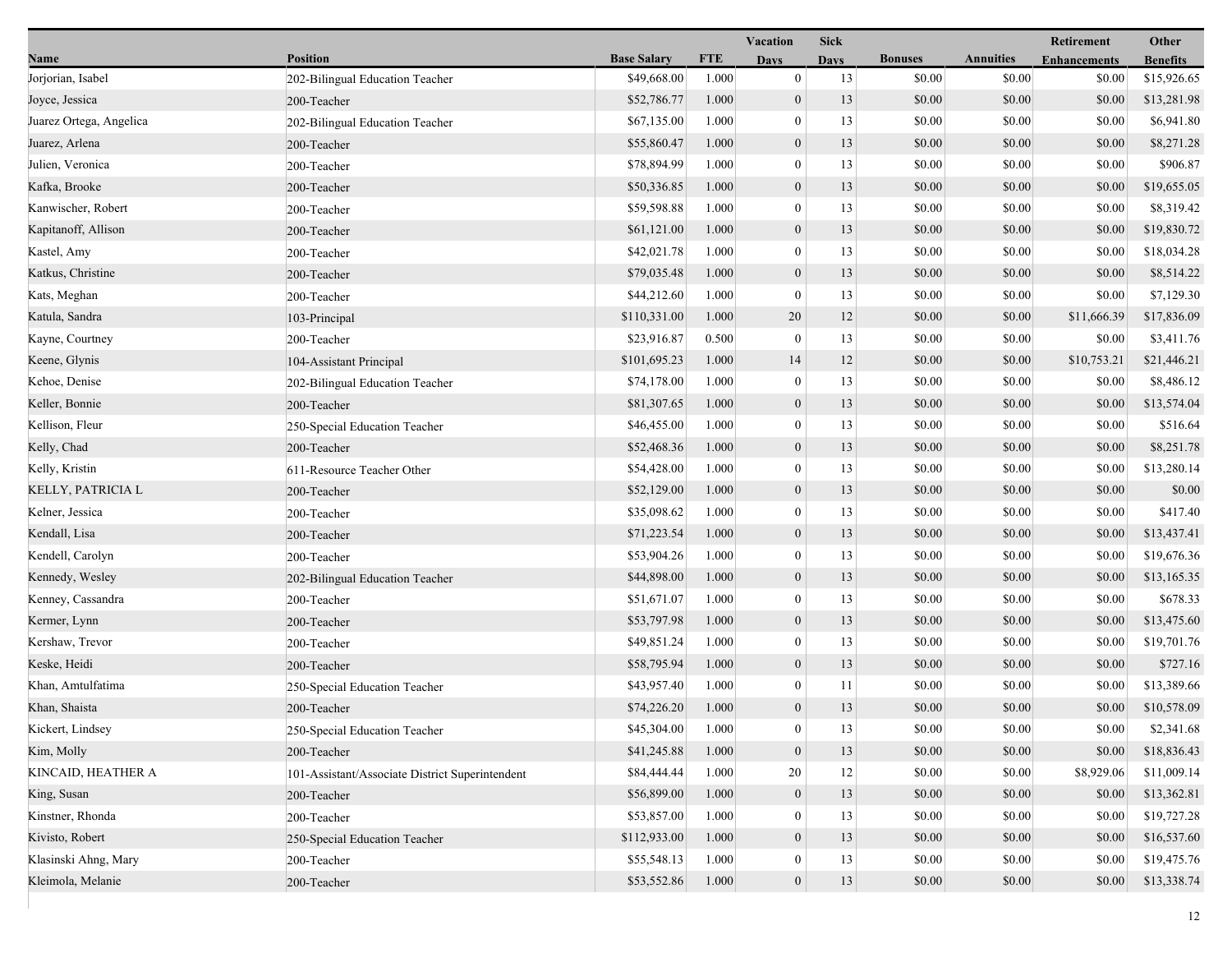| <b>Position</b><br><b>Base Salary</b><br><b>FTE</b><br><b>Bonuses</b><br><b>Annuities</b><br>Name<br><b>Enhancements</b><br><b>Days</b><br><b>Days</b><br><b>Benefits</b><br>Klein, Kari<br>\$52,632.00<br>1.000<br>$\boldsymbol{0}$<br>13<br>\$0.00<br>\$0.00<br>\$8,261.84<br>\$0.00<br>202-Bilingual Education Teacher<br>$\mathbf{0}$<br>Klinsky, Lauren<br>\$60,227.00<br>13<br>\$0.00<br>\$0.00<br>\$0.00<br>\$8,336.88<br>1.000<br>202-Bilingual Education Teacher<br>\$0.00<br>Klotz, Diane<br>\$60,171.00<br>1.000<br>$\bf{0}$<br>13<br>\$0.00<br>\$0.00<br>\$10,243.93<br>200-Teacher<br>\$0.00<br>\$69,883.52<br>1.000<br>$\mathbf{0}$<br>13<br>\$0.00<br>\$0.00<br>\$16,124.95<br>Kmiec, Jennifer<br>200-Teacher<br>\$0.00<br>Knoepfle, Corey<br>\$53,695.00<br>1.000<br>$\boldsymbol{0}$<br>13<br>\$0.00<br>\$0.00<br>\$19,692.88<br>611-Resource Teacher Other<br>Koch, Walter<br>\$77,243.60<br>1.000<br>$\boldsymbol{0}$<br>13<br>\$0.00<br>\$0.00<br>\$0.00<br>\$7,040.45<br>200-Teacher<br>Kocsis, Jill<br>\$66,383.44<br>13<br>\$0.00<br>\$0.00<br>\$12,858.60<br>1.000<br>$\mathbf{0}$<br>\$0.00<br>200-Teacher<br>\$0.00<br>Kogut, Kathleen<br>\$93,150.00<br>1.000<br>20<br>12<br>\$0.00<br>\$9,849.60<br>\$21,274.20<br>103-Principal<br>12<br>KOLER, MICHELLE L<br>\$49,459.11<br>0.900<br>$\boldsymbol{0}$<br>\$0.00<br>\$0.00<br>\$0.00<br>\$0.00<br>201-Reading Teacher<br>\$0.00<br>\$8,549.52<br>Kolodziejek, Janet<br>\$76,830.63<br>1.000<br>$\mathbf{0}$<br>13<br>\$0.00<br>\$0.00<br>200-Teacher<br>\$0.00<br>Kopke, Nicholas<br>\$74,367.63<br>1.000<br>$\bf{0}$<br>13<br>\$0.00<br>\$0.00<br>\$13,438.76<br>200-Teacher<br>\$0.00<br>\$97,252.99<br>1.000<br>$\boldsymbol{0}$<br>13<br>\$0.00<br>\$0.00<br>\$20,135.87<br>Kordalewski, Adam<br>200-Teacher<br>Kosak, Marina<br>\$118,973.68<br>20<br>\$0.00<br>\$0.00<br>\$12,580.05<br>\$21,840.04<br>1.000<br>12<br>103-Principal<br>$\mathbf{0}$<br>Koslovsky, Ryan<br>\$67,547.54<br>1.000<br>13<br>\$0.00<br>\$0.00<br>\$0.00<br>\$13,428.16<br>200-Teacher<br>\$0.00<br>Kovak, Jean<br>\$48,069.55<br>1.000<br>$\boldsymbol{0}$<br>13<br>\$0.00<br>\$18,896.75<br>200-Teacher<br>\$0.00<br>\$74,409.65<br>\$0.00<br>\$0.00<br>Kozurek, Kathleen<br>1.000<br>$\mathbf{0}$<br>13<br>\$0.00<br>\$13,533.80<br>200-Teacher<br>\$49,989.92<br>\$0.00<br>\$0.00<br>1.000<br>$\bf{0}$<br>13<br>\$0.00<br>\$1,460.61<br>Krantz, Andrea<br>200-Teacher<br>\$0.00<br>Kuba, Kimberly<br>\$54,213.00<br>1.000<br>$\mathbf{0}$<br>13<br>\$0.00<br>\$0.00<br>\$628.17<br>250-Special Education Teacher<br>\$64,324.36<br>\$0.00<br>\$0.00<br>Kuehl, Jennifer<br>1.000<br>$\mathbf{0}$<br>13<br>\$0.00<br>200-Teacher<br>\$0.00<br>Kuehl, Jonathon<br>\$58,570.64<br>1.000<br>$\mathbf{0}$<br>13<br>\$0.00<br>\$0.00<br>\$8,147.05<br>200-Teacher<br>1.000<br>$\boldsymbol{0}$<br>12<br>\$0.00<br>Kukec, Joshua<br>\$41,402.13<br>\$0.00<br>\$0.00<br>\$7,832.75<br>200-Teacher<br>\$50,983.70<br>\$0.00<br>Kukuc, Nicholas<br>1.000<br>$\mathbf{0}$<br>13<br>\$0.00<br>\$0.00<br>\$8,230.56<br>200-Teacher<br>\$54,960.35<br>\$0.00<br>\$0.00<br>\$582.00<br>Kulick, Joseph<br>1.000<br>$\bf{0}$<br>13<br>\$0.00<br>200-Teacher<br>\$0.00<br>\$53,289.52<br>1.000<br>$\mathbf{0}$<br>13<br>\$0.00<br>\$0.00<br>\$19,740.26<br>Kwasny, Danielle<br>200-Teacher<br>\$57,619.12<br>\$0.00<br>Kwasny, Katelyn<br>1.000<br>13<br>\$0.00<br>\$0.00<br>\$8,292.60<br>200-Teacher<br>$\mathbf{0}$<br>Laben, David<br>\$52,632.00<br>$\mathbf{0}$<br>13<br>\$0.00<br>\$0.00<br>\$19,680.41<br>1.000<br>\$0.00<br>250-Special Education Teacher<br>\$86,953.09<br>1.000<br>$\boldsymbol{0}$<br>13<br>\$0.00<br>\$0.00<br>\$8,607.97<br>Lach, Elizabeth<br>\$0.00<br>200-Teacher<br>\$49,009.96<br>Ladewig, Joyce<br>1.000<br>$\mathbf{0}$<br>13<br>\$0.00<br>\$0.00<br>\$5,468.00<br>\$0.00<br>200-Teacher<br>\$0.00<br>Lang, Linda<br>\$81,818.24<br>1.000<br>$\bf{0}$<br>13<br>\$0.00<br>\$16,231.95<br>\$0.00<br>200-Teacher<br>Lantz, Bonita<br>\$56,836.60<br>1.000<br>$\mathbf{0}$<br>13<br>\$0.00<br>\$0.00<br>\$0.00<br>\$13,339.36<br>200-Teacher<br>Larsen, Tiffany<br>200-Teacher<br>\$68,037.44<br>1.000<br>$\bf{0}$<br>13<br>\$0.00<br>\$0.00<br>\$0.00<br>\$19,906.66<br>Lassandrello, Thomas<br>\$61,515.96<br>1.000<br>$\mathbf{0}$<br>13<br>\$0.00<br>\$0.00<br>\$0.00<br>\$8,074.84<br>200-Teacher<br>13<br>\$0.00<br>Lathrop, Timothy<br>\$50,677.00<br>1.000<br>$\mathbf{0}$<br>\$0.00<br>\$0.00<br>250-Special Education Teacher<br>Lavery, Sarah<br>\$69,091.25<br>1.000<br>13<br>\$0.00<br>\$0.00<br>\$0.00<br>\$8,420.02<br>$\mathbf{0}$<br>200-Teacher<br>\$49,105.63<br>\$0.00<br>Lawrence, Jason<br>1.000<br>13<br>\$0.00<br>\$6,753.91<br>200-Teacher<br>$\mathbf{0}$<br>\$0.00<br>Layman, Stephanie<br>\$64,791.29<br>1.000<br>$\mathbf{0}$<br>13<br>\$0.00<br>\$0.00<br>\$0.00<br>\$13,764.94<br>200-Teacher<br>\$74,294.78<br>1.000<br>13<br>\$0.00<br>\$13,532.13<br>Leadbetter, Charles<br>\$0.00<br>\$0.00<br>$\bf{0}$<br>200-Teacher<br>\$0.00<br>Lee, Min<br>\$46,408.52<br>1.000<br> 0 <br>13<br>\$0.00<br>\$0.00<br>200-Teacher |  |  | Vacation | <b>Sick</b> |  | Other |             |
|----------------------------------------------------------------------------------------------------------------------------------------------------------------------------------------------------------------------------------------------------------------------------------------------------------------------------------------------------------------------------------------------------------------------------------------------------------------------------------------------------------------------------------------------------------------------------------------------------------------------------------------------------------------------------------------------------------------------------------------------------------------------------------------------------------------------------------------------------------------------------------------------------------------------------------------------------------------------------------------------------------------------------------------------------------------------------------------------------------------------------------------------------------------------------------------------------------------------------------------------------------------------------------------------------------------------------------------------------------------------------------------------------------------------------------------------------------------------------------------------------------------------------------------------------------------------------------------------------------------------------------------------------------------------------------------------------------------------------------------------------------------------------------------------------------------------------------------------------------------------------------------------------------------------------------------------------------------------------------------------------------------------------------------------------------------------------------------------------------------------------------------------------------------------------------------------------------------------------------------------------------------------------------------------------------------------------------------------------------------------------------------------------------------------------------------------------------------------------------------------------------------------------------------------------------------------------------------------------------------------------------------------------------------------------------------------------------------------------------------------------------------------------------------------------------------------------------------------------------------------------------------------------------------------------------------------------------------------------------------------------------------------------------------------------------------------------------------------------------------------------------------------------------------------------------------------------------------------------------------------------------------------------------------------------------------------------------------------------------------------------------------------------------------------------------------------------------------------------------------------------------------------------------------------------------------------------------------------------------------------------------------------------------------------------------------------------------------------------------------------------------------------------------------------------------------------------------------------------------------------------------------------------------------------------------------------------------------------------------------------------------------------------------------------------------------------------------------------------------------------------------------------------------------------------------------------------------------------------------------------------------------------------------------------------------------------------------------------------------------------------------------------------------------------------------------------------------------------------------------------------------------------------------------------------------------------------------------------------------------------------------------------------------------------------------------------------------------------------------------------------------------------------------------------------------------------------------------------------------------------------------------------------------------------------------------------------------------------------------------------------------------------------------------------------------------------------------------------------------------------------------------|--|--|----------|-------------|--|-------|-------------|
|                                                                                                                                                                                                                                                                                                                                                                                                                                                                                                                                                                                                                                                                                                                                                                                                                                                                                                                                                                                                                                                                                                                                                                                                                                                                                                                                                                                                                                                                                                                                                                                                                                                                                                                                                                                                                                                                                                                                                                                                                                                                                                                                                                                                                                                                                                                                                                                                                                                                                                                                                                                                                                                                                                                                                                                                                                                                                                                                                                                                                                                                                                                                                                                                                                                                                                                                                                                                                                                                                                                                                                                                                                                                                                                                                                                                                                                                                                                                                                                                                                                                                                                                                                                                                                                                                                                                                                                                                                                                                                                                                                                                                                                                                                                                                                                                                                                                                                                                                                                                                                                                                                                                        |  |  |          |             |  |       |             |
|                                                                                                                                                                                                                                                                                                                                                                                                                                                                                                                                                                                                                                                                                                                                                                                                                                                                                                                                                                                                                                                                                                                                                                                                                                                                                                                                                                                                                                                                                                                                                                                                                                                                                                                                                                                                                                                                                                                                                                                                                                                                                                                                                                                                                                                                                                                                                                                                                                                                                                                                                                                                                                                                                                                                                                                                                                                                                                                                                                                                                                                                                                                                                                                                                                                                                                                                                                                                                                                                                                                                                                                                                                                                                                                                                                                                                                                                                                                                                                                                                                                                                                                                                                                                                                                                                                                                                                                                                                                                                                                                                                                                                                                                                                                                                                                                                                                                                                                                                                                                                                                                                                                                        |  |  |          |             |  |       |             |
|                                                                                                                                                                                                                                                                                                                                                                                                                                                                                                                                                                                                                                                                                                                                                                                                                                                                                                                                                                                                                                                                                                                                                                                                                                                                                                                                                                                                                                                                                                                                                                                                                                                                                                                                                                                                                                                                                                                                                                                                                                                                                                                                                                                                                                                                                                                                                                                                                                                                                                                                                                                                                                                                                                                                                                                                                                                                                                                                                                                                                                                                                                                                                                                                                                                                                                                                                                                                                                                                                                                                                                                                                                                                                                                                                                                                                                                                                                                                                                                                                                                                                                                                                                                                                                                                                                                                                                                                                                                                                                                                                                                                                                                                                                                                                                                                                                                                                                                                                                                                                                                                                                                                        |  |  |          |             |  |       |             |
|                                                                                                                                                                                                                                                                                                                                                                                                                                                                                                                                                                                                                                                                                                                                                                                                                                                                                                                                                                                                                                                                                                                                                                                                                                                                                                                                                                                                                                                                                                                                                                                                                                                                                                                                                                                                                                                                                                                                                                                                                                                                                                                                                                                                                                                                                                                                                                                                                                                                                                                                                                                                                                                                                                                                                                                                                                                                                                                                                                                                                                                                                                                                                                                                                                                                                                                                                                                                                                                                                                                                                                                                                                                                                                                                                                                                                                                                                                                                                                                                                                                                                                                                                                                                                                                                                                                                                                                                                                                                                                                                                                                                                                                                                                                                                                                                                                                                                                                                                                                                                                                                                                                                        |  |  |          |             |  |       |             |
|                                                                                                                                                                                                                                                                                                                                                                                                                                                                                                                                                                                                                                                                                                                                                                                                                                                                                                                                                                                                                                                                                                                                                                                                                                                                                                                                                                                                                                                                                                                                                                                                                                                                                                                                                                                                                                                                                                                                                                                                                                                                                                                                                                                                                                                                                                                                                                                                                                                                                                                                                                                                                                                                                                                                                                                                                                                                                                                                                                                                                                                                                                                                                                                                                                                                                                                                                                                                                                                                                                                                                                                                                                                                                                                                                                                                                                                                                                                                                                                                                                                                                                                                                                                                                                                                                                                                                                                                                                                                                                                                                                                                                                                                                                                                                                                                                                                                                                                                                                                                                                                                                                                                        |  |  |          |             |  |       |             |
|                                                                                                                                                                                                                                                                                                                                                                                                                                                                                                                                                                                                                                                                                                                                                                                                                                                                                                                                                                                                                                                                                                                                                                                                                                                                                                                                                                                                                                                                                                                                                                                                                                                                                                                                                                                                                                                                                                                                                                                                                                                                                                                                                                                                                                                                                                                                                                                                                                                                                                                                                                                                                                                                                                                                                                                                                                                                                                                                                                                                                                                                                                                                                                                                                                                                                                                                                                                                                                                                                                                                                                                                                                                                                                                                                                                                                                                                                                                                                                                                                                                                                                                                                                                                                                                                                                                                                                                                                                                                                                                                                                                                                                                                                                                                                                                                                                                                                                                                                                                                                                                                                                                                        |  |  |          |             |  |       |             |
|                                                                                                                                                                                                                                                                                                                                                                                                                                                                                                                                                                                                                                                                                                                                                                                                                                                                                                                                                                                                                                                                                                                                                                                                                                                                                                                                                                                                                                                                                                                                                                                                                                                                                                                                                                                                                                                                                                                                                                                                                                                                                                                                                                                                                                                                                                                                                                                                                                                                                                                                                                                                                                                                                                                                                                                                                                                                                                                                                                                                                                                                                                                                                                                                                                                                                                                                                                                                                                                                                                                                                                                                                                                                                                                                                                                                                                                                                                                                                                                                                                                                                                                                                                                                                                                                                                                                                                                                                                                                                                                                                                                                                                                                                                                                                                                                                                                                                                                                                                                                                                                                                                                                        |  |  |          |             |  |       |             |
|                                                                                                                                                                                                                                                                                                                                                                                                                                                                                                                                                                                                                                                                                                                                                                                                                                                                                                                                                                                                                                                                                                                                                                                                                                                                                                                                                                                                                                                                                                                                                                                                                                                                                                                                                                                                                                                                                                                                                                                                                                                                                                                                                                                                                                                                                                                                                                                                                                                                                                                                                                                                                                                                                                                                                                                                                                                                                                                                                                                                                                                                                                                                                                                                                                                                                                                                                                                                                                                                                                                                                                                                                                                                                                                                                                                                                                                                                                                                                                                                                                                                                                                                                                                                                                                                                                                                                                                                                                                                                                                                                                                                                                                                                                                                                                                                                                                                                                                                                                                                                                                                                                                                        |  |  |          |             |  |       |             |
|                                                                                                                                                                                                                                                                                                                                                                                                                                                                                                                                                                                                                                                                                                                                                                                                                                                                                                                                                                                                                                                                                                                                                                                                                                                                                                                                                                                                                                                                                                                                                                                                                                                                                                                                                                                                                                                                                                                                                                                                                                                                                                                                                                                                                                                                                                                                                                                                                                                                                                                                                                                                                                                                                                                                                                                                                                                                                                                                                                                                                                                                                                                                                                                                                                                                                                                                                                                                                                                                                                                                                                                                                                                                                                                                                                                                                                                                                                                                                                                                                                                                                                                                                                                                                                                                                                                                                                                                                                                                                                                                                                                                                                                                                                                                                                                                                                                                                                                                                                                                                                                                                                                                        |  |  |          |             |  |       |             |
|                                                                                                                                                                                                                                                                                                                                                                                                                                                                                                                                                                                                                                                                                                                                                                                                                                                                                                                                                                                                                                                                                                                                                                                                                                                                                                                                                                                                                                                                                                                                                                                                                                                                                                                                                                                                                                                                                                                                                                                                                                                                                                                                                                                                                                                                                                                                                                                                                                                                                                                                                                                                                                                                                                                                                                                                                                                                                                                                                                                                                                                                                                                                                                                                                                                                                                                                                                                                                                                                                                                                                                                                                                                                                                                                                                                                                                                                                                                                                                                                                                                                                                                                                                                                                                                                                                                                                                                                                                                                                                                                                                                                                                                                                                                                                                                                                                                                                                                                                                                                                                                                                                                                        |  |  |          |             |  |       |             |
|                                                                                                                                                                                                                                                                                                                                                                                                                                                                                                                                                                                                                                                                                                                                                                                                                                                                                                                                                                                                                                                                                                                                                                                                                                                                                                                                                                                                                                                                                                                                                                                                                                                                                                                                                                                                                                                                                                                                                                                                                                                                                                                                                                                                                                                                                                                                                                                                                                                                                                                                                                                                                                                                                                                                                                                                                                                                                                                                                                                                                                                                                                                                                                                                                                                                                                                                                                                                                                                                                                                                                                                                                                                                                                                                                                                                                                                                                                                                                                                                                                                                                                                                                                                                                                                                                                                                                                                                                                                                                                                                                                                                                                                                                                                                                                                                                                                                                                                                                                                                                                                                                                                                        |  |  |          |             |  |       |             |
|                                                                                                                                                                                                                                                                                                                                                                                                                                                                                                                                                                                                                                                                                                                                                                                                                                                                                                                                                                                                                                                                                                                                                                                                                                                                                                                                                                                                                                                                                                                                                                                                                                                                                                                                                                                                                                                                                                                                                                                                                                                                                                                                                                                                                                                                                                                                                                                                                                                                                                                                                                                                                                                                                                                                                                                                                                                                                                                                                                                                                                                                                                                                                                                                                                                                                                                                                                                                                                                                                                                                                                                                                                                                                                                                                                                                                                                                                                                                                                                                                                                                                                                                                                                                                                                                                                                                                                                                                                                                                                                                                                                                                                                                                                                                                                                                                                                                                                                                                                                                                                                                                                                                        |  |  |          |             |  |       |             |
|                                                                                                                                                                                                                                                                                                                                                                                                                                                                                                                                                                                                                                                                                                                                                                                                                                                                                                                                                                                                                                                                                                                                                                                                                                                                                                                                                                                                                                                                                                                                                                                                                                                                                                                                                                                                                                                                                                                                                                                                                                                                                                                                                                                                                                                                                                                                                                                                                                                                                                                                                                                                                                                                                                                                                                                                                                                                                                                                                                                                                                                                                                                                                                                                                                                                                                                                                                                                                                                                                                                                                                                                                                                                                                                                                                                                                                                                                                                                                                                                                                                                                                                                                                                                                                                                                                                                                                                                                                                                                                                                                                                                                                                                                                                                                                                                                                                                                                                                                                                                                                                                                                                                        |  |  |          |             |  |       |             |
|                                                                                                                                                                                                                                                                                                                                                                                                                                                                                                                                                                                                                                                                                                                                                                                                                                                                                                                                                                                                                                                                                                                                                                                                                                                                                                                                                                                                                                                                                                                                                                                                                                                                                                                                                                                                                                                                                                                                                                                                                                                                                                                                                                                                                                                                                                                                                                                                                                                                                                                                                                                                                                                                                                                                                                                                                                                                                                                                                                                                                                                                                                                                                                                                                                                                                                                                                                                                                                                                                                                                                                                                                                                                                                                                                                                                                                                                                                                                                                                                                                                                                                                                                                                                                                                                                                                                                                                                                                                                                                                                                                                                                                                                                                                                                                                                                                                                                                                                                                                                                                                                                                                                        |  |  |          |             |  |       |             |
|                                                                                                                                                                                                                                                                                                                                                                                                                                                                                                                                                                                                                                                                                                                                                                                                                                                                                                                                                                                                                                                                                                                                                                                                                                                                                                                                                                                                                                                                                                                                                                                                                                                                                                                                                                                                                                                                                                                                                                                                                                                                                                                                                                                                                                                                                                                                                                                                                                                                                                                                                                                                                                                                                                                                                                                                                                                                                                                                                                                                                                                                                                                                                                                                                                                                                                                                                                                                                                                                                                                                                                                                                                                                                                                                                                                                                                                                                                                                                                                                                                                                                                                                                                                                                                                                                                                                                                                                                                                                                                                                                                                                                                                                                                                                                                                                                                                                                                                                                                                                                                                                                                                                        |  |  |          |             |  |       |             |
|                                                                                                                                                                                                                                                                                                                                                                                                                                                                                                                                                                                                                                                                                                                                                                                                                                                                                                                                                                                                                                                                                                                                                                                                                                                                                                                                                                                                                                                                                                                                                                                                                                                                                                                                                                                                                                                                                                                                                                                                                                                                                                                                                                                                                                                                                                                                                                                                                                                                                                                                                                                                                                                                                                                                                                                                                                                                                                                                                                                                                                                                                                                                                                                                                                                                                                                                                                                                                                                                                                                                                                                                                                                                                                                                                                                                                                                                                                                                                                                                                                                                                                                                                                                                                                                                                                                                                                                                                                                                                                                                                                                                                                                                                                                                                                                                                                                                                                                                                                                                                                                                                                                                        |  |  |          |             |  |       |             |
|                                                                                                                                                                                                                                                                                                                                                                                                                                                                                                                                                                                                                                                                                                                                                                                                                                                                                                                                                                                                                                                                                                                                                                                                                                                                                                                                                                                                                                                                                                                                                                                                                                                                                                                                                                                                                                                                                                                                                                                                                                                                                                                                                                                                                                                                                                                                                                                                                                                                                                                                                                                                                                                                                                                                                                                                                                                                                                                                                                                                                                                                                                                                                                                                                                                                                                                                                                                                                                                                                                                                                                                                                                                                                                                                                                                                                                                                                                                                                                                                                                                                                                                                                                                                                                                                                                                                                                                                                                                                                                                                                                                                                                                                                                                                                                                                                                                                                                                                                                                                                                                                                                                                        |  |  |          |             |  |       |             |
|                                                                                                                                                                                                                                                                                                                                                                                                                                                                                                                                                                                                                                                                                                                                                                                                                                                                                                                                                                                                                                                                                                                                                                                                                                                                                                                                                                                                                                                                                                                                                                                                                                                                                                                                                                                                                                                                                                                                                                                                                                                                                                                                                                                                                                                                                                                                                                                                                                                                                                                                                                                                                                                                                                                                                                                                                                                                                                                                                                                                                                                                                                                                                                                                                                                                                                                                                                                                                                                                                                                                                                                                                                                                                                                                                                                                                                                                                                                                                                                                                                                                                                                                                                                                                                                                                                                                                                                                                                                                                                                                                                                                                                                                                                                                                                                                                                                                                                                                                                                                                                                                                                                                        |  |  |          |             |  |       |             |
|                                                                                                                                                                                                                                                                                                                                                                                                                                                                                                                                                                                                                                                                                                                                                                                                                                                                                                                                                                                                                                                                                                                                                                                                                                                                                                                                                                                                                                                                                                                                                                                                                                                                                                                                                                                                                                                                                                                                                                                                                                                                                                                                                                                                                                                                                                                                                                                                                                                                                                                                                                                                                                                                                                                                                                                                                                                                                                                                                                                                                                                                                                                                                                                                                                                                                                                                                                                                                                                                                                                                                                                                                                                                                                                                                                                                                                                                                                                                                                                                                                                                                                                                                                                                                                                                                                                                                                                                                                                                                                                                                                                                                                                                                                                                                                                                                                                                                                                                                                                                                                                                                                                                        |  |  |          |             |  |       |             |
|                                                                                                                                                                                                                                                                                                                                                                                                                                                                                                                                                                                                                                                                                                                                                                                                                                                                                                                                                                                                                                                                                                                                                                                                                                                                                                                                                                                                                                                                                                                                                                                                                                                                                                                                                                                                                                                                                                                                                                                                                                                                                                                                                                                                                                                                                                                                                                                                                                                                                                                                                                                                                                                                                                                                                                                                                                                                                                                                                                                                                                                                                                                                                                                                                                                                                                                                                                                                                                                                                                                                                                                                                                                                                                                                                                                                                                                                                                                                                                                                                                                                                                                                                                                                                                                                                                                                                                                                                                                                                                                                                                                                                                                                                                                                                                                                                                                                                                                                                                                                                                                                                                                                        |  |  |          |             |  |       | \$12,790.40 |
|                                                                                                                                                                                                                                                                                                                                                                                                                                                                                                                                                                                                                                                                                                                                                                                                                                                                                                                                                                                                                                                                                                                                                                                                                                                                                                                                                                                                                                                                                                                                                                                                                                                                                                                                                                                                                                                                                                                                                                                                                                                                                                                                                                                                                                                                                                                                                                                                                                                                                                                                                                                                                                                                                                                                                                                                                                                                                                                                                                                                                                                                                                                                                                                                                                                                                                                                                                                                                                                                                                                                                                                                                                                                                                                                                                                                                                                                                                                                                                                                                                                                                                                                                                                                                                                                                                                                                                                                                                                                                                                                                                                                                                                                                                                                                                                                                                                                                                                                                                                                                                                                                                                                        |  |  |          |             |  |       |             |
|                                                                                                                                                                                                                                                                                                                                                                                                                                                                                                                                                                                                                                                                                                                                                                                                                                                                                                                                                                                                                                                                                                                                                                                                                                                                                                                                                                                                                                                                                                                                                                                                                                                                                                                                                                                                                                                                                                                                                                                                                                                                                                                                                                                                                                                                                                                                                                                                                                                                                                                                                                                                                                                                                                                                                                                                                                                                                                                                                                                                                                                                                                                                                                                                                                                                                                                                                                                                                                                                                                                                                                                                                                                                                                                                                                                                                                                                                                                                                                                                                                                                                                                                                                                                                                                                                                                                                                                                                                                                                                                                                                                                                                                                                                                                                                                                                                                                                                                                                                                                                                                                                                                                        |  |  |          |             |  |       |             |
|                                                                                                                                                                                                                                                                                                                                                                                                                                                                                                                                                                                                                                                                                                                                                                                                                                                                                                                                                                                                                                                                                                                                                                                                                                                                                                                                                                                                                                                                                                                                                                                                                                                                                                                                                                                                                                                                                                                                                                                                                                                                                                                                                                                                                                                                                                                                                                                                                                                                                                                                                                                                                                                                                                                                                                                                                                                                                                                                                                                                                                                                                                                                                                                                                                                                                                                                                                                                                                                                                                                                                                                                                                                                                                                                                                                                                                                                                                                                                                                                                                                                                                                                                                                                                                                                                                                                                                                                                                                                                                                                                                                                                                                                                                                                                                                                                                                                                                                                                                                                                                                                                                                                        |  |  |          |             |  |       |             |
|                                                                                                                                                                                                                                                                                                                                                                                                                                                                                                                                                                                                                                                                                                                                                                                                                                                                                                                                                                                                                                                                                                                                                                                                                                                                                                                                                                                                                                                                                                                                                                                                                                                                                                                                                                                                                                                                                                                                                                                                                                                                                                                                                                                                                                                                                                                                                                                                                                                                                                                                                                                                                                                                                                                                                                                                                                                                                                                                                                                                                                                                                                                                                                                                                                                                                                                                                                                                                                                                                                                                                                                                                                                                                                                                                                                                                                                                                                                                                                                                                                                                                                                                                                                                                                                                                                                                                                                                                                                                                                                                                                                                                                                                                                                                                                                                                                                                                                                                                                                                                                                                                                                                        |  |  |          |             |  |       |             |
|                                                                                                                                                                                                                                                                                                                                                                                                                                                                                                                                                                                                                                                                                                                                                                                                                                                                                                                                                                                                                                                                                                                                                                                                                                                                                                                                                                                                                                                                                                                                                                                                                                                                                                                                                                                                                                                                                                                                                                                                                                                                                                                                                                                                                                                                                                                                                                                                                                                                                                                                                                                                                                                                                                                                                                                                                                                                                                                                                                                                                                                                                                                                                                                                                                                                                                                                                                                                                                                                                                                                                                                                                                                                                                                                                                                                                                                                                                                                                                                                                                                                                                                                                                                                                                                                                                                                                                                                                                                                                                                                                                                                                                                                                                                                                                                                                                                                                                                                                                                                                                                                                                                                        |  |  |          |             |  |       |             |
|                                                                                                                                                                                                                                                                                                                                                                                                                                                                                                                                                                                                                                                                                                                                                                                                                                                                                                                                                                                                                                                                                                                                                                                                                                                                                                                                                                                                                                                                                                                                                                                                                                                                                                                                                                                                                                                                                                                                                                                                                                                                                                                                                                                                                                                                                                                                                                                                                                                                                                                                                                                                                                                                                                                                                                                                                                                                                                                                                                                                                                                                                                                                                                                                                                                                                                                                                                                                                                                                                                                                                                                                                                                                                                                                                                                                                                                                                                                                                                                                                                                                                                                                                                                                                                                                                                                                                                                                                                                                                                                                                                                                                                                                                                                                                                                                                                                                                                                                                                                                                                                                                                                                        |  |  |          |             |  |       |             |
|                                                                                                                                                                                                                                                                                                                                                                                                                                                                                                                                                                                                                                                                                                                                                                                                                                                                                                                                                                                                                                                                                                                                                                                                                                                                                                                                                                                                                                                                                                                                                                                                                                                                                                                                                                                                                                                                                                                                                                                                                                                                                                                                                                                                                                                                                                                                                                                                                                                                                                                                                                                                                                                                                                                                                                                                                                                                                                                                                                                                                                                                                                                                                                                                                                                                                                                                                                                                                                                                                                                                                                                                                                                                                                                                                                                                                                                                                                                                                                                                                                                                                                                                                                                                                                                                                                                                                                                                                                                                                                                                                                                                                                                                                                                                                                                                                                                                                                                                                                                                                                                                                                                                        |  |  |          |             |  |       |             |
|                                                                                                                                                                                                                                                                                                                                                                                                                                                                                                                                                                                                                                                                                                                                                                                                                                                                                                                                                                                                                                                                                                                                                                                                                                                                                                                                                                                                                                                                                                                                                                                                                                                                                                                                                                                                                                                                                                                                                                                                                                                                                                                                                                                                                                                                                                                                                                                                                                                                                                                                                                                                                                                                                                                                                                                                                                                                                                                                                                                                                                                                                                                                                                                                                                                                                                                                                                                                                                                                                                                                                                                                                                                                                                                                                                                                                                                                                                                                                                                                                                                                                                                                                                                                                                                                                                                                                                                                                                                                                                                                                                                                                                                                                                                                                                                                                                                                                                                                                                                                                                                                                                                                        |  |  |          |             |  |       |             |
|                                                                                                                                                                                                                                                                                                                                                                                                                                                                                                                                                                                                                                                                                                                                                                                                                                                                                                                                                                                                                                                                                                                                                                                                                                                                                                                                                                                                                                                                                                                                                                                                                                                                                                                                                                                                                                                                                                                                                                                                                                                                                                                                                                                                                                                                                                                                                                                                                                                                                                                                                                                                                                                                                                                                                                                                                                                                                                                                                                                                                                                                                                                                                                                                                                                                                                                                                                                                                                                                                                                                                                                                                                                                                                                                                                                                                                                                                                                                                                                                                                                                                                                                                                                                                                                                                                                                                                                                                                                                                                                                                                                                                                                                                                                                                                                                                                                                                                                                                                                                                                                                                                                                        |  |  |          |             |  |       |             |
|                                                                                                                                                                                                                                                                                                                                                                                                                                                                                                                                                                                                                                                                                                                                                                                                                                                                                                                                                                                                                                                                                                                                                                                                                                                                                                                                                                                                                                                                                                                                                                                                                                                                                                                                                                                                                                                                                                                                                                                                                                                                                                                                                                                                                                                                                                                                                                                                                                                                                                                                                                                                                                                                                                                                                                                                                                                                                                                                                                                                                                                                                                                                                                                                                                                                                                                                                                                                                                                                                                                                                                                                                                                                                                                                                                                                                                                                                                                                                                                                                                                                                                                                                                                                                                                                                                                                                                                                                                                                                                                                                                                                                                                                                                                                                                                                                                                                                                                                                                                                                                                                                                                                        |  |  |          |             |  |       |             |
|                                                                                                                                                                                                                                                                                                                                                                                                                                                                                                                                                                                                                                                                                                                                                                                                                                                                                                                                                                                                                                                                                                                                                                                                                                                                                                                                                                                                                                                                                                                                                                                                                                                                                                                                                                                                                                                                                                                                                                                                                                                                                                                                                                                                                                                                                                                                                                                                                                                                                                                                                                                                                                                                                                                                                                                                                                                                                                                                                                                                                                                                                                                                                                                                                                                                                                                                                                                                                                                                                                                                                                                                                                                                                                                                                                                                                                                                                                                                                                                                                                                                                                                                                                                                                                                                                                                                                                                                                                                                                                                                                                                                                                                                                                                                                                                                                                                                                                                                                                                                                                                                                                                                        |  |  |          |             |  |       |             |
|                                                                                                                                                                                                                                                                                                                                                                                                                                                                                                                                                                                                                                                                                                                                                                                                                                                                                                                                                                                                                                                                                                                                                                                                                                                                                                                                                                                                                                                                                                                                                                                                                                                                                                                                                                                                                                                                                                                                                                                                                                                                                                                                                                                                                                                                                                                                                                                                                                                                                                                                                                                                                                                                                                                                                                                                                                                                                                                                                                                                                                                                                                                                                                                                                                                                                                                                                                                                                                                                                                                                                                                                                                                                                                                                                                                                                                                                                                                                                                                                                                                                                                                                                                                                                                                                                                                                                                                                                                                                                                                                                                                                                                                                                                                                                                                                                                                                                                                                                                                                                                                                                                                                        |  |  |          |             |  |       |             |
|                                                                                                                                                                                                                                                                                                                                                                                                                                                                                                                                                                                                                                                                                                                                                                                                                                                                                                                                                                                                                                                                                                                                                                                                                                                                                                                                                                                                                                                                                                                                                                                                                                                                                                                                                                                                                                                                                                                                                                                                                                                                                                                                                                                                                                                                                                                                                                                                                                                                                                                                                                                                                                                                                                                                                                                                                                                                                                                                                                                                                                                                                                                                                                                                                                                                                                                                                                                                                                                                                                                                                                                                                                                                                                                                                                                                                                                                                                                                                                                                                                                                                                                                                                                                                                                                                                                                                                                                                                                                                                                                                                                                                                                                                                                                                                                                                                                                                                                                                                                                                                                                                                                                        |  |  |          |             |  |       |             |
|                                                                                                                                                                                                                                                                                                                                                                                                                                                                                                                                                                                                                                                                                                                                                                                                                                                                                                                                                                                                                                                                                                                                                                                                                                                                                                                                                                                                                                                                                                                                                                                                                                                                                                                                                                                                                                                                                                                                                                                                                                                                                                                                                                                                                                                                                                                                                                                                                                                                                                                                                                                                                                                                                                                                                                                                                                                                                                                                                                                                                                                                                                                                                                                                                                                                                                                                                                                                                                                                                                                                                                                                                                                                                                                                                                                                                                                                                                                                                                                                                                                                                                                                                                                                                                                                                                                                                                                                                                                                                                                                                                                                                                                                                                                                                                                                                                                                                                                                                                                                                                                                                                                                        |  |  |          |             |  |       | \$19,719.48 |
|                                                                                                                                                                                                                                                                                                                                                                                                                                                                                                                                                                                                                                                                                                                                                                                                                                                                                                                                                                                                                                                                                                                                                                                                                                                                                                                                                                                                                                                                                                                                                                                                                                                                                                                                                                                                                                                                                                                                                                                                                                                                                                                                                                                                                                                                                                                                                                                                                                                                                                                                                                                                                                                                                                                                                                                                                                                                                                                                                                                                                                                                                                                                                                                                                                                                                                                                                                                                                                                                                                                                                                                                                                                                                                                                                                                                                                                                                                                                                                                                                                                                                                                                                                                                                                                                                                                                                                                                                                                                                                                                                                                                                                                                                                                                                                                                                                                                                                                                                                                                                                                                                                                                        |  |  |          |             |  |       |             |
|                                                                                                                                                                                                                                                                                                                                                                                                                                                                                                                                                                                                                                                                                                                                                                                                                                                                                                                                                                                                                                                                                                                                                                                                                                                                                                                                                                                                                                                                                                                                                                                                                                                                                                                                                                                                                                                                                                                                                                                                                                                                                                                                                                                                                                                                                                                                                                                                                                                                                                                                                                                                                                                                                                                                                                                                                                                                                                                                                                                                                                                                                                                                                                                                                                                                                                                                                                                                                                                                                                                                                                                                                                                                                                                                                                                                                                                                                                                                                                                                                                                                                                                                                                                                                                                                                                                                                                                                                                                                                                                                                                                                                                                                                                                                                                                                                                                                                                                                                                                                                                                                                                                                        |  |  |          |             |  |       |             |
|                                                                                                                                                                                                                                                                                                                                                                                                                                                                                                                                                                                                                                                                                                                                                                                                                                                                                                                                                                                                                                                                                                                                                                                                                                                                                                                                                                                                                                                                                                                                                                                                                                                                                                                                                                                                                                                                                                                                                                                                                                                                                                                                                                                                                                                                                                                                                                                                                                                                                                                                                                                                                                                                                                                                                                                                                                                                                                                                                                                                                                                                                                                                                                                                                                                                                                                                                                                                                                                                                                                                                                                                                                                                                                                                                                                                                                                                                                                                                                                                                                                                                                                                                                                                                                                                                                                                                                                                                                                                                                                                                                                                                                                                                                                                                                                                                                                                                                                                                                                                                                                                                                                                        |  |  |          |             |  |       |             |
|                                                                                                                                                                                                                                                                                                                                                                                                                                                                                                                                                                                                                                                                                                                                                                                                                                                                                                                                                                                                                                                                                                                                                                                                                                                                                                                                                                                                                                                                                                                                                                                                                                                                                                                                                                                                                                                                                                                                                                                                                                                                                                                                                                                                                                                                                                                                                                                                                                                                                                                                                                                                                                                                                                                                                                                                                                                                                                                                                                                                                                                                                                                                                                                                                                                                                                                                                                                                                                                                                                                                                                                                                                                                                                                                                                                                                                                                                                                                                                                                                                                                                                                                                                                                                                                                                                                                                                                                                                                                                                                                                                                                                                                                                                                                                                                                                                                                                                                                                                                                                                                                                                                                        |  |  |          |             |  |       |             |
|                                                                                                                                                                                                                                                                                                                                                                                                                                                                                                                                                                                                                                                                                                                                                                                                                                                                                                                                                                                                                                                                                                                                                                                                                                                                                                                                                                                                                                                                                                                                                                                                                                                                                                                                                                                                                                                                                                                                                                                                                                                                                                                                                                                                                                                                                                                                                                                                                                                                                                                                                                                                                                                                                                                                                                                                                                                                                                                                                                                                                                                                                                                                                                                                                                                                                                                                                                                                                                                                                                                                                                                                                                                                                                                                                                                                                                                                                                                                                                                                                                                                                                                                                                                                                                                                                                                                                                                                                                                                                                                                                                                                                                                                                                                                                                                                                                                                                                                                                                                                                                                                                                                                        |  |  |          |             |  |       | \$8,191.90  |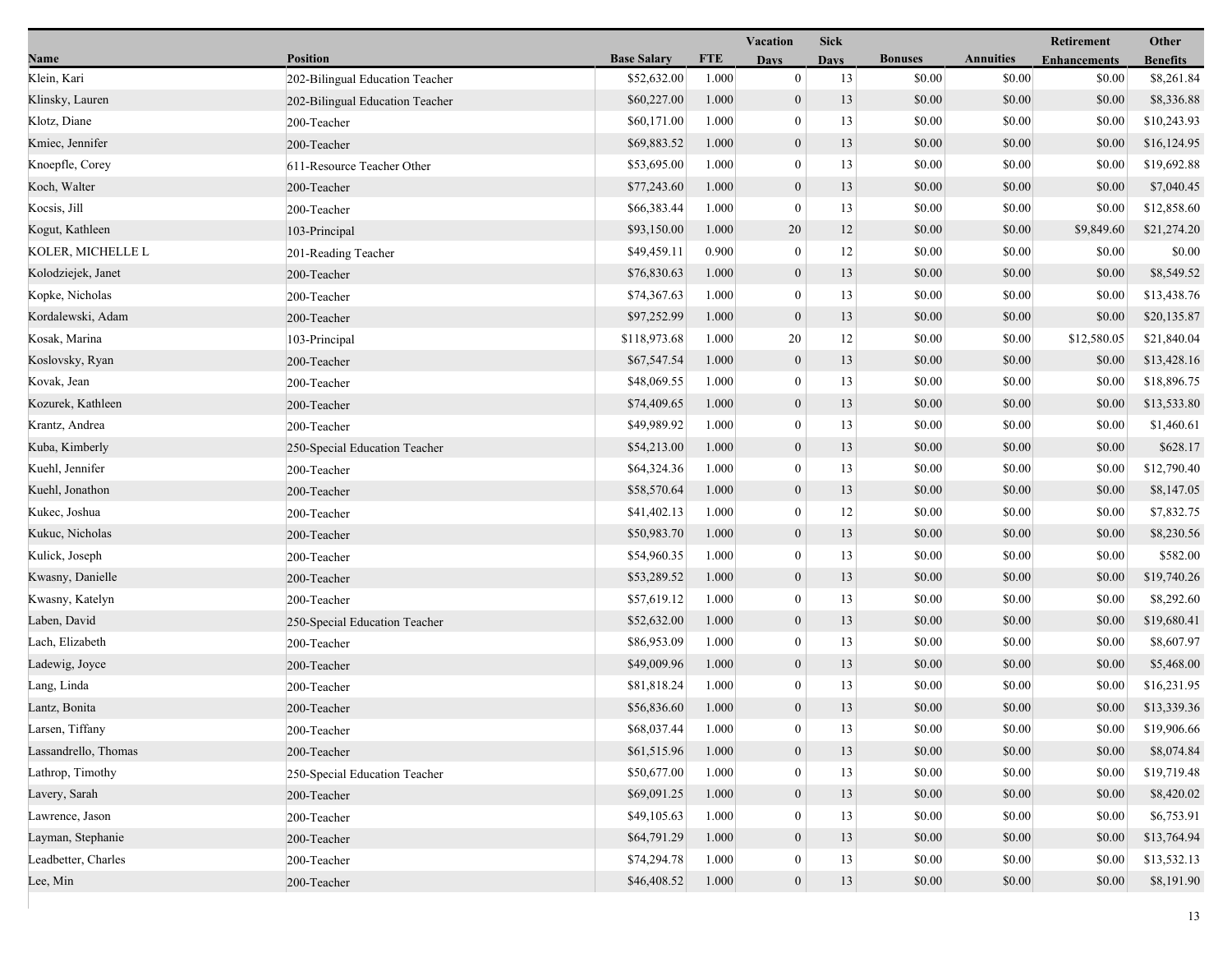|                        |                                                        |                    |            | Vacation         | <b>Sick</b> |                |                  | Retirement          | Other           |
|------------------------|--------------------------------------------------------|--------------------|------------|------------------|-------------|----------------|------------------|---------------------|-----------------|
| Name                   | <b>Position</b>                                        | <b>Base Salary</b> | <b>FTE</b> | <b>Days</b>      | <b>Days</b> | <b>Bonuses</b> | <b>Annuities</b> | <b>Enhancements</b> | <b>Benefits</b> |
| Lemus, Maria           | 202-Bilingual Education Teacher                        | \$63,877.00        | 1.000      | $\mathbf{0}$     | 13          | \$0.00         | \$0.00           | \$0.00              | \$8,398.44      |
| Lentz, Jillian         | 200-Teacher                                            | \$36,987.55        | 1.000      | $\boldsymbol{0}$ | 10          | \$0.00         | \$0.00           | \$0.00              | \$10,821.14     |
| Lenzie, Carrie         | 200-Teacher                                            | \$68,543.00        | 1.000      | $\mathbf{0}$     | 13          | \$0.00         | \$0.00           | \$0.00              | \$795.85        |
| Leverence, Michael     | 200-Teacher                                            | \$49,552.00        | 1.000      | $\boldsymbol{0}$ | 13          | \$0.00         | \$0.00           | \$0.00              | \$15,345.01     |
| Levi, Mark             | 200-Teacher                                            | \$53,232.76        | 1.000      | $\mathbf{0}$     | 13          | \$0.00         | \$0.00           | \$0.00              | \$19,736.01     |
| Levin, Perry           | 200-Teacher                                            | \$53,207.17        | 1.000      | $\boldsymbol{0}$ | 13          | \$0.00         | \$0.00           | \$0.00              | \$2,500.47      |
| Lewandowski, Kathleen  | 250-Special Education Teacher                          | \$45,750.00        | 1.000      | $\overline{0}$   | 13          | \$0.00         | \$0.00           | \$0.00              | \$13,221.00     |
| Lewis, Cheryl          | 200-Teacher                                            | \$66,213.79        | 1.000      | $\boldsymbol{0}$ | 13          | \$0.00         | \$0.00           | \$0.00              | \$19,772.65     |
| Liechty, Lyra          | 200-Teacher                                            | \$48,937.57        | 1.000      | $\mathbf{0}$     | 13          | \$0.00         | \$0.00           | \$0.00              | \$7,955.82      |
| Lierman, Lorey         | 200-Teacher                                            | \$57,440.40        | 1.000      | $\boldsymbol{0}$ | 13          | \$0.00         | \$0.00           | \$0.00              | \$8,306.47      |
| Lihosit, Lauren        | 200-Teacher                                            | \$47,775.24        | 1.000      | $\mathbf{0}$     | 13          | \$0.00         | \$0.00           | \$0.00              | \$8,188.96      |
| Linares, Elias         | 202-Bilingual Education Teacher                        | \$45,098.00        | 1.000      | $\mathbf{0}$     | 13          | \$0.00         | \$0.00           | \$0.00              | \$6,713.16      |
| Linden, Paul           | 200-Teacher                                            | \$74,808.42        | 1.000      | $\overline{0}$   | 13          | \$0.00         | \$0.00           | \$0.00              | \$16,160.38     |
| Linning, Elizabeth     | 200-Teacher                                            | \$50,553.80        | 1.000      | $\boldsymbol{0}$ | 13          | \$0.00         | \$0.00           | \$0.00              | \$561.68        |
| Lipscomb, Jennifer     | 200-Teacher                                            | \$77,133.80        | 1.000      | $\mathbf{0}$     | 13          | \$0.00         | \$0.00           | \$0.00              | \$8,504.32      |
| Liska, Brian           | 200-Teacher                                            | \$77,242.67        | 1.000      | $\mathbf{0}$     | 13          | \$0.00         | \$0.00           | \$0.00              | \$19,941.22     |
| Little, Noah           | 103-Principal                                          | \$95,478.75        | 1.000      | 20               | 12          | \$0.00         | \$0.00           | \$10,095.85         | \$21,315.73     |
| Litvin, Lisa           | 250-Special Education Teacher                          | \$39,508.76        | 0.750      | $\boldsymbol{0}$ | 13          | \$0.00         | \$0.00           | \$0.00              | \$0.00          |
| Lojewski, Sara         | 200-Teacher                                            | \$66,587.11        | 1.000      | $\overline{0}$   | 13          | \$0.00         | \$0.00           | \$0.00              | \$16,088.86     |
| Lombardi, Kimberly     | 200-Teacher                                            | \$53,163.13        | 1.000      | $\boldsymbol{0}$ | 13          | \$0.00         | \$0.00           | \$0.00              | \$19,734.34     |
| Lonyay, Katalin        | 200-Teacher                                            | \$62,154.16        | 1.000      | $\mathbf{0}$     | 13          | \$0.00         | \$0.00           | \$0.00              | \$8,339.51      |
| Lopez Aranguren, Maria | 204-Visiting International Teacher                     | \$45,750.00        | 1.000      | $\mathbf{0}$     | 13          | \$0.00         | \$0.00           | \$0.00              | \$7,785.44      |
| Lopez, Maiden          | 202-Bilingual Education Teacher                        | \$69,119.00        | 1.000      | $\bf{0}$         | 13          | \$0.00         | \$0.00           | \$0.00              | \$16,148.80     |
| Lopez, Vincent         | 200-Teacher                                            | \$50,613.34        | 1.000      | $\mathbf{0}$     | 13          | \$0.00         | \$0.00           | \$0.00              | \$8,227.41      |
| Lopez-Argueta, Diane   | 121-Administrator in a Bilingual Education<br>Program  | \$127,305.00       | 1.000      | 20               | 12          | \$0.00         | \$0.00           | \$13,461.34         | \$16,728.01     |
| Los, Donna             | 200-Teacher                                            | \$66,614.92        | 1.000      | $\boldsymbol{0}$ | 13          | \$0.00         | \$0.00           | \$0.00              | \$13,432.99     |
| Los, James P           | 124-Dean of Students Admin (admin<br>endorsement held) | \$76,662.45        | 1.000      |                  |             |                |                  |                     |                 |
| Love, Kathryn B        | 200-Teacher                                            | \$66,240.40        | 1.000      | $\boldsymbol{0}$ | 13          | \$0.00         | \$0.00           | \$0.00              | \$719.25        |
| Lower, Melissa         | 200-Teacher                                            | \$55,238.32        | 1.000      | $\overline{0}$   | 13          | \$0.00         | \$0.00           | \$0.00              | \$13,113.67     |
| Luna, Argelia          | 202-Bilingual Education Teacher                        | \$71,082.00        | 1.000      | $\boldsymbol{0}$ | 13          | \$0.00         | \$0.00           | \$0.00              | \$16,103.57     |
| Lyons, Mark            | 200-Teacher                                            | \$76,042.71        | 1.000      | $\bf{0}$         | 13          | \$0.00         | \$0.00           | \$0.00              | \$8,622.47      |
| Macaione, Andrew       | 200-Teacher                                            | \$48,157.50        | 1.000      | $\mathbf{0}$     | 13          | \$0.00         | \$0.00           | \$0.00              | \$13,243.19     |
| Macatangay, Sherri     | 200-Teacher                                            | \$62,793.75        | 1.000      | $\bf{0}$         | 13          | \$0.00         | \$0.00           | \$0.00              | \$8,329.75      |
| Macias Contador, Pablo | 204-Visiting International Teacher                     | \$52,971.00        | 1.000      | $\boldsymbol{0}$ | 13          | \$0.00         | \$0.00           | \$0.00              | \$7,122.60      |
| Madden, Andrew         | 200-Teacher                                            | \$75,461.97        | 1.000      | $\theta$         | 13          | \$0.00         | \$0.00           | \$0.00              | \$17,411.86     |
| Madera, Paula          | 203-English as a Second Language Teacher               | \$72,784.00        | 1.000      | $\mathbf{0}$     | 13          | \$0.00         | \$0.00           | \$0.00              | \$16,170.28     |
| Magana, Wendy          | 202-Bilingual Education Teacher                        | \$49,002.00        | 1.000      | $\mathbf{0}$     | 13          | \$0.00         | \$0.00           | \$0.00              | \$15,930.20     |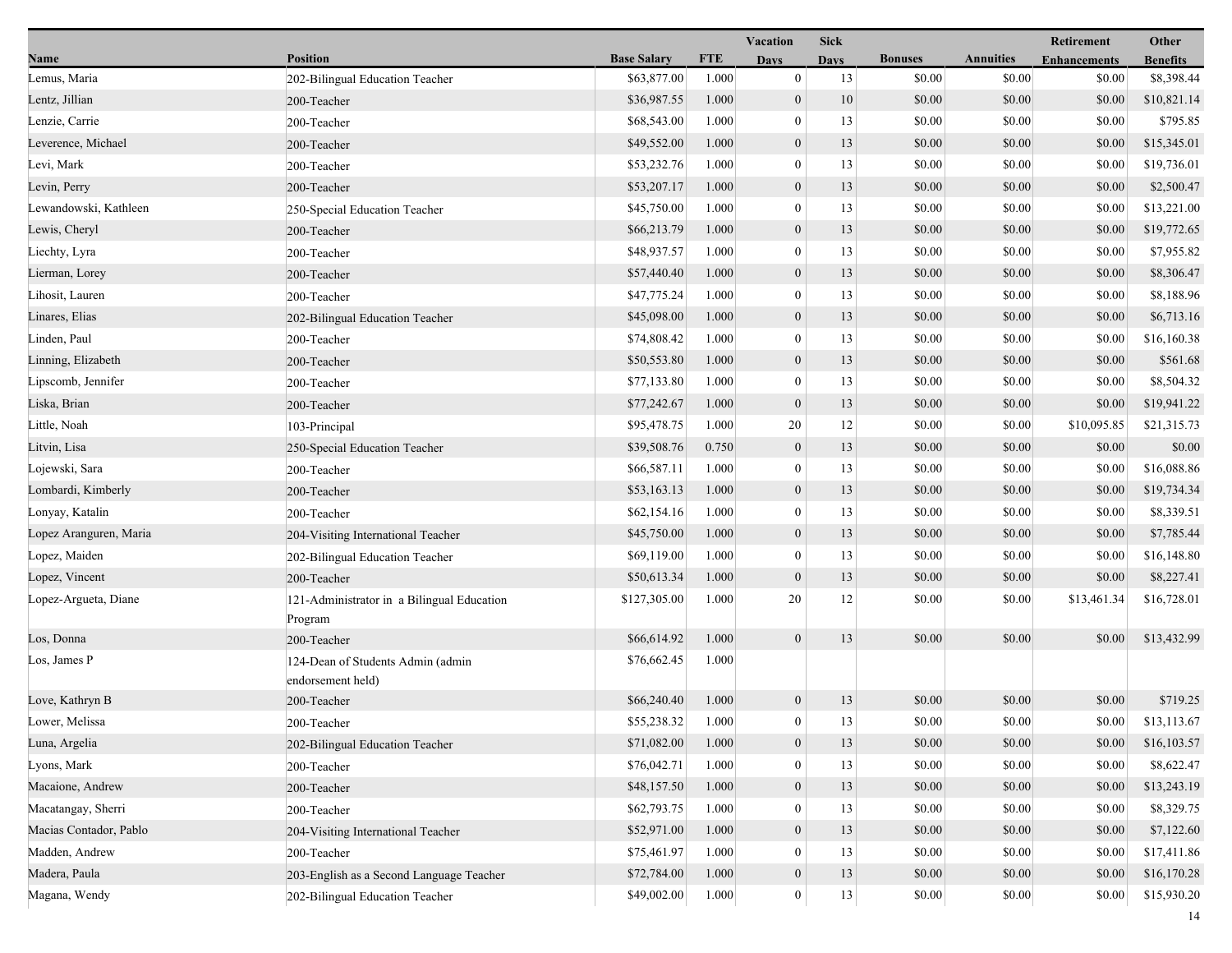|                        |                                 |                    |            | <b>Vacation</b>  | <b>Sick</b>      |                |                  | Retirement          | Other           |
|------------------------|---------------------------------|--------------------|------------|------------------|------------------|----------------|------------------|---------------------|-----------------|
| Name                   | <b>Position</b>                 | <b>Base Salary</b> | <b>FTE</b> | <b>Days</b>      | <b>Days</b>      | <b>Bonuses</b> | <b>Annuities</b> | <b>Enhancements</b> | <b>Benefits</b> |
| Magarycheva, Natella   | 250-Special Education Teacher   | \$44,898.00        | 1.000      | $\boldsymbol{0}$ | 13               | \$0.00         | \$0.00           | \$0.00              | \$8,179.88      |
| Maldonado, Amy         | 200-Teacher                     | \$66,515.27        | 1.000      | $\boldsymbol{0}$ | 13               | \$0.00         | \$0.00           | \$0.00              | \$13,469.02     |
| Mallette, Linda        | 200-Teacher                     | \$90,210.50        | 1.000      | $\boldsymbol{0}$ | 13               | \$0.00         | \$0.00           | \$0.00              | \$10,729.18     |
| Malon, Stephanie       | 200-Teacher                     | \$47,422.22        | 1.000      | $\mathbf{0}$     | 13               | \$0.00         | \$0.00           | \$0.00              | \$7,800.33      |
| Malone, Kathleen       | 200-Teacher                     | \$54,586.02        | 1.000      | $\boldsymbol{0}$ | 13               | \$0.00         | \$0.00           | \$0.00              | \$13,314.69     |
| Manade, Kaitlyn        | 250-Special Education Teacher   | \$45,304.00        | 1.000      | $\boldsymbol{0}$ | 13               | \$0.00         | \$0.00           | \$0.00              | \$6,715.12      |
| Manzanos Somoza, Laura | 202-Bilingual Education Teacher | \$62,783.00        | 1.000      | $\mathbf{0}$     | 13               | \$0.00         | \$0.00           | \$0.00              | \$8,402.28      |
| Manzella, Francesca    | 200-Teacher                     | \$77,479.46        | 1.000      | $\boldsymbol{0}$ | 13               | \$0.00         | \$0.00           | \$0.00              | \$909.85        |
| Mares, Natalie         | 200-Teacher                     | \$51,128.42        | 1.000      | $\boldsymbol{0}$ | 13               | \$0.00         | \$0.00           | \$0.00              | \$2,167.77      |
| Marrero, Lourdes       | 200-Teacher                     | \$27,948.82        | 0.500      | $\boldsymbol{0}$ | 6                | \$0.00         | \$0.00           | \$0.00              | \$758.80        |
| Martensen, Amy         | 200-Teacher                     | \$59,985.53        | 1.000      | $\boldsymbol{0}$ | 13               | \$0.00         | \$0.00           | \$0.00              | \$15,471.41     |
| Martin, Stacey         | 200-Teacher                     | \$79,252.22        | 1.000      | $\boldsymbol{0}$ | 13               | \$0.00         | \$0.00           | \$0.00              | \$10,762.99     |
| Martinez, Christine    | 610-Resource Teacher Elementary | \$76,830.00        | 1.000      | $\mathbf{0}$     | 13               | \$0.00         | \$0.00           | \$0.00              | \$10,759.88     |
| Martinez, Cynthia      | 200-Teacher                     | \$63,335.56        | 1.000      | $\boldsymbol{0}$ | 13               | \$0.00         | \$0.00           | \$0.00              | \$19,528.83     |
| Martinez, Edith        | 202-Bilingual Education Teacher | \$46,398.00        | 1.000      | $\boldsymbol{0}$ | 13               | \$0.00         | \$0.00           | \$0.00              | \$19,554.69     |
| Martinez, Eliseo       | 200-Teacher                     | \$51,525.00        | 1.000      | $\boldsymbol{0}$ | 13               | \$0.00         | \$0.00           | \$0.00              | \$8,239.48      |
| Martinez, Heather      | 200-Teacher                     | \$53,657.66        | 1.000      | $\boldsymbol{0}$ | 13               | \$0.00         | \$0.00           | \$0.00              | \$941.73        |
| Martinez, Isaias       | 104-Assistant Principal         | \$70,000.00        | 1.000      | $\boldsymbol{0}$ | 12               | \$0.00         | \$0.00           | \$7,401.68          | \$17,562.62     |
| Martinez, Lupita       | 200-Teacher                     | \$51,195.33        | 1.000      | $\boldsymbol{0}$ | 13               | \$0.00         | \$0.00           | \$0.00              | \$6,784.42      |
| Martinez, Maira        | 250-Special Education Teacher   | \$46,398.00        | 1.000      | $\boldsymbol{0}$ | 13               | \$0.00         | \$0.00           | \$0.00              | \$534.36        |
| Martinez, Traci        | 200-Teacher                     | \$77,702.08        | 1.000      | $\boldsymbol{0}$ | 13               | \$0.00         | \$0.00           | \$0.00              | \$13,579.87     |
| Martycz, Kari          | 202-Bilingual Education Teacher | \$49,361.49        | 1.000      | $\boldsymbol{0}$ | 13               | \$0.00         | \$0.00           | \$0.00              | \$8,229.92      |
| Mathew, Marie          | 250-Special Education Teacher   | \$75,356.00        | 1.000      | $\boldsymbol{0}$ | 13               | \$0.00         | \$0.00           | \$0.00              | \$13,534.64     |
| Matti, Kevin           | 202-Bilingual Education Teacher | \$59,687.00        | 1.000      | $\boldsymbol{0}$ | 13               | \$0.00         | \$0.00           | \$0.00              | \$7,930.44      |
| Matuch, Joseph         | 200-Teacher                     | \$55,393.80        | 1.000      | $\boldsymbol{0}$ | 13               | \$0.00         | \$0.00           | \$0.00              | \$15,971.13     |
| Mauer, Scott           | 200-Teacher                     | \$45,474.32        | 1.000      | $\boldsymbol{0}$ | 13               | \$0.00         | \$0.00           | \$0.00              | \$8,184.04      |
| Maxey, Pamela J        | 200-Teacher                     | \$62,318.87        | 1.000      | $\boldsymbol{0}$ | 13               | \$0.00         | \$0.00           | \$0.00              | \$676.09        |
| McArdle, Darren        | 200-Teacher                     | \$76,461.80        | 1.000      | $\boldsymbol{0}$ | 13               | \$0.00         | \$0.00           | \$0.00              | \$15,980.03     |
| McCabe, Jenifer        | 200-Teacher                     | \$55,077.45        | 1.000      | $\boldsymbol{0}$ | 13               | \$0.00         | \$0.00           | \$0.00              | \$15,958.73     |
| McCarron, Susan        | 200-Teacher                     | \$65,003.27        | 1.000      | $\boldsymbol{0}$ | 13               | \$0.00         | \$0.00           | \$0.00              | \$8,378.28      |
| McCue, John            | 250-Special Education Teacher   | \$46,455.00        | 1.000      | $\boldsymbol{0}$ | 13               | \$0.00         | $\$0.00$         | \$0.00              | \$523.36        |
| MCDONALD, MARK A       | 100-District Superintendent     | \$100,000.00       | 0.380      | $\boldsymbol{0}$ | $\boldsymbol{0}$ | \$0.00         | \$0.00           | \$0.00              | \$0.00          |
| McFarland, Rhonda      | 200-Teacher                     | \$65,477.42        | 1.000      | $\boldsymbol{0}$ | 13               | \$0.00         | \$0.00           | \$0.00              | \$19,846.92     |
| McGary, John           | 200-Teacher                     | \$88,096.62        | 1.000      | $\boldsymbol{0}$ | 13               | \$0.00         | \$0.00           | \$0.00              | \$16,296.60     |
| McGee, Lindsey Eileen  | 200-Teacher                     | \$36,331.96        | 0.700      | $\mathbf{0}$     | 9                | \$0.00         | \$0.00           | \$0.00              | \$430.72        |
| McGinnis, Emily        | 200-Teacher                     | \$49,006.52        | 1.000      | $\boldsymbol{0}$ | 13               | \$0.00         | \$0.00           | \$0.00              | \$13,244.32     |
| McIntosh, Alisa        | 200-Teacher                     | \$57,538.68        | 1.000      | $\boldsymbol{0}$ | 13               | \$0.00         | \$0.00           | \$0.00              | \$1,404.27      |
| McMahon, Annette       | 103-Principal                   | \$90,000.00        | 1.000      | 20               | $12 \mid$        | \$0.00         | \$0.00           | \$9,516.72          | \$11,728.44     |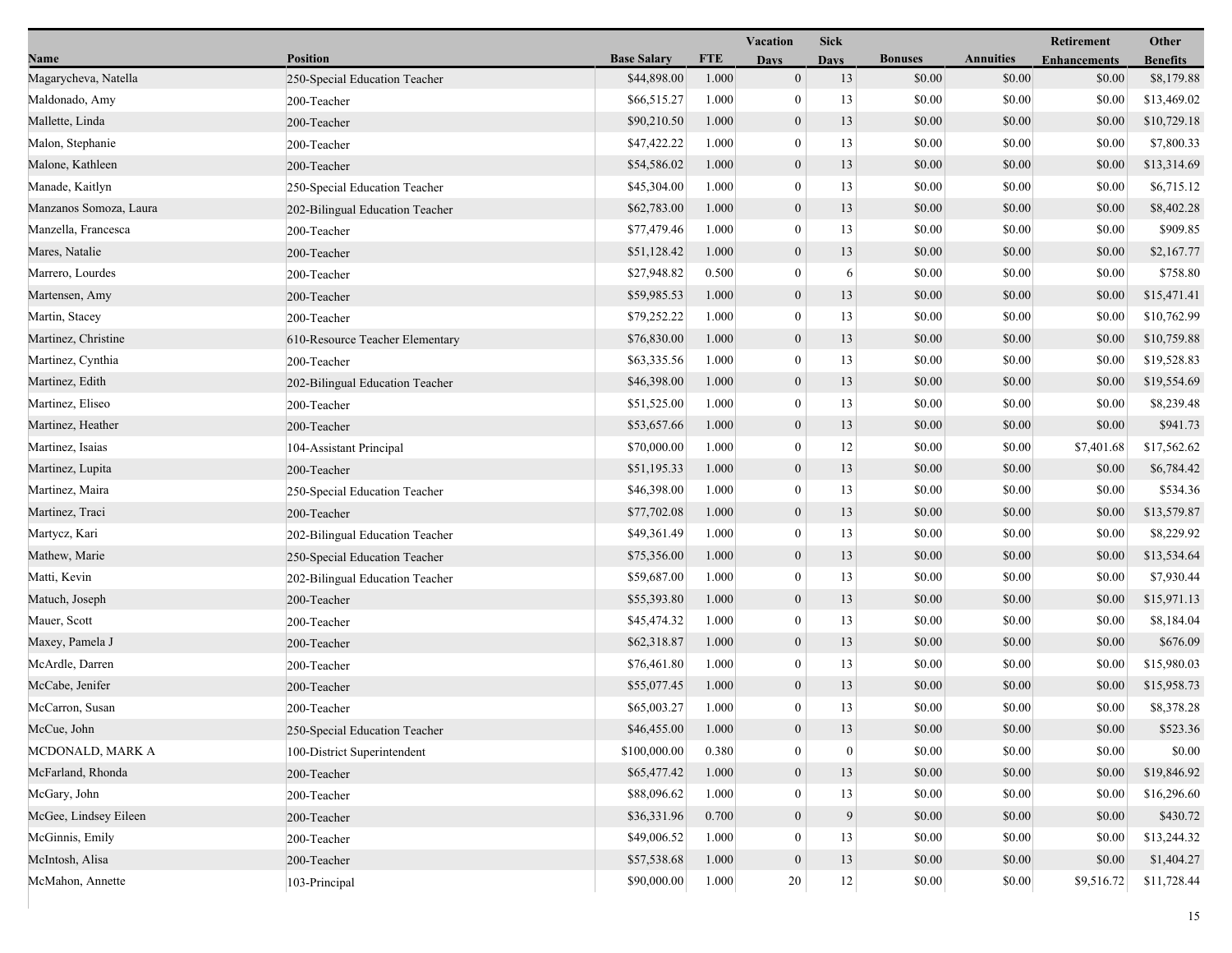|                      |                                                 |                    |            | <b>Vacation</b>  | <b>Sick</b> |                |                  | Retirement          | Other           |
|----------------------|-------------------------------------------------|--------------------|------------|------------------|-------------|----------------|------------------|---------------------|-----------------|
| Name                 | <b>Position</b>                                 | <b>Base Salary</b> | <b>FTE</b> | <b>Days</b>      | <b>Days</b> | <b>Bonuses</b> | <b>Annuities</b> | <b>Enhancements</b> | <b>Benefits</b> |
| McVey, Stephanie     | 200-Teacher                                     | \$53,978.54        | 1.000      | $\boldsymbol{0}$ | 13          | \$0.00         | \$0.00           | \$0.00              | \$19,757.50     |
| Meador, Alexandra    | 200-Teacher                                     | \$50,442.56        | 1.000      | $\bf{0}$         | 13          | \$0.00         | \$0.00           | \$0.00              | \$8,231.39      |
| Medgyesi, Erika      | 250-Special Education Teacher                   | \$45,304.00        | 1.000      | $\boldsymbol{0}$ | 13          | \$0.00         | \$0.00           | \$0.00              | \$1,372.20      |
| Meek, Patrick        | 200-Teacher                                     | \$48,511.73        | 1.000      | $\mathbf{0}$     | 13          | \$0.00         | \$0.00           | \$0.00              | \$8,523.48      |
| Megazzini, Steven    | 107-General Administrator or General Supervisor | \$124,200.00       | 1.000      | 20               | 12          | \$0.00         | \$0.00           | \$13,132.80         | \$21,970.44     |
| Mehnert, Cory        | 200-Teacher                                     | \$57,568.29        | 1.000      | $\bf{0}$         | 13          | \$0.00         | \$0.00           | \$0.00              | \$10,574.60     |
| Mejia, Norma         | 202-Bilingual Education Teacher                 | \$66,323.00        | 1.000      | $\mathbf{0}$     | 13          | \$0.00         | \$0.00           | \$0.00              | \$19,800.48     |
| Melin, Elizabeth     | 200-Teacher                                     | \$59,756.08        | 1.000      | $\bf{0}$         | 13          | \$0.00         | \$0.00           | \$0.00              | \$6,862.25      |
| Memming, Mariah H    | 250-Special Education Teacher                   | \$45,098.00        | 1.000      | $\boldsymbol{0}$ | 13          | \$0.00         | \$0.00           | \$0.00              | \$781.44        |
| Mendoza, Marissa     | 200-Teacher                                     | \$52,485.97        | 1.000      | $\mathbf{0}$     | 13          | \$0.00         | \$0.00           | \$0.00              | \$10,496.81     |
| Mendoza, Obed        | 202-Bilingual Education Teacher                 | \$51,195.00        | 1.000      | $\mathbf{0}$     | 13          | \$0.00         | \$0.00           | \$0.00              | \$606.96        |
| Merlo, Jessica       | 202-Bilingual Education Teacher                 | \$62,560.00        | 1.000      | $\bf{0}$         | 13          | \$0.00         | \$0.00           | \$0.00              | \$754.77        |
| Mertes, Carol        | 200-Teacher                                     | \$98,309.88        | 1.000      | $\mathbf{0}$     | 13          | \$0.00         | \$0.00           | \$0.00              | \$1,073.30      |
| Mestek, Gerald       | 200-Teacher                                     | \$76,658.00        | 1.000      | $\bf{0}$         | 13          | \$0.00         | \$0.00           | \$0.00              | \$0.00          |
| Metcalfe, Lisa       | 200-Teacher                                     | \$79,486.46        | 1.000      | $\mathbf{0}$     | 13          | \$0.00         | \$0.00           | \$0.00              | \$8,531.17      |
| Metrou, Eleni        | 200-Teacher                                     | \$47,267.35        | 1.000      | $\mathbf{0}$     | 13          | \$0.00         | \$0.00           | \$0.00              | \$13,186.34     |
| Mick, Ryan           | 200-Teacher                                     | \$49,882.05        | 1.000      | $\mathbf{0}$     | 13          | \$0.00         | \$0.00           | \$0.00              | \$8,221.11      |
| Mihovilovich, Brian  | 200-Teacher                                     | \$52,889.92        | 1.000      | $\bf{0}$         | 13          | \$0.00         | \$0.00           | \$0.00              | \$8,257.00      |
| Milinovich, Joseph   | 200-Teacher                                     | \$61,860.80        | 1.000      | $\mathbf{0}$     | 13          | \$0.00         | \$0.00           | \$0.00              | \$12,456.95     |
| Millar-Laxton, Grace | 203-English as a Second Language Teacher        | \$97,301.00        | 1.000      | $\mathbf{0}$     | 13          | \$0.00         | \$0.00           | \$0.00              | \$14,262.31     |
| Miller, Avis         | 200-Teacher                                     | \$56,839.63        | 1.000      | $\mathbf{0}$     | 13          | \$0.00         | \$0.00           | \$0.00              | \$8,294.60      |
| Miller, Melissa      | 250-Special Education Teacher                   | \$46,398.00        | 1.000      | $\bf{0}$         | 13          | \$0.00         | \$0.00           | \$0.00              | \$8,194.28      |
| Miller, Michelle     | 200-Teacher                                     | \$64,977.86        | 1.000      | $\mathbf{0}$     | 13          | \$0.00         | \$0.00           | \$0.00              | \$8,388.88      |
| Miller, Pamela       | 200-Teacher                                     | \$52,180.68        | 1.000      | $\bf{0}$         | 13          | \$0.00         | \$0.00           | \$0.00              | \$6,768.65      |
| Milz, Patrick        | 200-Teacher                                     | \$49,376.99        | 1.000      | $\mathbf{0}$     | 13          | \$0.00         | \$0.00           | \$0.00              | \$574.91        |
| Mimbs, Danielle      | 200-Teacher                                     | \$45,665.00        | 1.000      | $\bf{0}$         | 13          | \$0.00         | \$0.00           | \$0.00              | \$494.84        |
| Mirabelli, Mindy     | 200-Teacher                                     | \$65,648.48        | 1.000      | $\mathbf{0}$     | 13          | \$0.00         | \$0.00           | \$0.00              | \$8,395.21      |
| Mleczko, Jeffrey     | 200-Teacher                                     | \$63,658.36        | 1.000      | $\bf{0}$         | 13          | \$0.00         | \$0.00           | \$0.00              | \$13,410.36     |
| Mocny, Susan         | 610-Resource Teacher Elementary                 | \$109,255.00       | 1.000      | $\mathbf{0}$     | 13          | \$0.00         | \$0.00           | \$0.00              | \$10,911.56     |
| Monaco, Jennifer     | 200-Teacher                                     | \$61,313.93        | 1.000      | $\bf{0}$         | 13          | \$0.00         | \$0.00           | \$0.00              | \$7,934.37      |
| Mora, Luis           | 202-Bilingual Education Teacher                 | \$49,002.00        | $1.000\,$  | $\boldsymbol{0}$ | 13          | \$0.00         | \$0.00           | $\$0.00$            | \$10,908.71     |
| Morales, Alison      | 202-Bilingual Education Teacher                 | \$45,750.00        | 1.000      | $\bf{0}$         | 13          | \$0.00         | \$0.00           | \$0.00              | \$8,186.96      |
| Morales, Deanna      | 200-Teacher                                     | \$58,866.17        | 1.000      | $\mathbf{0}$     | 13          | \$0.00         | \$0.00           | \$0.00              | \$8,344.13      |
| Morales, Wilson      | 104-Assistant Principal                         | \$90,791.24        | 1.000      | $\mathbf{0}$     | 12          | \$0.00         | \$0.00           | \$9,600.24          | \$16,613.16     |
| Morgan, Katharine    | 200-Teacher                                     | \$53,154.84        | 1.000      | $\mathbf{0}$     | 13          | \$0.00         | \$0.00           | \$0.00              | \$14,370.87     |
| Moroney, Myles       | 200-Teacher                                     | \$46,310.27        | 1.000      | $\mathbf{0}$     | 13          | \$0.00         | \$0.00           | \$0.00              | \$8,191.04      |
| Morrell, Jeanne      | 610-Resource Teacher Elementary                 | \$77,580.00        | 1.000      | $\boldsymbol{0}$ | 13          | \$0.00         | \$0.00           | \$0.00              | \$13,034.07     |
| Morris, Karen        | 200-Teacher                                     | \$121,188.96       | 1.000      | $\boldsymbol{0}$ | 13          | \$0.00         | \$0.00           | \$0.00              | \$8,919.56      |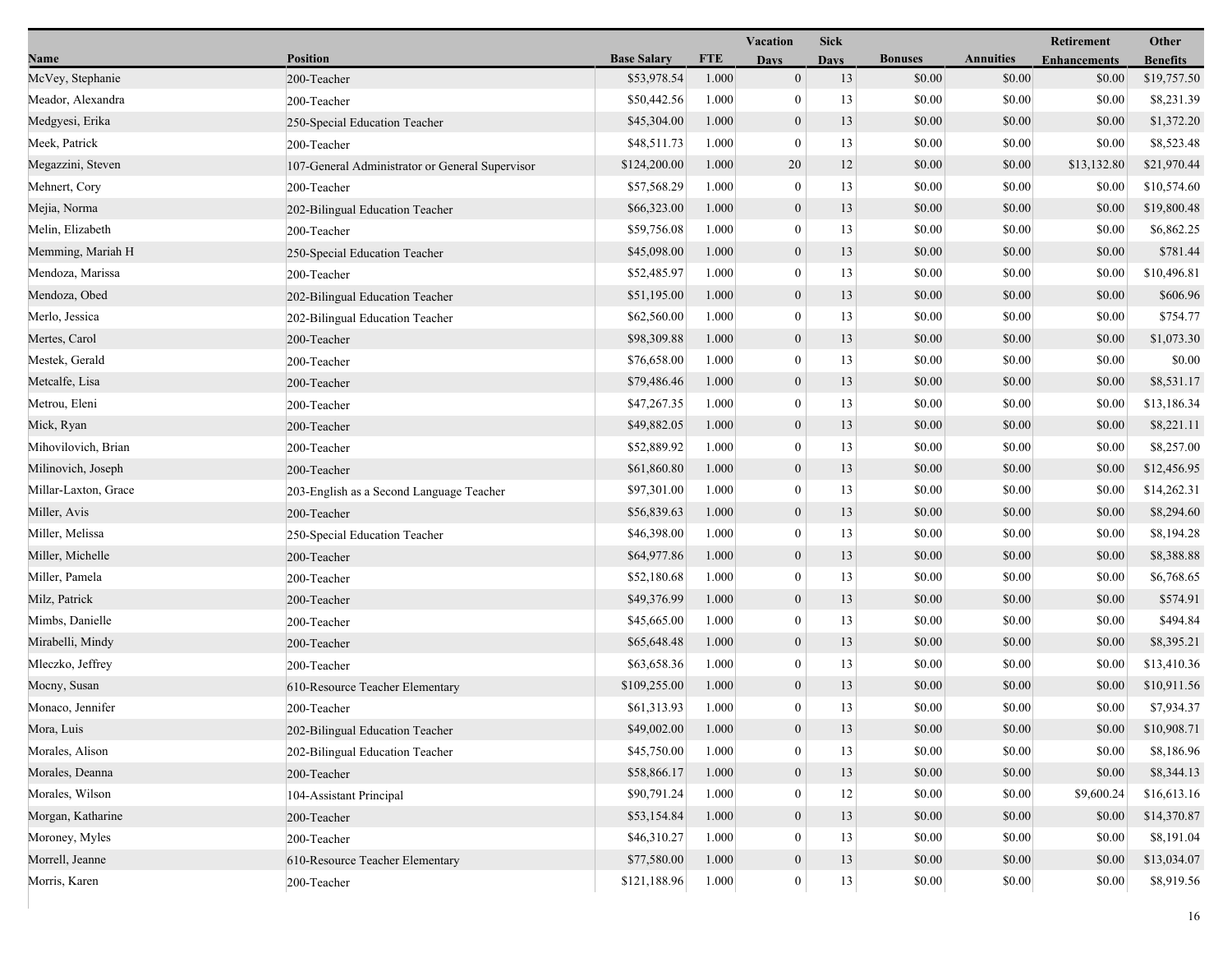|                    |                                                        |                    |            | Vacation         | <b>Sick</b> |                |                  | <b>Retirement</b>   | Other           |
|--------------------|--------------------------------------------------------|--------------------|------------|------------------|-------------|----------------|------------------|---------------------|-----------------|
| Name               | <b>Position</b>                                        | <b>Base Salary</b> | <b>FTE</b> | <b>Days</b>      | <b>Days</b> | <b>Bonuses</b> | <b>Annuities</b> | <b>Enhancements</b> | <b>Benefits</b> |
| Morton, Bethany    | 200-Teacher                                            | \$75,691.44        | 1.000      | $\boldsymbol{0}$ | 13          | \$0.00         | \$0.00           | \$0.00              | \$1,661.61      |
| Morton, Elizabeth  | 200-Teacher                                            | \$66,825.00        | 0.750      | $\mathbf{0}$     | 10          | \$0.00         | \$0.00           | \$0.00              | \$1,266.64      |
| Moses, Miranda E   | 107-General Administrator or General Supervisor        | \$83,665.95        | 1.000      | $\boldsymbol{0}$ | 12          | \$0.00         | \$0.00           | \$8,845.67          | \$21,046.69     |
| Mosher, Ashlei     | 200-Teacher                                            | \$49,374.79        | 1.000      | $\mathbf{0}$     | 13          | \$0.00         | \$0.00           | \$0.00              | \$19,697.15     |
| Moshinsky, Susan   | 200-Teacher                                            | \$85,087.82        | 1.000      | $\boldsymbol{0}$ | 13          | \$0.00         | \$0.00           | \$0.00              | \$13,632.74     |
| Muckerheide, Lynn  | 200-Teacher                                            | \$52,810.06        | 1.000      | $\mathbf{0}$     | 13          | \$0.00         | \$0.00           | \$0.00              | \$10,325.13     |
| Mueller, Karen     | 250-Special Education Teacher                          | \$53,483.00        | 1.000      | $\mathbf{0}$     | 13          | \$0.00         | \$0.00           | \$0.00              | \$13,306.66     |
| Mueller, Karl      | 200-Teacher                                            | \$66,440.30        | 1.000      | $\mathbf{0}$     | 13          | \$0.00         | \$0.00           | \$0.00              | \$1,002.43      |
| Murray, Megan      | 124-Dean of Students Admin (admin<br>endorsement held) | \$79,695.00        | 1.000      |                  |             |                |                  |                     |                 |
| Musaraca, Kristine | 200-Teacher                                            | \$72,763.54        | 1.000      | $\mathbf{0}$     | 13          | \$0.00         | \$0.00           | \$0.00              | \$1,681.85      |
| Najera, Angelica   | 202-Bilingual Education Teacher                        | \$61,849.00        | 1.000      | $\mathbf{0}$     | 13          | \$0.00         | \$0.00           | \$0.00              | \$6,252.92      |
| Narayanan, Amy     | 200-Teacher                                            | \$72,216.21        | 1.000      | $\mathbf{0}$     | 13          | \$0.00         | \$0.00           | \$0.00              | \$16,167.66     |
| Nash, Karie        | 200-Teacher                                            | \$58,646.02        | 1.000      | $\mathbf{0}$     | 13          | \$0.00         | \$0.00           | \$0.00              | \$19,778.57     |
| Navarrete, Aleli   | 202-Bilingual Education Teacher                        | \$78,305.00        | 1.000      | $\bf{0}$         | 13          | \$0.00         | \$0.00           | \$0.00              | \$7,055.60      |
| Neises, Michelle   | 200-Teacher                                            | \$36,411.99        | 0.480      | $\boldsymbol{0}$ | 13          | \$0.00         | \$0.00           | \$0.00              | \$5,048.09      |
| Nellinger, Michael | 200-Teacher                                            | \$47,886.81        | 1.000      | $\mathbf{0}$     | 13          | \$0.00         | \$0.00           | \$0.00              | \$15,357.48     |
| Nelson, Cory       | 200-Teacher                                            | \$54,397.62        | 1.000      | $\mathbf{0}$     | 13          | \$0.00         | \$0.00           | \$0.00              | \$13,318.50     |
| Nenia, Marcus      | 200-Teacher                                            | \$56,127.20        | 1.000      | $\mathbf{0}$     | 13          | \$0.00         | \$0.00           | \$0.00              | \$631.93        |
| Nenni, Rachel      | 200-Teacher                                            | \$50,181.09        | 1.000      | $\mathbf{0}$     | 13          | \$0.00         | \$0.00           | \$0.00              | \$8,224.16      |
| Neu, Nicole        | 200-Teacher                                            | \$81,631.07        | 1.000      | $\mathbf{0}$     | 13          | \$0.00         | \$0.00           | \$0.00              | \$8,518.72      |
| Neville, Kyle      | 200-Teacher                                            | \$46,959.71        | 1.000      | $\boldsymbol{0}$ | 13          | \$0.00         | \$0.00           | \$0.00              | \$8,197.15      |
| Newkirk, Cynthia   | 200-Teacher                                            | \$95,166.07        | 1.000      | $\mathbf{0}$     | 13          | \$0.00         | \$0.00           | \$0.00              | \$11,244.13     |
| Niels, Mary        | 610-Resource Teacher Elementary                        | \$89,100.00        | 1.000      | $\mathbf{0}$     | 13          | \$0.00         | \$0.00           | \$0.00              | \$13,660.28     |
| Nieto, Fernando J  | 124-Dean of Students Admin (admin<br>endorsement held) | \$79,035.71        | 1.000      |                  |             |                |                  |                     |                 |
| Nightingale, Anna  | 202-Bilingual Education Teacher                        | \$46,455.00        | 1.000      | $\boldsymbol{0}$ | 13          | \$0.00         | \$0.00           | \$0.00              | \$8,194.20      |
| Nobles, Amanda     | 200-Teacher                                            | \$58,608.52        | 1.000      | $\mathbf{0}$     | 13          | \$0.00         | \$0.00           | \$0.00              | \$8,296.87      |
| Nolan, Daniel      | 200-Teacher                                            | \$52,748.80        | 1.000      | $\mathbf{0}$     | 13          | \$0.00         | \$0.00           | \$0.00              | \$8,006.85      |
| Norman, Marina     | 200-Teacher                                            | \$72,194.36        | 1.000      | $\mathbf{0}$     | 13          | \$0.00         | \$0.00           | \$0.00              | \$13,492.99     |
| Novak, Cheryl A    | 200-Teacher                                            |                    | 0.350      |                  |             |                |                  |                     |                 |
| Novak, Mary        | 200-Teacher                                            | \$73,161.68        | 1.000      | $\mathbf{0}$     | 13          | \$0.00         | \$0.00           | \$0.00              | \$19,921.89     |
| Nunez-Barron, Ana  | 202-Bilingual Education Teacher                        | \$50,049.00        | 1.000      | $\boldsymbol{0}$ | 13          | \$0.00         | \$0.00           | \$0.00              | \$13,242.64     |
| OBrien, Kathaleen  | 200-Teacher                                            | \$59,342.35        | 1.000      | $\boldsymbol{0}$ | 13          | \$0.00         | \$0.00           | \$0.00              | \$18,563.21     |
| Ocampo, Jessica    | 611-Resource Teacher Other                             | \$33,602.47        | 1.000      | $\boldsymbol{0}$ | 13          | \$0.00         | \$0.00           | \$0.00              | \$413.83        |
| Ochoa, Antonia     | 202-Bilingual Education Teacher                        | \$75,290.00        | 1.000      | $\mathbf{0}$     | 13          | \$0.00         | \$0.00           | \$0.00              | \$16,190.45     |
| Ochoa, Diana       | 202-Bilingual Education Teacher                        | \$67,542.00        | 1.000      | $\mathbf{0}$     | 13          | \$0.00         | \$0.00           | \$0.00              | \$10,655.52     |
| Ocon, Sandra       | 200-Teacher                                            | \$57,374.84        | 1.000      | $\mathbf{0}$     | 13          | \$0.00         | \$0.00           | \$0.00              | \$13,320.33     |
| Olivas, Saul       | 202-Bilingual Education Teacher                        | \$46,049.00        | 1.000      | $\boldsymbol{0}$ | $13\,$      | \$0.00         | \$0.00           | \$0.00              | \$7,119.48      |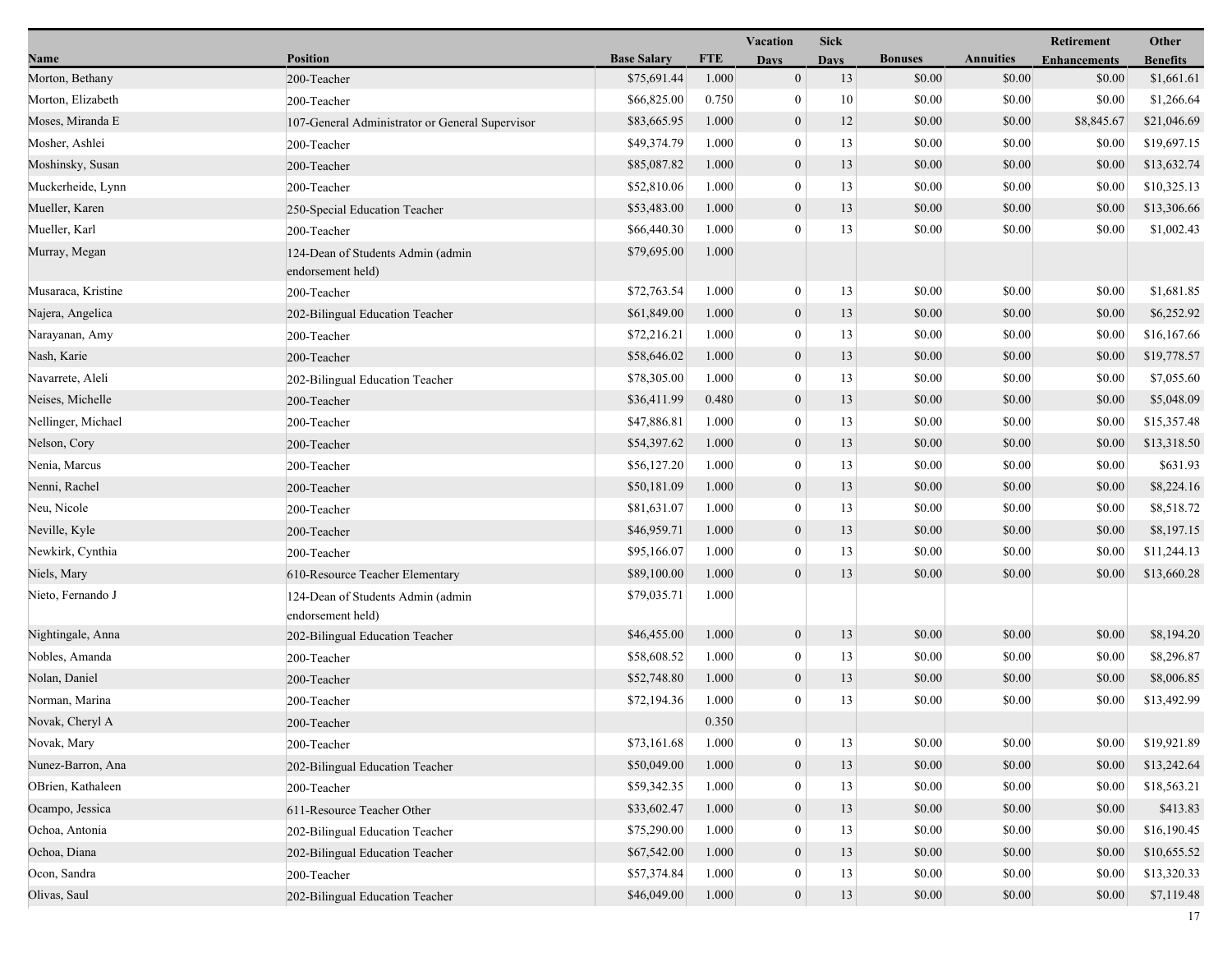|                     |                                                 |                    |            | <b>Vacation</b>  | <b>Sick</b> |                |                  | Retirement          | Other           |
|---------------------|-------------------------------------------------|--------------------|------------|------------------|-------------|----------------|------------------|---------------------|-----------------|
| Name                | <b>Position</b>                                 | <b>Base Salary</b> | <b>FTE</b> | <b>Days</b>      | <b>Days</b> | <b>Bonuses</b> | <b>Annuities</b> | <b>Enhancements</b> | <b>Benefits</b> |
| Olsen, Francine     | 200-Teacher                                     | \$75,263.64        | 1.000      | $\mathbf{0}$     | 13          | \$0.00         | \$0.00           | \$0.00              | \$13,484.21     |
| Olson, Oceanida     | 202-Bilingual Education Teacher                 | \$45,304.00        | 1.000      | $\mathbf{0}$     | 13          | \$0.00         | \$0.00           | \$0.00              | \$512.16        |
| Olzen, Morgan       | 611-Resource Teacher Other                      | \$48,118.00        | 1.000      | $\mathbf{0}$     | 13          | \$0.00         | \$0.00           | \$0.00              | \$15,542.50     |
| Omary, Amber        | 200-Teacher                                     | \$51,820.59        | 1.000      | $\mathbf{0}$     | 13          | \$0.00         | \$0.00           | \$0.00              | \$10,499.63     |
| ONeill, Krystal     | 611-Resource Teacher Other                      | \$53,695.00        | 1.000      | $\mathbf{0}$     | 13          | \$0.00         | \$0.00           | \$0.00              | \$3,162.72      |
| Ontiveros, Lidia    | 202-Bilingual Education Teacher                 | \$54,512.91        | 1.000      | $\boldsymbol{0}$ | 13          | \$0.00         | \$0.00           | \$0.00              | \$19,736.04     |
| Oostman, Etta       | 200-Teacher                                     | \$69,499.50        | 1.000      | $\mathbf{0}$     | 13          | \$0.00         | \$0.00           | \$0.00              | \$16,154.40     |
| Ordaz, Araceli      | 101-Assistant/Associate District Superintendent | \$104,195.40       | 0.900      | 17               | 10          | \$0.00         | \$0.00           | \$10,459.03         | \$18,020.13     |
| OReilly, Edward     | 200-Teacher                                     | \$80,578.18        | 1.000      | $\mathbf{0}$     | 13          | \$0.00         | \$0.00           | \$0.00              | \$8,511.37      |
| Orozco, Marco       | 202-Bilingual Education Teacher                 | \$53,483.00        | 1.000      | $\mathbf{0}$     | 13          | \$0.00         | \$0.00           | \$0.00              | \$8,267.68      |
| Orozco, Susan Y     | 104-Assistant Principal                         | \$62,690.70        | 1.000      | $\mathbf{0}$     | 12          | \$0.00         | \$0.00           | \$6,628.82          | \$1,494.11      |
| Orstead, Jessica    | 104-Assistant Principal                         | \$97,393.50        | 1.000      | 20               | 12          | \$0.00         | \$0.00           | \$10,298.40         | \$21,359.05     |
| Ortiz, Jennifer     | 200-Teacher                                     | \$60,910.65        | 1.000      | $\mathbf{0}$     | 13          | \$0.00         | \$0.00           | \$0.00              | \$17,749.96     |
| Owen, Cindy         | 202-Bilingual Education Teacher                 | \$81,943.00        | 1.000      | $\mathbf{0}$     | 13          | \$0.00         | \$0.00           | \$0.00              | \$13,608.28     |
| Padilla, Lisa       | 200-Teacher                                     | \$45,910.17        | 1.000      | $\boldsymbol{0}$ | 13          | \$0.00         | \$0.00           | \$0.00              | \$14,927.78     |
| Padovich, Derrick   | 200-Teacher                                     | \$45,098.00        | 1.000      | $\mathbf{0}$     | 13          | \$0.00         | \$0.00           | \$0.00              | \$8,180.88      |
| Palarz, Ashley      | 200-Teacher                                     | \$52,122.48        | 1.000      | $\mathbf{0}$     | 13          | \$0.00         | \$0.00           | \$0.00              | \$8,241.71      |
| Palmer, Lori        | 203-English as a Second Language Teacher        | \$71,365.00        | 1.000      | $\mathbf{0}$     | 13          | \$0.00         | \$0.00           | \$0.00              | \$1,342.00      |
| Palmerin, Josefina  | 202-Bilingual Education Teacher                 | \$83,000.00        | 1.000      | $\mathbf{0}$     | 13          | \$0.00         | \$0.00           | \$0.00              | \$13,603.24     |
| Panek, Michelle     | 202-Bilingual Education Teacher                 | \$61,849.00        | 1.000      | $\mathbf{0}$     | 13          | \$0.00         | \$0.00           | \$0.00              | \$20,865.70     |
| Pang, Erica         | 202-Bilingual Education Teacher                 | \$47,580.00        | 1.000      | $\boldsymbol{0}$ | 13          | \$0.00         | \$0.00           | \$0.00              | \$8,199.33      |
| Panko, Krista       | 250-Special Education Teacher                   | \$45,304.00        | 1.000      | $\mathbf{0}$     | 13          | \$0.00         | \$0.00           | \$0.00              | \$8,182.84      |
| Pantaleon, Mario    | 202-Bilingual Education Teacher                 | \$62,387.18        | 1.000      | $\mathbf{0}$     | 13          | \$0.00         | \$0.00           | \$0.00              | \$8,040.05      |
| Papas, Anastasia    | 200-Teacher                                     | \$48,674.61        | 1.000      | $\mathbf{0}$     | 13          | \$0.00         | \$0.00           | \$0.00              | \$8,213.44      |
| Pape, Robert        | 103-Principal                                   | \$95,931.05        | 1.000      | 20               | 12          | \$0.00         | \$0.00           | \$10,143.83         | \$21,315.12     |
| Parker, Lee         | 200-Teacher                                     | \$79,600.30        | 1.000      | $\mathbf{0}$     | 13          | \$0.00         | \$0.00           | \$0.00              | \$10,629.13     |
| Parks, Mary         | 200-Teacher                                     | \$78,038.58        | 1.000      | $\mathbf{0}$     | 13          | \$0.00         | \$0.00           | \$0.00              | \$8,529.24      |
| Parrillo, Alyssa    | 250-Special Education Teacher                   | \$39,430.94        | 1.000      | $\boldsymbol{0}$ | 11          | \$0.00         | \$0.00           | \$0.00              | \$6,934.10      |
| Parry, Nathan       | 200-Teacher                                     | \$74,825.61        | 1.000      | $\mathbf{0}$     | 13          | \$0.00         | \$0.00           | \$0.00              | \$13,536.57     |
| Partida, Carmen     | 202-Bilingual Education Teacher                 | \$63,786.00        | 1.000      | $\mathbf{0}$     | 13          | \$0.00         | \$0.00           | \$0.00              | \$19,847.57     |
| Pasturczak, Eileen  | 200-Teacher                                     | \$39,662.93        | 1.000      | $\theta$         | 13          | \$0.00         | \$0.00           | \$0.00              | \$3,813.65      |
| Patel, Tracy        | 200-Teacher                                     | \$79,183.96        | 1.000      | $\mathbf{0}$     | 13          | \$0.00         | \$0.00           | \$0.00              | \$19,996.72     |
| Patrick, Victoria   | 200-Teacher                                     | \$57,194.17        | 1.000      | $\mathbf{0}$     | 13          | \$0.00         | \$0.00           | \$0.00              | \$16,002.64     |
| Patterson, Mechelle | 103-Principal                                   | \$113,771.46       | 1.000      | 20               | 12          | \$0.00         | \$0.00           | \$12,030.00         | \$21,719.35     |
| Paul, Stephanie     | 202-Bilingual Education Teacher                 | \$73,599.00        | 1.000      | $\theta$         | 13          | \$0.00         | \$0.00           | \$0.00              | \$10,572.84     |
| Pauli, Lisha        | 200-Teacher                                     | \$61,685.09        | 1.000      | $\mathbf{0}$     | 13          | \$0.00         | \$0.00           | \$0.00              | \$13,625.81     |
| Paulson, Patricia   | 200-Teacher                                     | \$107,576.93       | 1.000      | $\mathbf{0}$     | 13          | \$0.00         | \$0.00           | \$0.00              | \$8,785.68      |
| Peara, Kristen      | 200-Teacher                                     | \$52,269.63        | 1.000      | $\mathbf{0}$     | 13          | \$0.00         | \$0.00           | \$0.00              | \$8,241.34      |
|                     |                                                 |                    |            |                  |             |                |                  |                     |                 |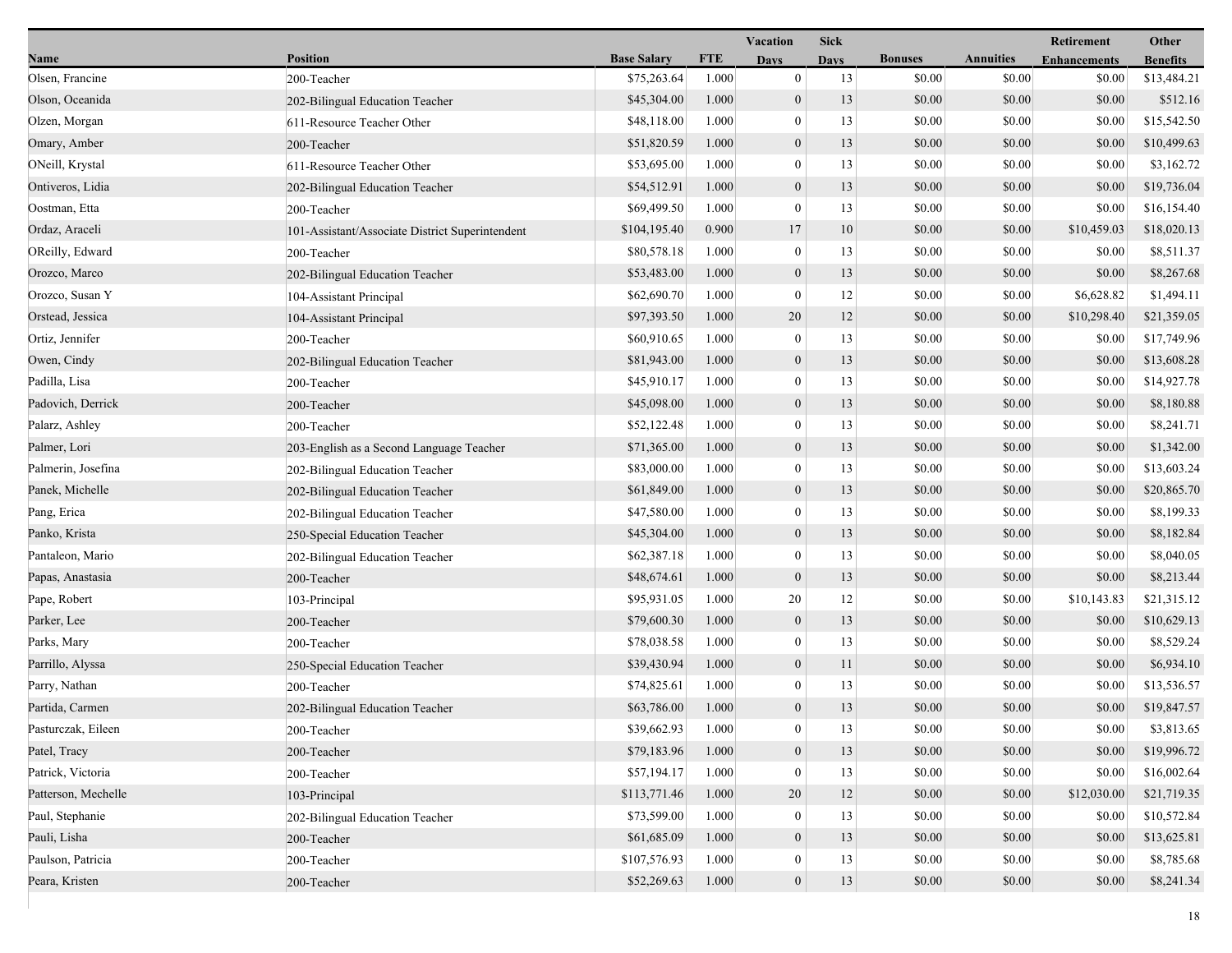|                        |                                                 |                    |            | <b>Vacation</b>  | <b>Sick</b> |                |                  | Retirement          | Other           |
|------------------------|-------------------------------------------------|--------------------|------------|------------------|-------------|----------------|------------------|---------------------|-----------------|
| Name                   | <b>Position</b>                                 | <b>Base Salary</b> | <b>FTE</b> | <b>Days</b>      | <b>Days</b> | <b>Bonuses</b> | <b>Annuities</b> | <b>Enhancements</b> | <b>Benefits</b> |
| Peara, Sarah           | 200-Teacher                                     | \$24,764.16        | 0.500      | $\mathbf{0}$     | 13          | \$0.00         | \$0.00           | \$0.00              | \$3,406.48      |
| Pearson, Brenda        | 250-Special Education Teacher                   | \$58,338.00        | 1.000      | $\boldsymbol{0}$ | 13          | \$0.00         | \$0.00           | \$0.00              | \$19,737.21     |
| Pearson, Karen         | 200-Teacher                                     | \$65,429.65        | 1.000      | $\boldsymbol{0}$ | 13          | \$0.00         | \$0.00           | \$0.00              | \$6,920.34      |
| Pedroni, Guillermo     | 200-Teacher                                     | \$104,891.18       | 1.000      | $\boldsymbol{0}$ | 13          | \$0.00         | \$0.00           | \$0.00              | \$20,135.83     |
| Pedroni, Laura         | 200-Teacher                                     | \$72,037.23        | 1.000      | $\boldsymbol{0}$ | 13          | \$0.00         | \$0.00           | \$0.00              | \$745.81        |
| Pena, Lisa             | 200-Teacher                                     | \$82,836.28        | 1.000      | $\boldsymbol{0}$ | 13          | \$0.00         | \$0.00           | \$0.00              | \$8,556.82      |
| Perez Garcia, Alberto  | 202-Bilingual Education Teacher                 | \$29,646.45        | 0.500      | $\mathbf{0}$     | 13          | \$0.00         | \$0.00           | \$0.00              | \$1,366.22      |
| Perez-Cancino, Tibisay | 202-Bilingual Education Teacher                 | \$62,783.00        | 1.000      | $\boldsymbol{0}$ | 13          | \$0.00         | \$0.00           | \$0.00              | \$10,438.99     |
| Perfect, Wallis        | 200-Teacher                                     | \$64,918.56        | 1.000      | $\boldsymbol{0}$ | 13          | \$0.00         | \$0.00           | \$0.00              | \$19,837.46     |
| Perri, Jenna           | 200-Teacher                                     | \$45,649.52        | 1.000      | $\mathbf{0}$     | 13          | \$0.00         | \$0.00           | \$0.00              | \$565.83        |
| Perry, Anna            | 200-Teacher                                     | \$55,314.80        | 1.000      | $\boldsymbol{0}$ | 13          | \$0.00         | \$0.00           | \$0.00              | \$7,068.61      |
| Pesante, Maritere      | 202-Bilingual Education Teacher                 | \$49,668.00        | 1.000      | $\boldsymbol{0}$ | 13          | \$0.00         | \$0.00           | \$0.00              | \$6,760.68      |
| Pfund, Carol           | 200-Teacher                                     | \$99,997.21        | 1.000      | $\mathbf{0}$     | 13          | \$0.00         | \$0.00           | \$0.00              | \$13,761.74     |
| Phelps, Courtney       | 200-Teacher                                     | \$50,694.74        | 1.000      | $\boldsymbol{0}$ | 13          | \$0.00         | \$0.00           | \$0.00              | \$8,755.56      |
| Phillips, Christine    | 200-Teacher                                     | \$48,198.48        | 1.000      | $\boldsymbol{0}$ | 13          | \$0.00         | \$0.00           | \$0.00              | \$563.40        |
| Phillips, Jennifer     | 250-Special Education Teacher                   | \$51,398.00        | 1.000      | $\boldsymbol{0}$ | 13          | \$0.00         | \$0.00           | \$0.00              | \$11,219.42     |
| Phipps, Andrea         | 200-Teacher                                     | \$55,116.03        | 1.000      | $\boldsymbol{0}$ | 13          | \$0.00         | \$0.00           | \$0.00              | \$19,757.99     |
| Pieta, Sandra E        | 200-Teacher                                     | \$28,340.82        | 0.500      | $\boldsymbol{0}$ | 6           | \$0.00         | \$0.00           | \$0.00              | \$4,590.63      |
| Piha, Christine        | 250-Special Education Teacher                   | \$46,455.00        | 1.000      | $\boldsymbol{0}$ | 13          | \$0.00         | \$0.00           | \$0.00              | \$9,085.56      |
| Pinkepank, Rachel      | 200-Teacher                                     | \$55,764.50        | 1.000      | $\boldsymbol{0}$ | 13          | \$0.00         | \$0.00           | \$0.00              | \$11,246.17     |
| Piwowarczyk, Dina      | 200-Teacher                                     | \$49,370.90        | 1.000      | $\boldsymbol{0}$ | 13          | \$0.00         | \$0.00           | \$0.00              | \$546.33        |
| Pletsch, Emily         | 250-Special Education Teacher                   | \$46,455.00        | 1.000      | $\boldsymbol{0}$ | 13          | \$0.00         | \$0.00           | \$0.00              | \$13,033.12     |
| Pokornowski, Kristi    | 200-Teacher                                     | \$61,104.61        | 1.000      | $\boldsymbol{0}$ | 13          | \$0.00         | \$0.00           | \$0.00              | \$1,527.77      |
| Polaski, Christy       | 200-Teacher                                     | \$82,833.18        | 1.000      | $\mathbf{0}$     | 13          | \$0.00         | \$0.00           | \$0.00              | \$13,638.70     |
| Powell-Berger, Angela  | 200-Teacher                                     | \$87,005.27        | 1.000      | $\boldsymbol{0}$ | 13          | \$0.00         | \$0.00           | \$0.00              | \$10,693.48     |
| Proctor, Kimberly      | 200-Teacher                                     | \$85,368.46        | 1.000      | $\boldsymbol{0}$ | 13          | \$0.00         | \$0.00           | \$0.00              | \$8,594.99      |
| Prombo, Michael        | 101-Assistant/Associate District Superintendent | \$127,306.51       | 1.000      | 17               | 10          | \$0.00         | \$0.00           | \$13,461.39         | \$13,477.92     |
| Pudela, Ryan           | 200-Teacher                                     | \$47,632.54        | 1.000      | $\boldsymbol{0}$ | 13          | \$0.00         | \$0.00           | \$0.00              | \$520.76        |
| Pufundt, Meghan        | 200-Teacher                                     | \$56,145.43        | 1.000      | $\mathbf{0}$     | 13          | \$0.00         | \$0.00           | \$0.00              | \$6,848.78      |
| Quill, Alison          | 202-Bilingual Education Teacher                 | \$32,982.48        | 1.000      | $\mathbf{0}$     | 13          | \$0.00         | \$0.00           | \$0.00              | \$11,007.04     |
| Raab, Maya             | 250-Special Education Teacher                   | \$52,632.00        | 1.000      | $\bf{0}$         | 13          | \$0.00         | \$0.00           | \$0.00              | \$15,956.85     |
| Rack, Daniel           | 200-Teacher                                     | \$50,437.17        | 1.000      | $\boldsymbol{0}$ | 13          | \$0.00         | \$0.00           | \$0.00              | \$12,243.33     |
| Rahn, Lauren           | 200-Teacher                                     | \$49,972.68        | 1.000      | $\boldsymbol{0}$ | 13          | \$0.00         | \$0.00           | \$0.00              | \$15,928.98     |
| Ramirez, Bonny         | 200-Teacher                                     | \$49,905.04        | 1.000      | $\boldsymbol{0}$ | 13          | \$0.00         | \$0.00           | \$0.00              | \$15,928.42     |
| Ramirez, Genoveva      | 202-Bilingual Education Teacher                 | \$78,965.00        | 1.000      | $\mathbf{0}$     | 13          | \$0.00         | \$0.00           | \$0.00              | \$8,062.65      |
| Ramirez, Ivette        | 202-Bilingual Education Teacher                 | \$45,098.00        | 1.000      | $\boldsymbol{0}$ | 13          | \$0.00         | \$0.00           | \$0.00              | \$8,169.70      |
| Ramirez, Liliana       | 202-Bilingual Education Teacher                 | \$45,098.00        | 1.000      | $\boldsymbol{0}$ | 13          | \$0.00         | \$0.00           | \$0.00              | \$531.89        |
| Rangel, Patricia       | 104-Assistant Principal                         | \$70,000.00        | 1.000      | $\mathbf{0}$     | 12          | \$0.00         | \$0.00           | \$7,401.68          | \$8,016.16      |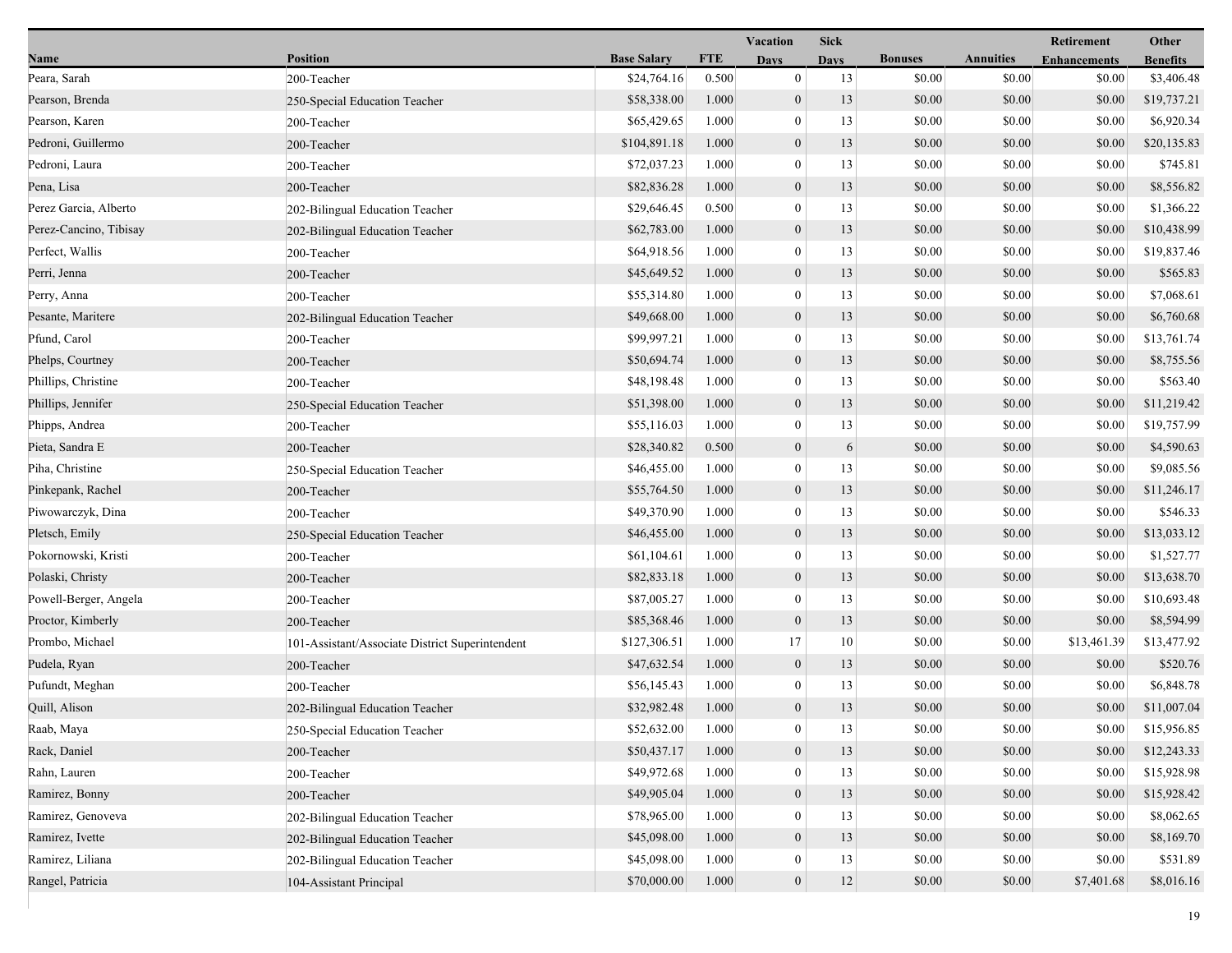|                           |                                                             |                    |            | Vacation         | <b>Sick</b> |                |                  | <b>Retirement</b>   | Other           |
|---------------------------|-------------------------------------------------------------|--------------------|------------|------------------|-------------|----------------|------------------|---------------------|-----------------|
| Name                      | <b>Position</b>                                             | <b>Base Salary</b> | <b>FTE</b> | <b>Days</b>      | Davs        | <b>Bonuses</b> | <b>Annuities</b> | <b>Enhancements</b> | <b>Benefits</b> |
| RAY, MICHAEL F            | 125-Head of Gen Ed (Depart chair admin<br>endorsement held) | \$79,835.87        | 1.000      |                  |             |                |                  |                     |                 |
| Reed, Kristen             | 200-Teacher                                                 | \$56,000.95        | 1.000      | $\boldsymbol{0}$ | 13          | \$0.00         | \$0.00           | \$0.00              | \$19,724.99     |
| Reimer, Janet             | 200-Teacher                                                 | \$49,711.26        | 1.000      | $\boldsymbol{0}$ | 13          | \$0.00         | \$0.00           | \$0.00              | \$546.77        |
| Renner, Dennis            | 104-Assistant Principal                                     | \$60,301.91        | 1.000      | 15               | 12          | \$0.00         | \$0.00           | \$6,376.28          | \$10,805.79     |
| Rericka, David            | 200-Teacher                                                 | \$67,003.00        | 1.000      | $\boldsymbol{0}$ | 13          | \$0.00         | \$0.00           | \$0.00              | \$6,927.33      |
| Reyes Childress, Beatrice | 101-Assistant/Associate District Superintendent             | \$153,826.88       | 1.000      | 20               | 12          | \$0.00         | \$0.00           | \$16,265.53         | \$22,645.68     |
| Reyes Gonzalez, Migdalia  | 200-Teacher                                                 | \$65,827.21        | 1.000      | $\bf{0}$         | 13          | \$0.00         | \$0.00           | \$0.00              | \$6,925.41      |
| Rhea, Heather             | 200-Teacher                                                 | \$50,177.13        | 1.000      | $\boldsymbol{0}$ | 13          | \$0.00         | \$0.00           | \$0.00              | \$13,303.37     |
| Riley, Michele            | 200-Teacher                                                 | \$45,795.18        | 1.000      | $\bf{0}$         | 13          | \$0.00         | \$0.00           | \$0.00              | \$504.98        |
| Rios, Jorge               | 202-Bilingual Education Teacher                             | \$45,098.00        | 1.000      | $\boldsymbol{0}$ | 13          | \$0.00         | \$0.00           | \$0.00              | \$2,715.08      |
| Rios, Leopoldo            | 202-Bilingual Education Teacher                             | \$57,206.00        | 1.000      | $\boldsymbol{0}$ | 13          | \$0.00         | \$0.00           | \$0.00              | \$8,322.17      |
| Riscos, Edelmira          | 202-Bilingual Education Teacher                             | \$54,127.29        | 1.000      | $\mathbf{0}$     | 13          | \$0.00         | \$0.00           | \$0.00              | \$19,738.23     |
| Risden, Mary              | 250-Special Education Teacher                               | \$71,365.00        | 1.000      | $\boldsymbol{0}$ | 13          | \$0.00         | \$0.00           | \$0.00              | \$833.21        |
| Risley, Tiffany           | 200-Teacher                                                 | \$47,270.08        | 1.000      | $\mathbf{0}$     | 13          | \$0.00         | \$0.00           | \$0.00              | \$6,733.72      |
| Ritter, Andrea            | 610-Resource Teacher Elementary                             | \$49,848.04        | 1.000      | $\bf{0}$         | 13          | \$0.00         | \$0.00           | \$0.00              | \$8,231.92      |
| Rivera, Casiano           | 202-Bilingual Education Teacher                             | \$51,706.00        | 1.000      | $\boldsymbol{0}$ | 13          | \$0.00         | \$0.00           | \$0.00              | \$8,249.20      |
| Rivera, Edith             | 202-Bilingual Education Teacher                             | \$49,002.00        | 1.000      | $\mathbf{0}$     | 13          | \$0.00         | \$0.00           | \$0.00              | \$15,367.32     |
| Rivera, Elizabeth         | 202-Bilingual Education Teacher                             | \$61,651.00        | 1.000      | $\boldsymbol{0}$ | 13          | \$0.00         | \$0.00           | \$0.00              | \$1,514.40      |
| Rivera-Martinez, Aracely  | 202-Bilingual Education Teacher                             | \$77,580.00        | 1.000      | $\boldsymbol{0}$ | 13          | \$0.00         | \$0.00           | \$0.00              | \$8,516.16      |
| Rocchi Duran, Flavia      | 204-Visiting International Teacher                          | \$46,455.00        | 1.000      | $\mathbf{0}$     | 13          | \$0.00         | \$0.00           | \$0.00              | \$7,695.44      |
| Rodriguez Sanchez, Jorge  | 204-Visiting International Teacher                          | \$48,118.00        | 1.000      | $\bf{0}$         | 13          | \$0.00         | \$0.00           | \$0.00              | \$134.28        |
| Rodriguez, Armando        | 104-Assistant Principal                                     | \$87,878.75        | 1.000      | $\boldsymbol{0}$ | 12          | \$0.00         | \$0.00           | \$9,292.32          | \$14,886.60     |
| Rodriguez, Megan          | 200-Teacher                                                 | \$57,477.60        | 1.000      | $\bf{0}$         | 13          | \$0.00         | \$0.00           | \$0.00              | \$906.95        |
| Rodriguez, Sebastian      | 200-Teacher                                                 | \$74,429.41        | 1.000      | $\boldsymbol{0}$ | 13          | \$0.00         | \$0.00           | \$0.00              | \$868.85        |
| Rodriguez, Simon          | 202-Bilingual Education Teacher                             | \$43,502.20        | 1.000      | $\boldsymbol{0}$ | 13          | \$0.00         | \$0.00           | \$0.00              | \$8,101.96      |
| Rohlfs, Charles           | 200-Teacher                                                 | \$62,196.44        | 1.000      | $\mathbf{0}$     | 13          | \$0.00         | \$0.00           | \$0.00              | \$8,358.56      |
| Roig, Sally               | 202-Bilingual Education Teacher                             | \$71,981.00        | 1.000      | $\bf{0}$         | 13          | \$0.00         | \$0.00           | \$0.00              | \$16,151.20     |
| Roley, James              | 200-Teacher                                                 | \$84,599.54        | 1.000      | $\mathbf{0}$     | 13          | \$0.00         | \$0.00           | \$0.00              | \$7,317.04      |
| Roman, Maira              | 202-Bilingual Education Teacher                             | \$68,489.00        | 1.000      | $\bf{0}$         | 13          | \$0.00         | \$0.00           | \$0.00              | \$4,805.28      |
| Romero, Maria             | 202-Bilingual Education Teacher                             | \$76,830.00        | 1.000      | $\Omega$         | 13          | \$0.00         | \$0.00           | $\$0.00$            | \$860.20        |
| Rosado, Glenda            | 103-Principal                                               | \$93,150.00        | 1.000      | 20               | 12          | \$0.00         | \$0.00           | \$9,849.60          | \$14,898.48     |
| ROSALES, PEDRO S          | 251-Bilingual Special Education Teacher                     | \$44,898.00        | 1.000      | $\boldsymbol{0}$ | 13          | \$0.00         | \$0.00           | \$0.00              | \$8,179.88      |
| Ross, James               | 200-Teacher                                                 | \$58,353.76        | 1.000      | $\theta$         | 13          | \$0.00         | \$0.00           | \$0.00              | \$8,294.72      |
| Ross, Laurie              | 200-Teacher                                                 | \$73,394.57        | 1.000      | $\mathbf{0}$     | 13          | \$0.00         | \$0.00           | \$0.00              | \$882.19        |
| Rowe, Jean                | 104-Assistant Principal                                     | \$94,806.00        | 1.000      | 15               | 12          | \$0.00         | \$0.00           | \$10,024.80         | \$10,025.28     |
| Rowley, Angela            | 103-Principal                                               | \$109,192.50       | 1.000      | 20               | 12          | \$0.00         | \$0.00           | \$11,546.15         | \$17,850.24     |
| Ruff, Bryan               | 200-Teacher                                                 | \$110,146.33       | 1.000      | $\mathbf{0}$     | 13          | \$0.00         | \$0.00           | \$0.00              | \$7,587.46      |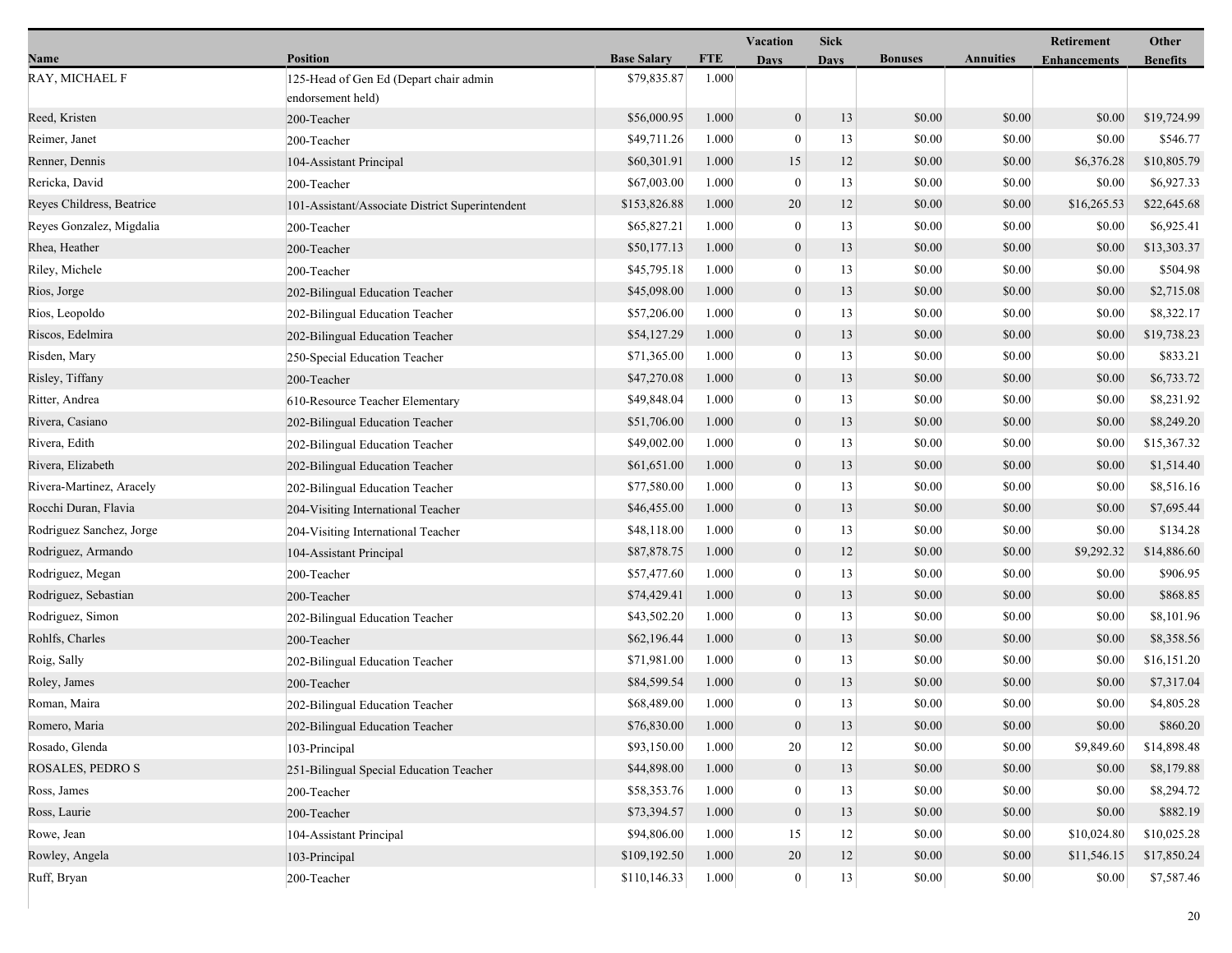|                         |                                                             |                    |            | Vacation         | <b>Sick</b> |                |                  | <b>Retirement</b>   | Other           |
|-------------------------|-------------------------------------------------------------|--------------------|------------|------------------|-------------|----------------|------------------|---------------------|-----------------|
| Name                    | <b>Position</b>                                             | <b>Base Salary</b> | <b>FTE</b> | Days             | Davs        | <b>Bonuses</b> | <b>Annuities</b> | <b>Enhancements</b> | <b>Benefits</b> |
| Ruffo Petriz, Katherine | 202-Bilingual Education Teacher                             | \$51,398.00        | 1.000      | $\mathbf{0}$     | 13          | \$0.00         | \$0.00           | \$0.00              | \$19,740.09     |
| RUIZ SOTO, ANA MARIA    | 202-Bilingual Education Teacher                             | \$57,699.00        | 1.000      | 0                | 13          | \$0.00         | \$0.00           | \$0.00              | \$141.40        |
| Ruiz, Patricia          | 202-Bilingual Education Teacher                             | \$71,437.00        | 1.000      | $\boldsymbol{0}$ | 13          | \$0.00         | \$0.00           | \$0.00              | \$818.88        |
| Runge, Heather          | 200-Teacher                                                 | \$69,625.24        | 1.000      | $\mathbf{0}$     | 13          | \$0.00         | \$0.00           | \$0.00              | \$13,465.67     |
| Ruopp, Marquie          | 200-Teacher                                                 | \$47,806.34        | 1.000      | $\boldsymbol{0}$ | 13          | \$0.00         | \$0.00           | \$0.00              | \$9,904.89      |
| Saenz, Lizbeth E        | 250-Special Education Teacher                               | \$55,668.00        | 1.000      | $\boldsymbol{0}$ | 13          | \$0.00         | \$0.00           | \$0.00              | \$0.00          |
| Salazar, Elizabeth      | 200-Teacher                                                 | \$49,757.53        | 1.000      | $\mathbf{0}$     | 13          | \$0.00         | \$0.00           | \$0.00              | \$9,400.36      |
| Salemi, Denise          | 200-Teacher                                                 | \$81,514.88        | 1.000      | 0                | 13          | \$0.00         | \$0.00           | \$0.00              | \$7,086.32      |
| Salmeron, Griselda      | 202-Bilingual Education Teacher                             | \$55,045.00        | 1.000      | $\overline{0}$   | 13          | \$0.00         | \$0.00           | \$0.00              | \$19,654.65     |
| Sampson, Nicolette      | 200-Teacher                                                 | \$45,839.47        | 1.000      | $\mathbf{0}$     | 13          | \$0.00         | \$0.00           | \$0.00              | \$546.89        |
| Sanchez, Jeannette      | 203-English as a Second Language Teacher                    | \$80,152.00        | 1.000      | $\boldsymbol{0}$ | 13          | \$0.00         | \$0.00           | \$0.00              | \$8,544.32      |
| Sandacz, Kathleen       | 611-Resource Teacher Other                                  | \$68,816.00        | 1.000      | $\mathbf{0}$     | 13          | \$0.00         | \$0.00           | \$0.00              | \$19,864.49     |
| Sanders, Alison         | 200-Teacher                                                 | \$51,485.59        | 1.000      | $\mathbf{0}$     | 13          | \$0.00         | \$0.00           | \$0.00              | \$8,247.48      |
| Sanders, Lucinda C      | 125-Head of Gen Ed (Depart chair admin<br>endorsement held) | \$82,800.00        | 1.000      |                  |             |                |                  |                     |                 |
| Sansone-Gall, Michele   | 250-Special Education Teacher                               | \$89,100.00        | 1.000      | $\overline{0}$   | 13          | \$0.00         | \$0.00           | \$0.00              | \$13,660.28     |
| Savino, Robin           | 200-Teacher                                                 | \$50,097.56        | 1.000      | $\bf{0}$         | 13          | \$0.00         | \$0.00           | \$0.00              | \$8,225.35      |
| Savoie, Robert          | 200-Teacher                                                 | \$48,294.85        | 1.000      | $\boldsymbol{0}$ | 13          | \$0.00         | \$0.00           | \$0.00              | \$8,222.70      |
| Schacht, Vicki          | 200-Teacher                                                 | \$71,627.43        | 1.000      | $\bf{0}$         | 13          | \$0.00         | \$0.00           | \$0.00              | \$11,032.88     |
| Schanks, Katherine      | 202-Bilingual Education Teacher                             | \$84,205.00        | 1.000      | $\mathbf{0}$     | 13          | \$0.00         | \$0.00           | \$0.00              | \$20,054.21     |
| Scheffler, Mary         | 250-Special Education Teacher                               | \$55,668.00        | 1.000      | $\mathbf{0}$     | 13          | \$0.00         | \$0.00           | \$0.00              | \$13,324.20     |
| Schimmel, Joseph        | 151-Assistant Special Education Director                    | \$91,057.50        | 1.000      | 15               | 12          | \$0.00         | \$0.00           | \$9,628.33          | \$14,807.16     |
| Schlarb, Rory           | 202-Bilingual Education Teacher                             | \$57,699.00        | 1.000      | $\boldsymbol{0}$ | 13          | \$0.00         | \$0.00           | \$0.00              | \$8,095.54      |
| Schmidt, Karen          | 200-Teacher                                                 | \$47,163.40        | 1.000      | $\boldsymbol{0}$ | 13          | \$0.00         | \$0.00           | \$0.00              | \$12,385.33     |
| Schneider, Christine    | 200-Teacher                                                 | \$63,430.94        | 1.000      | $\bf{0}$         | 13          | \$0.00         | \$0.00           | \$0.00              | \$8,341.67      |
| Schoenfielder, Amanda   | 200-Teacher                                                 | \$70,216.46        | 1.000      | $\mathbf{0}$     | 13          | \$0.00         | \$0.00           | \$0.00              | \$16,149.36     |
| Schomas, Nicole         | 250-Special Education Teacher                               | \$50,405.00        | 1.000      | $\mathbf{0}$     | 13          | \$0.00         | \$0.00           | \$0.00              | \$19,710.45     |
| Schrepfer, Ashlyn       | 202-Bilingual Education Teacher                             | \$52,129.00        | 1.000      | $\overline{0}$   | 13          | \$0.00         | \$0.00           | \$0.00              | \$7,735.90      |
| Schuetz, Stephanie      | 202-Bilingual Education Teacher                             | \$51,398.00        | 1.000      | $\bf{0}$         | 13          | \$0.00         | \$0.00           | \$0.00              | \$7,971.25      |
| Schweiger, Danielle     | 200-Teacher                                                 | \$46,304.26        | 1.000      | $\boldsymbol{0}$ | 13          | \$0.00         | \$0.00           | \$0.00              | \$14,063.88     |
| Scott, Alan             | 200-Teacher                                                 | \$53,819.68        | 1.000      | $\boldsymbol{0}$ | 13          | $\$0.00$       | \$0.00           | \$0.00              | \$15,856.38     |
| Segura, Evelyn          | 202-Bilingual Education Teacher                             | \$74,105.00        | 1.000      | $\overline{0}$   | 13          | \$0.00         | \$0.00           | \$0.00              | \$915.65        |
| Sem, Ines               | 104-Assistant Principal                                     | \$72,450.00        | 1.000      | $\mathbf{0}$     | 12          | \$0.00         | \$0.00           | \$7,661.04          | \$1,762.68      |
| Serrano, Ivonne         | 202-Bilingual Education Teacher                             | \$49,668.00        | 1.000      | $\boldsymbol{0}$ | 13          | \$0.00         | \$0.00           | \$0.00              | \$8,509.38      |
| Sfrengeu, Meagan        | 200-Teacher                                                 | \$47,414.10        | 1.000      | 0                | 13          | \$0.00         | \$0.00           | \$0.00              | \$532.34        |
| Shelby, Tiffany         | 250-Special Education Teacher                               | \$43,161.61        | 1.000      | $\mathbf{0}$     | 13          | \$0.00         | \$0.00           | \$0.00              | \$465.36        |
| Shipinski, Jason        | 200-Teacher                                                 | \$61,211.20        | 1.000      | 0                | 13          | \$0.00         | \$0.00           | \$0.00              | \$19,821.95     |
| Sida Velasco, Jose      | 202-Bilingual Education Teacher                             | \$73,952.00        | 1.000      | $\boldsymbol{0}$ | 13          | \$0.00         | \$0.00           | \$0.00              | \$12,593.56     |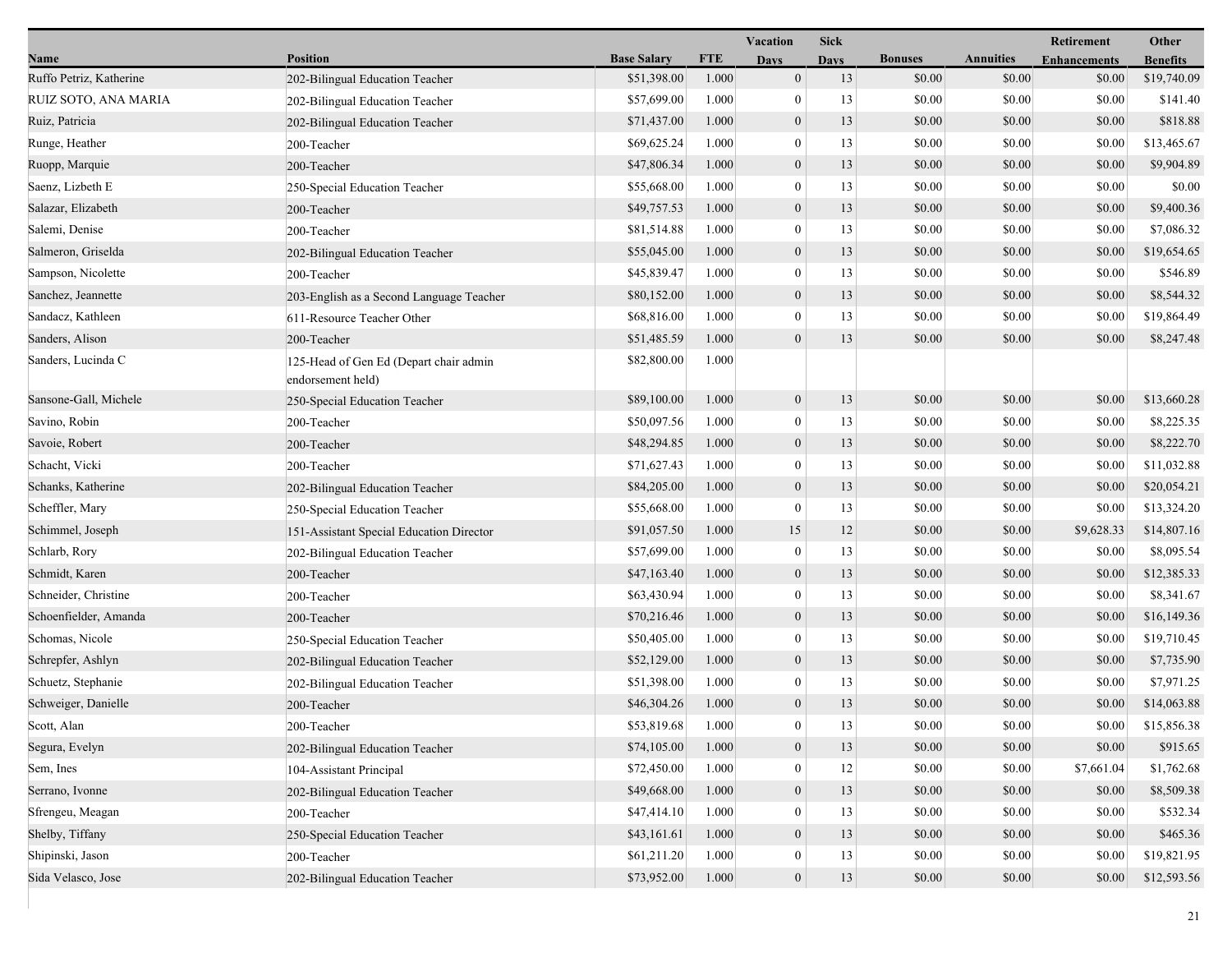|                          | Vacation<br><b>Retirement</b><br><b>Sick</b>    |                    |            |                  |             |                |                  |                     |                 |
|--------------------------|-------------------------------------------------|--------------------|------------|------------------|-------------|----------------|------------------|---------------------|-----------------|
| Name                     | <b>Position</b>                                 | <b>Base Salary</b> | <b>FTE</b> | <b>Days</b>      | <b>Days</b> | <b>Bonuses</b> | <b>Annuities</b> | <b>Enhancements</b> | <b>Benefits</b> |
| Silva, Maria             | 202-Bilingual Education Teacher                 | \$72,328.00        | 1.000      | $\mathbf{0}$     | 13          | \$0.00         | \$0.00           | \$0.00              | \$10,726.65     |
| Silva, Maria             | 202-Bilingual Education Teacher                 | \$53,567.00        | 1.000      | $\mathbf{0}$     | 13          | \$0.00         | \$0.00           | \$0.00              | \$15,945.44     |
| Sima, Janet              | 200-Teacher                                     | \$64,667.35        | 1.000      | $\bf{0}$         | 13          | \$0.00         | \$0.00           | \$0.00              | \$8,403.21      |
| Simantirakis, James      | 200-Teacher                                     | \$42,661.41        | 1.000      | $\mathbf{0}$     | 11          | \$0.00         | \$0.00           | \$0.00              | \$18,074.68     |
| Simon, Lisa              | 200-Teacher                                     | \$56,603.45        | 1.000      | $\bf{0}$         | 13          | \$0.00         | \$0.00           | \$0.00              | \$8,303.63      |
| Simoncelli-Bulak, Lisa   | 103-Principal                                   | \$94,050.00        | 1.000      | 20               | 12          | \$0.00         | \$0.00           | \$9,944.88          | \$2,345.69      |
| Simpson, Jeffrey         | 200-Teacher                                     | \$78,877.68        | 1.000      | $\mathbf{0}$     | 13          | \$0.00         | \$0.00           | \$0.00              | \$1,745.95      |
| Simpson, Jonathan        | 104-Assistant Principal                         | \$81,247.50        | 1.000      | $\mathbf{0}$     | 12          | \$0.00         | \$0.00           | \$8,591.04          | \$20,994.25     |
| Sinclair, Christin       | 200-Teacher                                     | \$48,683.07        | 1.000      | $\bf{0}$         | 13          | \$0.00         | \$0.00           | \$0.00              | \$13,282.37     |
| Sipes, Zachary           | 200-Teacher                                     | \$67,639.49        | 1.000      | $\mathbf{0}$     | 13          | \$0.00         | \$0.00           | \$0.00              | \$15,759.32     |
| Skriba, Brian            | 202-Bilingual Education Teacher                 | \$74,105.00        | 1.000      | $\bf{0}$         | 13          | \$0.00         | \$0.00           | \$0.00              | \$19,848.80     |
| Smirnov, Maya            | 200-Teacher                                     | \$60,942.68        | 1.000      | $\boldsymbol{0}$ | 13          | \$0.00         | \$0.00           | \$0.00              | \$13,377.95     |
| Smith, Christina         | 200-Teacher                                     | \$53,560.07        | 1.000      | $\mathbf{0}$     | 11          | \$0.00         | \$0.00           | \$0.00              | \$10,598.69     |
| Smith, Kathryn           | 200-Teacher                                     | \$55,828.18        | 1.000      | $\mathbf{0}$     | 13          | \$0.00         | \$0.00           | \$0.00              | \$13,316.73     |
| Smith, Michael           | 104-Assistant Principal                         | \$39,252.38        | 0.500      | $\boldsymbol{0}$ | 6           | \$0.00         | \$0.00           | \$4,150.56          | \$19,056.61     |
| Smith, Sandra            | 200-Teacher                                     | \$107,041.29       | 1.000      | $\mathbf{0}$     | 13          | \$0.00         | \$0.00           | \$0.00              | \$8,778.23      |
| Snodgrass, Ann           | 611-Resource Teacher Other                      | \$56,355.00        | 1.000      | $\bf{0}$         | 13          | \$0.00         | \$0.00           | \$0.00              | \$11,569.17     |
| Soelke, Natalie          | 200-Teacher                                     | \$53,695.00        | 1.000      | $\mathbf{0}$     | 13          | \$0.00         | \$0.00           | \$0.00              | \$609.88        |
| Solfisburg, Loretta      | 200-Teacher                                     | \$84,776.33        | 1.000      | $\mathbf{0}$     | 13          | \$0.00         | \$0.00           | \$0.00              | \$914.32        |
| Souders, Rodger          | 250-Special Education Teacher                   | \$54,428.00        | 1.000      | $\mathbf{0}$     | 13          | \$0.00         | \$0.00           | \$0.00              | \$13,035.84     |
| <b>SOUDERS, RODGER F</b> | 250-Special Education Teacher                   | \$54,428.00        | 1.000      | $\boldsymbol{0}$ | 13          | \$0.00         | \$0.00           | \$0.00              | \$0.00          |
| Sroka, James             | 200-Teacher                                     | \$51,013.15        | 1.000      | $\mathbf{0}$     | 13          | \$0.00         | \$0.00           | \$0.00              | \$8,233.43      |
| St Germain, Noelle       | 200-Teacher                                     | \$50,553.83        | 1.000      | $\bf{0}$         | 13          | \$0.00         | \$0.00           | \$0.00              | \$8,233.19      |
| Stack, Ashley            | 200-Teacher                                     | \$47,790.15        | 1.000      | $\mathbf{0}$     | 13          | \$0.00         | \$0.00           | \$0.00              | \$804.09        |
| Stade, Eric              | 200-Teacher                                     | \$79,215.95        | 1.000      | $\mathbf{0}$     | 13          | \$0.00         | \$0.00           | \$0.00              | \$20,027.42     |
| Stager, Wendy            | 200-Teacher                                     | \$51,839.26        | 0.670      | $\mathbf{0}$     | 9           | \$0.00         | \$0.00           | \$0.00              | \$19,715.27     |
| Stahlhut, Linda          | 200-Teacher                                     | \$100,132.41       | 1.000      | $\boldsymbol{0}$ | 13          | \$0.00         | \$0.00           | \$0.00              | \$1,610.42      |
| Staker, Brandon          | 200-Teacher                                     | \$50,412.04        | 1.000      | $\mathbf{0}$     | 13          | \$0.00         | \$0.00           | \$0.00              | \$9,044.79      |
| Stanfa, Dawn             | 250-Special Education Teacher                   | \$86,490.00        | 1.000      | $\bf{0}$         | 13          | \$0.00         | \$0.00           | \$0.00              | \$14,159.91     |
| Stear, Erin              | 200-Teacher                                     | \$59,828.32        | 1.000      | $\mathbf{0}$     | 13          | \$0.00         | \$0.00           | \$0.00              | \$7,164.20      |
| Steinbrecher, Stephanie  | 104-Assistant Principal                         | \$74,261.25        | 1.000      | $\bf{0}$         | 12          | \$0.00         | \$0.00           | \$7,852.32          | \$20,341.86     |
| Stellmacher, James       | 200-Teacher                                     | \$60,198.19        | 0.800      | $\mathbf{0}$     | 10          | \$0.00         | \$0.00           | \$0.00              | \$19,761.75     |
| Stellman, Theresa        | 200-Teacher                                     | \$44,198.67        | 1.000      | $\mathbf{0}$     | 13          | \$0.00         | \$0.00           | \$0.00              | \$523.56        |
| Steltenpohl, Lois        | 200-Teacher                                     | \$51,408.99        | 1.000      | $\mathbf{0}$     | 13          | \$0.00         | \$0.00           | \$0.00              | \$16,518.73     |
| Stepnoski, Elizabeth     | 200-Teacher                                     | \$48,004.00        | 1.000      | $\mathbf{0}$     | 13          | \$0.00         | \$0.00           | \$0.00              | \$12,332.65     |
| Stolpestad, Kimberly     | 200-Teacher                                     | \$61,235.08        | 1.000      | $\mathbf{0}$     | 13          | \$0.00         | \$0.00           | \$0.00              | \$16,033.79     |
| Stovall, Yolanda         | 107-General Administrator or General Supervisor | \$121,000.00       | 1.000      | 20               | 12          | \$0.00         | \$0.00           | \$12,794.63         | \$21,894.84     |
| Strand, Scott            | 200-Teacher                                     | \$57,924.25        | 1.000      | 0                | 13          | \$0.00         | \$0.00           | \$0.00              | \$664.00        |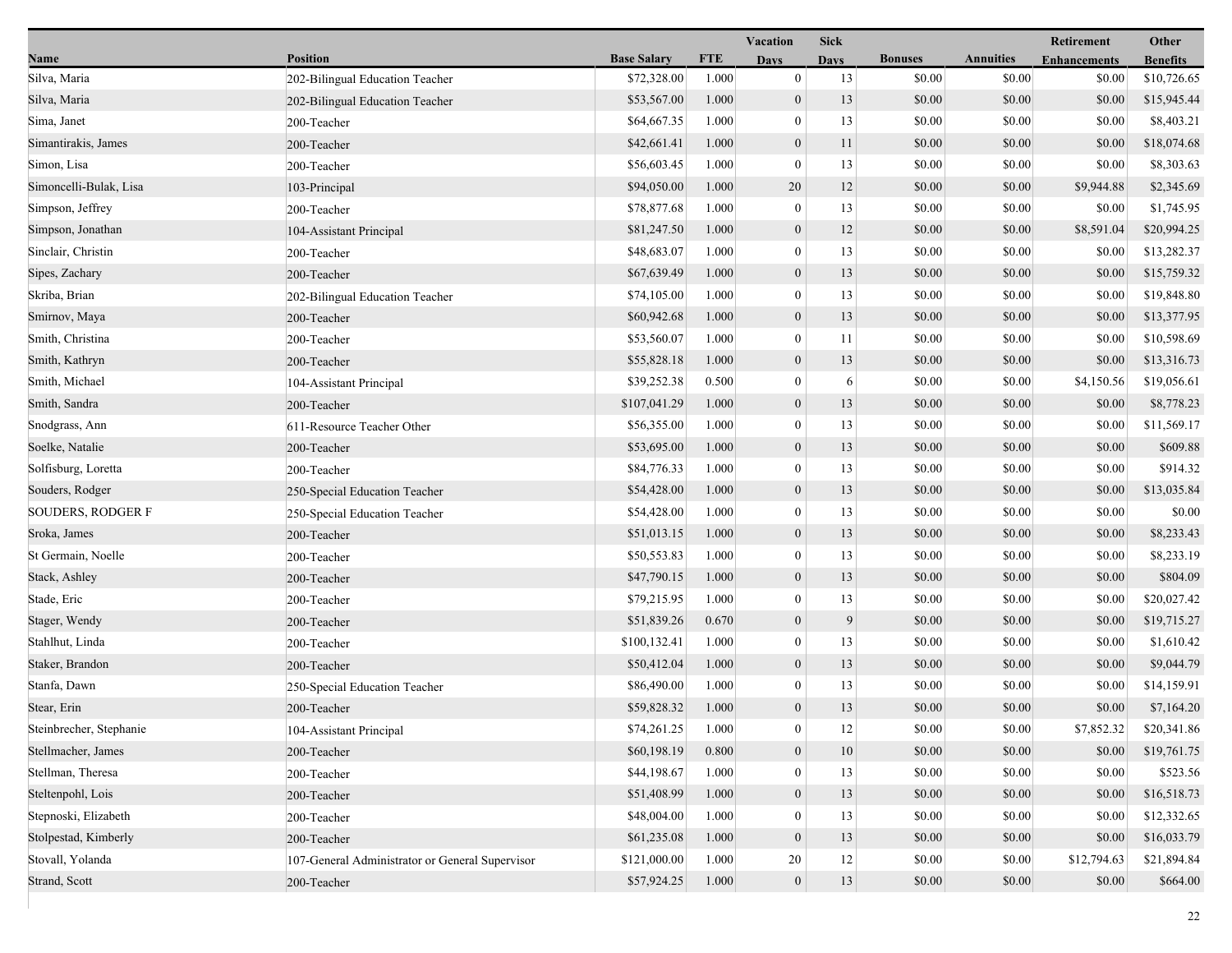|                       |                                                        |                    |            | Vacation         | <b>Sick</b> |                |                  | Retirement          | Other           |  |
|-----------------------|--------------------------------------------------------|--------------------|------------|------------------|-------------|----------------|------------------|---------------------|-----------------|--|
| Name                  | <b>Position</b>                                        | <b>Base Salary</b> | <b>FTE</b> | <b>Days</b>      | Davs        | <b>Bonuses</b> | <b>Annuities</b> | <b>Enhancements</b> | <b>Benefits</b> |  |
| Straughn, Christine   | 200-Teacher                                            | \$79,969.15        | 1.000      | $\mathbf{0}$     | 13          | \$0.00         | \$0.00           | \$0.00              | \$13,568.23     |  |
| Strausberger, Shawnna | 200-Teacher                                            | \$55,560.60        | 1.000      | $\boldsymbol{0}$ | 13          | \$0.00         | \$0.00           | \$0.00              | \$19,761.18     |  |
| Swanson, Kathryn      | 200-Teacher                                            | \$52,530.82        | 1.000      | $\boldsymbol{0}$ | 13          | \$0.00         | \$0.00           | \$0.00              | \$19,132.03     |  |
| Swanson, Michael      | 200-Teacher                                            | \$51,633.18        | 1.000      | $\boldsymbol{0}$ | 13          | \$0.00         | \$0.00           | \$0.00              | \$8,241.00      |  |
| Swanson, Sarah        | 202-Bilingual Education Teacher                        | \$47,580.00        | 1.000      | $\mathbf{0}$     | 13          | \$0.00         | \$0.00           | \$0.00              | \$7,924.20      |  |
| Swedberg, Mary        | 200-Teacher                                            | \$54,240.00        | 1.000      | $\boldsymbol{0}$ | 13          | \$0.00         | \$0.00           | \$0.00              | \$13,278.99     |  |
| Sweeney, Samantha     | 202-Bilingual Education Teacher                        | \$39,431.02        | 1.000      | $\mathbf{0}$     | 13          | \$0.00         | \$0.00           | \$0.00              | \$496.71        |  |
| Swiatek-Sim, Amanda M | 200-Teacher                                            | \$52,821.43        | 1.000      | $\mathbf{0}$     | 13          | \$0.00         | \$0.00           | \$0.00              | \$8,022.36      |  |
| Talkington, Kevin     | 200-Teacher                                            | \$112,344.14       | 1.000      | $\boldsymbol{0}$ | 13          | \$0.00         | \$0.00           | \$0.00              | \$20,303.97     |  |
| Tamez Hull, Lilia     | 251-Bilingual Special Education Teacher                | \$52,971.00        | 1.000      | $\boldsymbol{0}$ | 13          | \$0.00         | \$0.00           | \$0.00              | \$8,262.20      |  |
| Tasker, Susan         | 200-Teacher                                            | \$53,196.79        | 1.000      | $\boldsymbol{0}$ | 13          | \$0.00         | \$0.00           | \$0.00              | \$8,252.45      |  |
| Taulbee, Jerry        | 200-Teacher                                            | \$79,398.23        | 1.000      | $\boldsymbol{0}$ | 13          | \$0.00         | \$0.00           | \$0.00              | \$19,975.36     |  |
| Taylor, Bryan         | 200-Teacher                                            | \$56,582.53        | 1.000      | $\mathbf{0}$     | 13          | \$0.00         | \$0.00           | \$0.00              | \$8,277.95      |  |
| Taylor, Collette      | 200-Teacher                                            | \$63,531.80        | 1.000      | $\mathbf{0}$     | 13          | \$0.00         | \$0.00           | \$0.00              | \$13,395.26     |  |
| Taylor, Michelle      | 610-Resource Teacher Elementary                        | \$48,867.00        | 1.000      | $\mathbf{0}$     | 13          | \$0.00         | \$0.00           | \$0.00              | \$13,280.33     |  |
| Thacker, Kevin        | 200-Teacher                                            | \$79,833.14        | 1.000      | $\boldsymbol{0}$ | 13          | \$0.00         | \$0.00           | \$0.00              | \$880.49        |  |
| Thayer, Peggy         | 200-Teacher                                            | \$78,836.54        | 1.000      | 0                | 13          | \$0.00         | \$0.00           | \$0.00              | \$16,210.83     |  |
| Thomas, Melinda       | 200-Teacher                                            | \$70,134.27        | 1.000      | $\mathbf{0}$     | 13          | \$0.00         | \$0.00           | \$0.00              | \$13,435.19     |  |
| Thompson, Amie        | 202-Bilingual Education Teacher                        | \$72,328.00        | 1.000      | $\boldsymbol{0}$ | 13          | \$0.00         | \$0.00           | \$0.00              | \$16,100.48     |  |
| Timm, Bryan           | 200-Teacher                                            | \$63,422.88        | 1.000      | $\mathbf{0}$     | 13          | \$0.00         | \$0.00           | \$0.00              | \$8,347.49      |  |
| Todas, Laurel         | 200-Teacher                                            | \$54,195.57        | 1.000      | $\boldsymbol{0}$ | 13          | \$0.00         | \$0.00           | \$0.00              | \$11,773.81     |  |
| Todd, Matthew         | 200-Teacher                                            | \$48,242.74        | 1.000      | $\boldsymbol{0}$ | 13          | \$0.00         | \$0.00           | \$0.00              | \$8,207.86      |  |
| Tominaga, Carrie      | 200-Teacher                                            | \$69,070.26        | 1.000      | 0                | 13          | \$0.00         | \$0.00           | \$0.00              | \$19,890.48     |  |
| Torres, Filberto      | 200-Teacher                                            | \$84,498.79        | 1.000      | $\mathbf{0}$     | 13          | \$0.00         | \$0.00           | \$0.00              | \$11,934.35     |  |
| Torres, Jessica       | 204-Visiting International Teacher                     | \$39,936.90        | 0.850      | $\boldsymbol{0}$ | 13          | \$0.00         | \$0.00           | \$0.00              | \$5,343.25      |  |
| Tortorello, Angela    | 200-Teacher                                            | \$45,000.88        | 1.000      | $\mathbf{0}$     | 13          | \$0.00         | \$0.00           | \$0.00              | \$635.67        |  |
| Trejo, Erin           | 200-Teacher                                            | \$80,338.76        | 1.000      | $\boldsymbol{0}$ | 13          | \$0.00         | \$0.00           | \$0.00              | \$18,732.63     |  |
| Trejo, Jorge          | 202-Bilingual Education Teacher                        | \$65,290.00        | 1.000      | $\boldsymbol{0}$ | 13          | \$0.00         | \$0.00           | \$0.00              | \$774.01        |  |
| Trevizo, Kelly        | 104-Assistant Principal                                | \$74,261.25        | 1.000      | $\boldsymbol{0}$ | 12          | \$0.00         | \$0.00           | \$7,852.32          | \$18,208.77     |  |
| Trilling, Jessica     | 200-Teacher                                            | \$83,791.31        | 1.000      | $\overline{0}$   | 13          | \$0.00         | \$0.00           | \$0.00              | \$13,590.55     |  |
| Trofimuk, Patrick     | 250-Special Education Teacher                          | \$44,898.00        | 1.000      | $\theta$         | 13          | \$0.00         | \$0.00           | \$0.00              | \$6,712.08      |  |
| Trygar, Brett         | 200-Teacher                                            | \$47,922.92        | 1.000      | $\mathbf{0}$     | 13          | \$0.00         | \$0.00           | \$0.00              | \$6,739.37      |  |
| Tsioupros, Kaliopi    | 200-Teacher                                            | \$78,897.32        | 1.000      | $\mathbf{0}$     | 13          | \$0.00         | \$0.00           | \$0.00              | \$16,217.35     |  |
| Twarog, Allison       | 200-Teacher                                            | \$47,514.28        | 1.000      | $\mathbf{0}$     | 13          | \$0.00         | \$0.00           | \$0.00              | \$545.21        |  |
| Tyson, VeLisa A       | 124-Dean of Students Admin (admin<br>endorsement held) | \$71,360.00        | 1.000      |                  |             |                |                  |                     |                 |  |
| Ubben, Adam           | 104-Assistant Principal                                | \$73,000.00        | 1.000      | $\mathbf{0}$     | 12          | \$0.00         | \$0.00           | \$7,718.90          | \$18,437.44     |  |
| Uribes, Evelyn        | 200-Teacher                                            | \$48,035.58        | 1.000      | $\boldsymbol{0}$ | $13\,$      | \$0.00         | \$0.00           | \$0.00              | \$19,373.46     |  |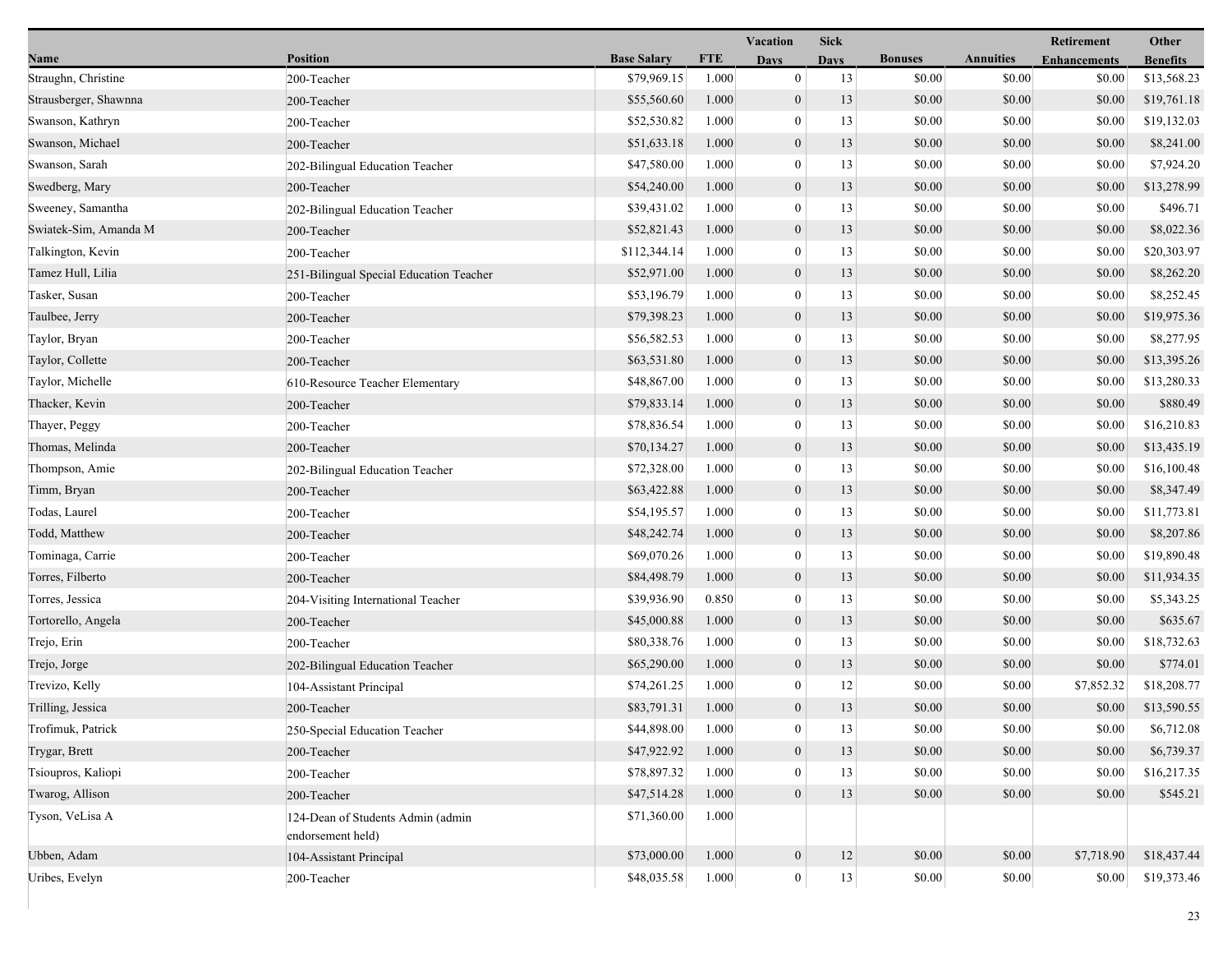|                           |                                 |                    |            | <b>Vacation</b><br><b>Sick</b> |             |                |                  | Retirement          | Other           |  |
|---------------------------|---------------------------------|--------------------|------------|--------------------------------|-------------|----------------|------------------|---------------------|-----------------|--|
| Name                      | <b>Position</b>                 | <b>Base Salary</b> | <b>FTE</b> | <b>Days</b>                    | <b>Days</b> | <b>Bonuses</b> | <b>Annuities</b> | <b>Enhancements</b> | <b>Benefits</b> |  |
| Valdez, Margarito         | 202-Bilingual Education Teacher | \$66,448.00        | 1.000      | $\mathbf{0}$                   | 13          | \$0.00         | \$0.00           | \$0.00              | \$16,078.44     |  |
| Valdez, Raquel            | 202-Bilingual Education Teacher | \$58,628.00        | 1.000      | $\mathbf{0}$                   | 13          | \$0.00         | \$0.00           | \$0.00              | \$0.00          |  |
| Van Cura, Amy             | 200-Teacher                     | \$87,121.12        | 1.000      | $\boldsymbol{0}$               | 13          | \$0.00         | \$0.00           | \$0.00              | \$16,304.18     |  |
| Vargas, Michelle          | 202-Bilingual Education Teacher | \$47,474.00        | 1.000      | $\theta$                       | 13          | \$0.00         | \$0.00           | \$0.00              | \$13,590.13     |  |
| Vargas, Nelson            | 202-Bilingual Education Teacher | \$58,337.00        | 1.000      | $\boldsymbol{0}$               | 13          | \$0.00         | \$0.00           | \$0.00              | \$19,804.04     |  |
| Varney, Gregory           | 200-Teacher                     | \$89,065.31        | 1.000      | $\mathbf{0}$                   | 13          | \$0.00         | \$0.00           | \$0.00              | \$7,357.12      |  |
| Vasa, Thomas              | 200-Teacher                     | \$55,236.09        | 1.000      | $\mathbf{0}$                   | 13          | \$0.00         | \$0.00           | \$0.00              | \$7,996.83      |  |
| VASHINKO, DANIEL J        | 200-Teacher                     | \$41,102.56        | 0.900      | $\mathbf{0}$                   | 10          | \$0.00         | \$0.00           | \$0.00              | \$6,836.33      |  |
| Vazquez, Erica            | 202-Bilingual Education Teacher | \$61,849.00        | 1.000      | $\boldsymbol{0}$               | 13          | \$0.00         | \$0.00           | \$0.00              | \$19,838.97     |  |
| Vega, Jessica             | 202-Bilingual Education Teacher | \$57,699.00        | 1.000      | $\theta$                       | 13          | \$0.00         | \$0.00           | \$0.00              | \$8,336.46      |  |
| Velazquez-Ramos, Veronica | 202-Bilingual Education Teacher | \$52,094.09        | 1.000      | $\boldsymbol{0}$               | 13          | \$0.00         | \$0.00           | \$0.00              | \$17,736.19     |  |
| Vera, Elma                | 202-Bilingual Education Teacher | \$70,103.00        | 1.000      | $\mathbf{0}$                   | 13          | \$0.00         | \$0.00           | \$0.00              | \$787.09        |  |
| Vergara, Elizabeth        | 250-Special Education Teacher   | \$48,489.09        | 1.000      | $\mathbf{0}$                   | 13          | \$0.00         | \$0.00           | \$0.00              | \$575.91        |  |
| Villa, Denise             | 202-Bilingual Education Teacher | \$46,049.00        | 1.000      | $\mathbf{0}$                   | 13          | \$0.00         | \$0.00           | \$0.00              | \$9,891.25      |  |
| Villa-Parra, Maria        | 202-Bilingual Education Teacher | \$65,248.00        | 1.000      | $\boldsymbol{0}$               | 13          | \$0.00         | \$0.00           | \$0.00              | \$0.00          |  |
| Vogt, Darrin              | 200-Teacher                     | \$60,031.18        | 1.000      | $\mathbf{0}$                   | 13          | \$0.00         | \$0.00           | \$0.00              | \$3,366.36      |  |
| Vonch, Cheryl             | 200-Teacher                     | \$95,321.54        | 1.000      | $\mathbf{0}$                   | 13          | \$0.00         | \$0.00           | \$0.00              | \$13,702.25     |  |
| Vukovich, Monique         | 200-Teacher                     | \$67,663.33        | 1.000      | $\mathbf{0}$                   | 13          | \$0.00         | \$0.00           | \$0.00              | \$762.38        |  |
| Wagner, Peggy             | 200-Teacher                     | \$51,447.41        | 1.000      | $\mathbf{0}$                   | 13          | \$0.00         | \$0.00           | \$0.00              | \$1,336.39      |  |
| Wallbaum, James           | 200-Teacher                     | \$52,139.24        | 1.000      | $\mathbf{0}$                   | 13          | \$0.00         | \$0.00           | \$0.00              | \$15,947.50     |  |
| Walter, Christopher       | 200-Teacher                     | \$45,825.00        | 1.000      | $\boldsymbol{0}$               | 13          | \$0.00         | \$0.00           | \$0.00              | \$505.47        |  |
| Ward, Brian               | 202-Bilingual Education Teacher | \$62,214.36        | 1.000      | $\mathbf{0}$                   | 13          | \$0.00         | \$0.00           | \$0.00              | \$13,425.13     |  |
| Ward, Leslie              | 200-Teacher                     | \$51,729.16        | 1.000      | $\boldsymbol{0}$               | 13          | \$0.00         | \$0.00           | \$0.00              | \$19,715.21     |  |
| Wargo, Michelle           | 200-Teacher                     | \$80,682.11        | 1.000      | $\boldsymbol{0}$               | 13          | \$0.00         | \$0.00           | \$0.00              | \$16,243.69     |  |
| Wargo, William            | 200-Teacher                     | \$59,854.35        | 1.000      | $\mathbf{0}$                   | 13          | \$0.00         | \$0.00           | \$0.00              | \$724.75        |  |
| Warner, Amanda            | 200-Teacher                     | \$48,076.63        | 1.000      | $\mathbf{0}$                   | 13          | \$0.00         | \$0.00           | \$0.00              | \$13,242.33     |  |
| Warner, Gary              | 610-Resource Teacher Elementary | \$86,316.00        | 1.000      | $\mathbf{0}$                   | 13          | \$0.00         | \$0.00           | \$0.00              | \$13,637.76     |  |
| Wasserman, Ashley         | 250-Special Education Teacher   | \$51,371.00        | 1.000      | $\mathbf{0}$                   | 13          | \$0.00         | \$0.00           | \$0.00              | \$7,082.76      |  |
| Watermann, Holly          | 200-Teacher                     | \$75,571.48        | 1.000      | $\mathbf{0}$                   | 13          | \$0.00         | \$0.00           | \$0.00              | \$16,183.97     |  |
| Webb, Lindsay             | 200-Teacher                     | \$50,744.51        | 1.000      | $\overline{0}$                 | 13          | \$0.00         | \$0.00           | \$0.00              | \$13,270.01     |  |
| Weber, Dana               | 200-Teacher                     | \$71,598.20        | 1.000      | $\boldsymbol{0}$               | 13          | \$0.00         | \$0.00           | \$0.00              | \$793.53        |  |
| Wecker, Paul              | 250-Special Education Teacher   | \$45,750.00        | 1.000      | $\theta$                       | 13          | \$0.00         | \$0.00           | \$0.00              | \$5,179.92      |  |
| Wedll, Dawn               | 200-Teacher                     | \$89,596.08        | 1.000      | $\mathbf{0}$                   | 13          | \$0.00         | \$0.00           | \$0.00              | \$1,586.10      |  |
| Wehling, Lisa             | 202-Bilingual Education Teacher | \$84,395.00        | 1.000      | $\overline{0}$                 | 13          | \$0.00         | \$0.00           | \$0.00              | \$20,047.36     |  |
| Wehrle, Margaret          | 200-Teacher                     | \$49,276.52        | 1.000      | $\mathbf{0}$                   | 13          | \$0.00         | \$0.00           | \$0.00              | \$540.75        |  |
| Weidemiller, Cassie       | 202-Bilingual Education Teacher | \$52,632.00        | 1.000      | $\overline{0}$                 | 13          | \$0.00         | \$0.00           | \$0.00              | \$13,043.52     |  |
| Weintraub, Julie          | 200-Teacher                     | \$77,777.82        | 1.000      | $\boldsymbol{0}$               | 13          | \$0.00         | \$0.00           | \$0.00              | \$845.59        |  |
| Weissinger, Patricia      | 200-Teacher                     | \$69,052.98        | 1.000      | $\boldsymbol{0}$               | 13          | \$0.00         | $\$0.00$         | \$0.00              | \$8,426.36      |  |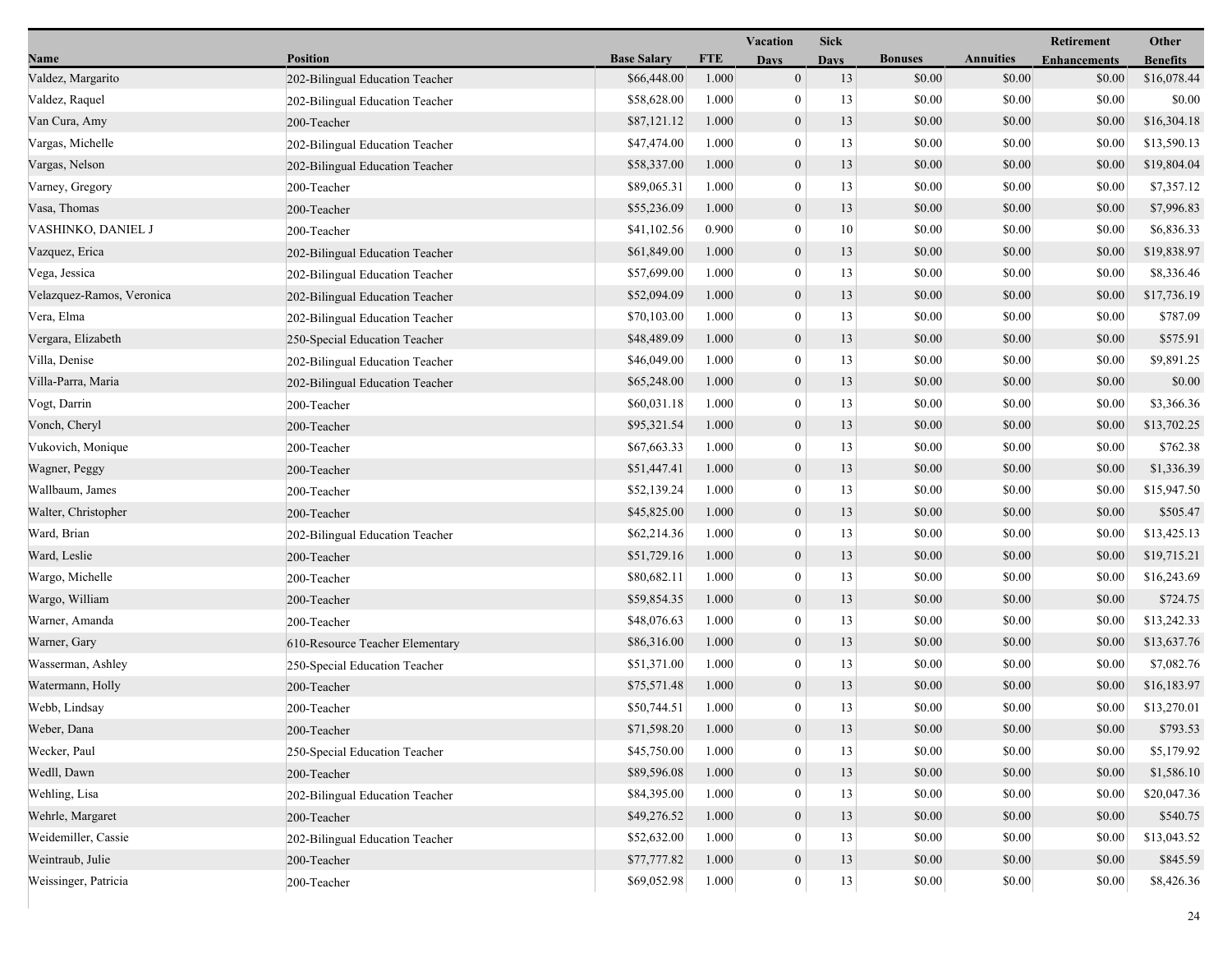| Name                   | <b>Position</b>                                        |                    |            | Vacation         | <b>Sick</b> |                |                  | Retirement          | Other           |
|------------------------|--------------------------------------------------------|--------------------|------------|------------------|-------------|----------------|------------------|---------------------|-----------------|
|                        |                                                        | <b>Base Salary</b> | <b>FTE</b> | <b>Days</b>      | <b>Days</b> | <b>Bonuses</b> | <b>Annuities</b> | <b>Enhancements</b> | <b>Benefits</b> |
| Werner, Katherine      | 200-Teacher                                            | \$76,532.23        | 1.000      | $\mathbf{0}$     | 13          | \$0.00         | \$0.00           | \$0.00              | \$18,712.61     |
| Westmorland, Christine | 200-Teacher                                            | \$45,796.37        | 1.000      | 0                | 13          | \$0.00         | \$0.00           | \$0.00              | \$13,139.79     |
| Wetzel, Christopher    | 200-Teacher                                            | \$62,103.45        | 1.000      | $\boldsymbol{0}$ | 13          | \$0.00         | \$0.00           | \$0.00              | \$700.52        |
| Wheeler, Ross          | 200-Teacher                                            | \$84,642.34        | 1.000      | $\mathbf{0}$     | 13          | \$0.00         | \$0.00           | \$0.00              | \$18,768.68     |
| White, Sara            | 200-Teacher                                            | \$60,826.07        | 1.000      | $\mathbf{0}$     | 13          | \$0.00         | \$0.00           | \$0.00              | \$12,901.52     |
| White, Tandalaya       | 124-Dean of Students Admin (admin<br>endorsement held) | \$74,500.00        | 1.000      |                  |             |                |                  |                     |                 |
| Wiacek, Carmina        | 200-Teacher                                            | \$53,834.16        | 1.000      | $\boldsymbol{0}$ | 13          | \$0.00         | \$0.00           | \$0.00              | \$598.59        |
| Widd, Jennifer E       | 200-Teacher                                            | \$17,705.77        | 0.340      | 0                | 13          | \$0.00         | \$0.00           | \$0.00              | \$3,829.06      |
| Wideman, Keith         | 250-Special Education Teacher                          | \$58,615.27        | 1.000      | $\mathbf{0}$     | 13          | \$0.00         | \$0.00           | \$0.00              | \$12,983.08     |
| Wilcoxen, Jill         | 202-Bilingual Education Teacher                        | \$48,345.00        | 1.000      | $\boldsymbol{0}$ | 13          | \$0.00         | \$0.00           | \$0.00              | \$8,173.64      |
| Wilder, Thomas         | 250-Special Education Teacher                          | \$53,695.00        | 1.000      | $\mathbf{0}$     | 13          | \$0.00         | \$0.00           | \$0.00              | \$8,302.57      |
| Wilding, Rebecca       | 200-Teacher                                            | \$46,830.32        | 1.000      | $\boldsymbol{0}$ | 13          | \$0.00         | \$0.00           | \$0.00              | \$506.38        |
| Wilkie, Diana          | 200-Teacher                                            | \$83,373.24        | 1.000      | $\boldsymbol{0}$ | 13          | \$0.00         | \$0.00           | \$0.00              | \$8,568.66      |
| Wilkinson, Dorle       | 200-Teacher                                            | \$51,323.07        | 1.000      | $\boldsymbol{0}$ | 13          | \$0.00         | \$0.00           | \$0.00              | \$16,640.34     |
| Williams, Don          | 200-Teacher                                            | \$105,272.77       | 1.000      | $\boldsymbol{0}$ | 13          | \$0.00         | \$0.00           | \$0.00              | \$10,874.68     |
| Williams, Karen        | 250-Special Education Teacher                          | \$48,345.00        | 1.000      | $\boldsymbol{0}$ | 13          | \$0.00         | \$0.00           | \$0.00              | \$19,679.29     |
| Williams, Samuel       | 200-Teacher                                            | \$45,792.70        | 1.000      | $\boldsymbol{0}$ | 13          | \$0.00         | \$0.00           | \$0.00              | \$7,870.87      |
| Williams, Sandra       | 251-Bilingual Special Education Teacher                | \$46,256.81        | 1.000      | $\boldsymbol{0}$ | 13          | \$0.00         | \$0.00           | \$0.00              | \$10,214.08     |
| Willigman, Matthew     | 103-Principal                                          | \$90,000.00        | 1.000      | 20               | 12          | \$0.00         | \$0.00           | \$9,516.72          | \$21,190.33     |
| Wilson, Jennifer       | 200-Teacher                                            | \$59,751.14        | 1.000      | $\mathbf{0}$     | 13          | \$0.00         | \$0.00           | \$0.00              | \$8,314.63      |
| Wilson, Robyn          | 200-Teacher                                            | \$93,101.01        | 1.000      | $\boldsymbol{0}$ | 13          | \$0.00         | \$0.00           | \$0.00              | \$20,103.00     |
| Winders, Brian         | 200-Teacher                                            | \$52,222.71        | 1.000      | $\boldsymbol{0}$ | 13          | \$0.00         | \$0.00           | \$0.00              | \$7,754.01      |
| Wintermute, Joseph     | 200-Teacher                                            | \$106,947.47       | 1.000      | $\boldsymbol{0}$ | 13          | \$0.00         | \$0.00           | \$0.00              | \$20,236.96     |
| Wisnewski, Michelle    | 202-Bilingual Education Teacher                        | \$44,898.00        | 1.000      | $\bf{0}$         | 13          | \$0.00         | \$0.00           | \$0.00              | \$5,655.40      |
| Witcpalek, Lauren      | 200-Teacher                                            | \$55,301.02        | 1.000      | $\boldsymbol{0}$ | 13          | \$0.00         | \$0.00           | \$0.00              | \$19,642.29     |
| Witek, Justyna A       | 200-Teacher                                            | \$21,178.62        | 0.500      | $\mathbf{0}$     | 6           | \$0.00         | \$0.00           | \$0.00              | \$0.00          |
| Witzke, Catherine      | 202-Bilingual Education Teacher                        | \$45,098.00        | 1.000      | $\boldsymbol{0}$ | 13          | \$0.00         | \$0.00           | \$0.00              | \$5,674.64      |
| Wojciechowski, Cara    | 200-Teacher                                            | \$51,914.35        | 1.000      | $\boldsymbol{0}$ | 13          | \$0.00         | \$0.00           | \$0.00              | \$8,236.01      |
| Wood, Jennifer         | 202-Bilingual Education Teacher                        | \$65,176.00        | 1.000      | $\boldsymbol{0}$ | 13          | \$0.00         | \$0.00           | \$0.00              | \$8,323.85      |
| Workman, Caitlyn       | 200-Teacher                                            | \$46,466.18        | 1.000      | $\boldsymbol{0}$ | 13          | \$0.00         | $\$0.00$         | $\$0.00$            | \$8,187.66      |
| Wrigglesworth, Rachel  | 202-Bilingual Education Teacher                        | \$55,045.00        | 1.000      | $\boldsymbol{0}$ | 13          | \$0.00         | \$0.00           | \$0.00              | \$0.00          |
| Wright, Tanechia       | 250-Special Education Teacher                          | \$53,714.00        | 1.000      | $\boldsymbol{0}$ | 13          | \$0.00         | \$0.00           | \$0.00              | \$13,322.96     |
| Xiong, Shoua           | 200-Teacher                                            | \$63,665.34        | 1.000      | $\boldsymbol{0}$ | 13          | \$0.00         | \$0.00           | \$0.00              | \$16,070.45     |
| Yates, Veronica        | 610-Resource Teacher Elementary                        | \$46,398.00        | 1.000      | 0                | 13          | \$0.00         | \$0.00           | \$0.00              | \$11,418.68     |
| Young, John            | 104-Assistant Principal                                | \$87,111.81        | 1.000      | $\mathbf{0}$     | 12          | \$0.00         | \$0.00           | \$9,211.20          | \$11,792.04     |
| Zafra, Francisco       | 202-Bilingual Education Teacher                        | \$73,599.00        | 1.000      | 0                | 13          | \$0.00         | \$0.00           | \$0.00              | \$16,175.25     |
| Zamudio, Liliane       | 202-Bilingual Education Teacher                        | \$69,119.00        | 1.000      | $\boldsymbol{0}$ | 13          | \$0.00         | \$0.00           | \$0.00              | \$13,475.45     |